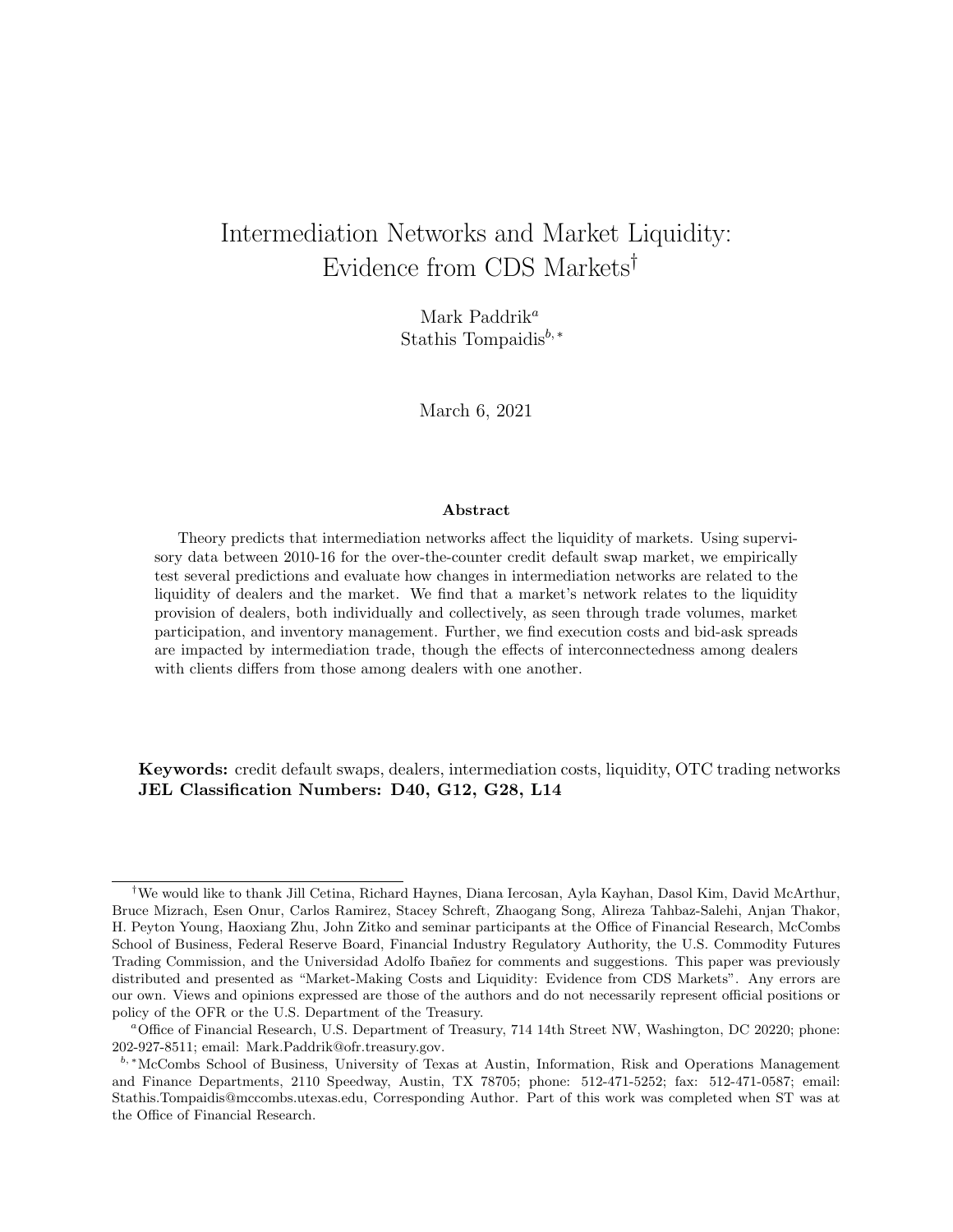Over-the-counter (OTC) markets rely on dealers to intermediate trade and provide liquidity through both holding and managing asset inventories. To maintain these services, dealers form intermediation trade networks with clients and other dealers to offset excess inventories. Several theoretical models have examined how intermediaries manage their inventory risk [\(Ho and Stoll](#page-41-0) [\(1983\)](#page-41-0); [Viswanathan and Wang](#page-42-0) [\(2004\)](#page-42-0); [Duffie et al.](#page-40-0) [\(2005\)](#page-40-0)) and the role that intermediation networks play [\(Gofman](#page-41-1) [\(2011\)](#page-41-1); [Babus and Kondor](#page-40-1) [\(2018\)](#page-40-1); [Neklyudov](#page-41-2) [\(2019\)](#page-41-2)).

These works have highlighted how intermediation relationships reflect a positive channel for influencing liquidity by providing dealers with trading opportunities and easing the difficulty of rebalancing portfolios. However, changes to intermediation networks which reduce relationship density, due to an increase in inventory costs that results in dealers minding inventories more tightly and limiting who they trade with [\(Hugonnier et al.](#page-41-3) [\(2020\)](#page-41-3)), or simply eliminate trading relationship [\(Elliott](#page-41-4) [\(2015\)](#page-41-4)), can decrease market liquidity.<sup>[1](#page-1-0)</sup> While the direct consequences of an individual's network have been emphasized [\(Di Maggio et al.](#page-40-2) [\(2017\)](#page-40-2); [Hollifield et al.](#page-41-5) [\(2017\)](#page-41-5); [Li](#page-41-6) and Schürhoff [\(2019\)](#page-41-6)), little empirical work has explored the broader implications that indirect relationships have on liquidity.

In this paper, we empirically examine several hypotheses of the theoretical literature linking the density of intermediation networks to the liquidity in OTC markets. Unlike the previous empirical studies that have focused on individual market participants, we consider intermediation networks at both the individual participant-level and at the market-level. In addition, we separate the network effects along with the two-tiered structure of trade; i.e., trades between dealers and clients (dealer-to-client), and trades between dealers (interdealer).

We investigate the relationship of intermediation networks and liquidity for the case of the U.S. markets for single-name credit default swaps (CDS).<sup>[2](#page-1-1)</sup> We employ a rich supervisory dataset of CDS transactions and positions between 2010 and 2016 to evaluate the market's intermediation. This period offers rich variation, as CDS markets saw new regulations enacted to limit the risk

<span id="page-1-0"></span> $1<sup>1</sup>$ An example studied in the literature is the exit of Drexel Burnham Lambert from the junk bond market in 1990. It was shown that the exit influenced both the volume of trade and the price of assets [\(Brewer and Jackson](#page-40-3) [\(2000\)](#page-40-3)). Other examples include the impact of financial innovations on risk-sharing; e.g., the introduction of reinsurance that allowed insurance companies to more easily share risks, and the securitization of mortgages that allowed broader sharing of real estate risk. In both cases, the volume of trading increased.

<span id="page-1-1"></span> ${}^{2}$ A credit default swap is a contract that ensures an underlying bond, or a basket of bonds, against losses due to default.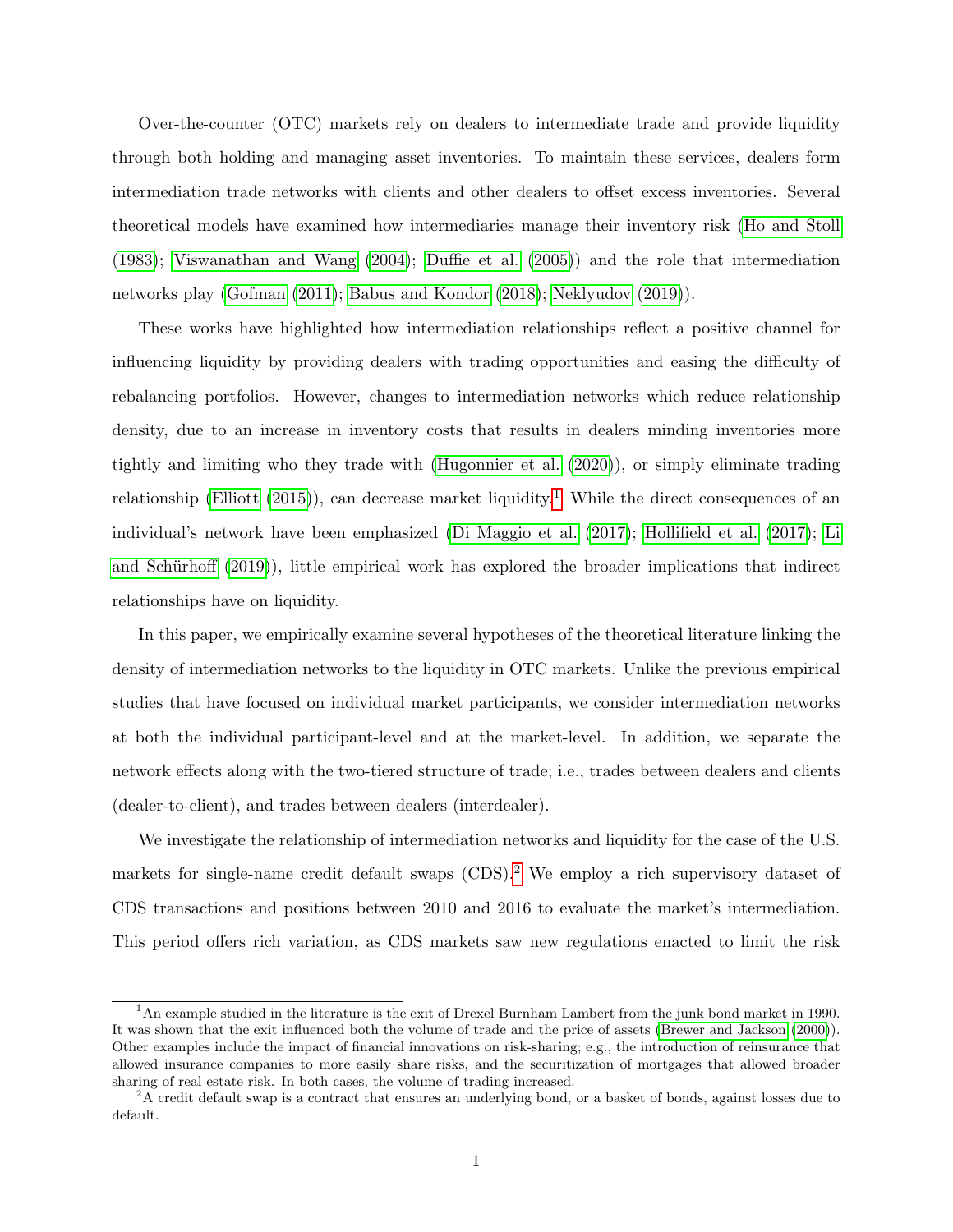of large bank-dealer institutions.[3](#page-2-0) With these data, we reconstruct the intermediation network of market participants across hundreds of assets. Over the sample period, we find a series of significant changes to intermediation networks due to dealer participation and network density declining and the manner in which dealers manage inventories. These changes provide ampule variation to investigate the question of how intermediation networks influence liquidity provision.

We characterize the density of intermediation networks by constructing measures that capture the trade relationship sets of the dealer-to-client and interdealer segments at the level of individual dealers and the collective market. Specifically, we consider the completeness of these networks, which we define as the ratio of the number of relationships in each network over the number of relations in a complete network, where every participant is connected to every other participant. We use these network density measures to study several expressions of market liquidity: (i) transaction volume, (ii) the inventory held by individual dealers and the aggregate dealer community, (iii) execution costs, and (iv) bid-ask spreads.

Motivated by the theoretical literature, we formulate several hypotheses on how the completeness of intermediation networks can be used to explain aspects of market liquidity. First, we consider whether increased completeness allows markets to function more efficiently, by allowing for more transactions, measured by the notional volume of CDS contracts traded. We find a significant and positive relationship between completeness and increased client volume for both the interdealer and dealer-to-client market networks. An increase in the completeness of the interdealer market network by 10 percent is associated with an increase of 7-8 percent in dealer-to-client volumes. The effect is larger for the dealer-to-client market network where an increase of completeness by 10 percent is associated with an increase in dealer-to-client volume by 26-37 percent.

Beyond market volume, we also consider how network completeness relates to measures of riskbearing capacity for dealers, both individually and on aggregate. We measure risk-bearing capacity through both the number of dealers and the size of dealer inventories. The literature suggests that the difficulty to offset inventory, measured by market completeness, plays a role in the demand

<span id="page-2-0"></span><sup>3</sup>Following the 2007-09 financial crisis, the Basel 2.5 and Basel III accords were implemented, and the United States Congress passed the Dodd-Frank Wall Street Reform and Consumer Protection Act (Dodd-Frank Act), a wide-ranging reform of regulations for institutions and markets. Included among the reforms is a mandate that standardized swap contracts be centrally cleared; the Volcker rule, which places limits on dealer activity; increased margin requirements for bilateral transactions relative to centrally cleared ones; and increased capital requirements for bank-affiliated dealers.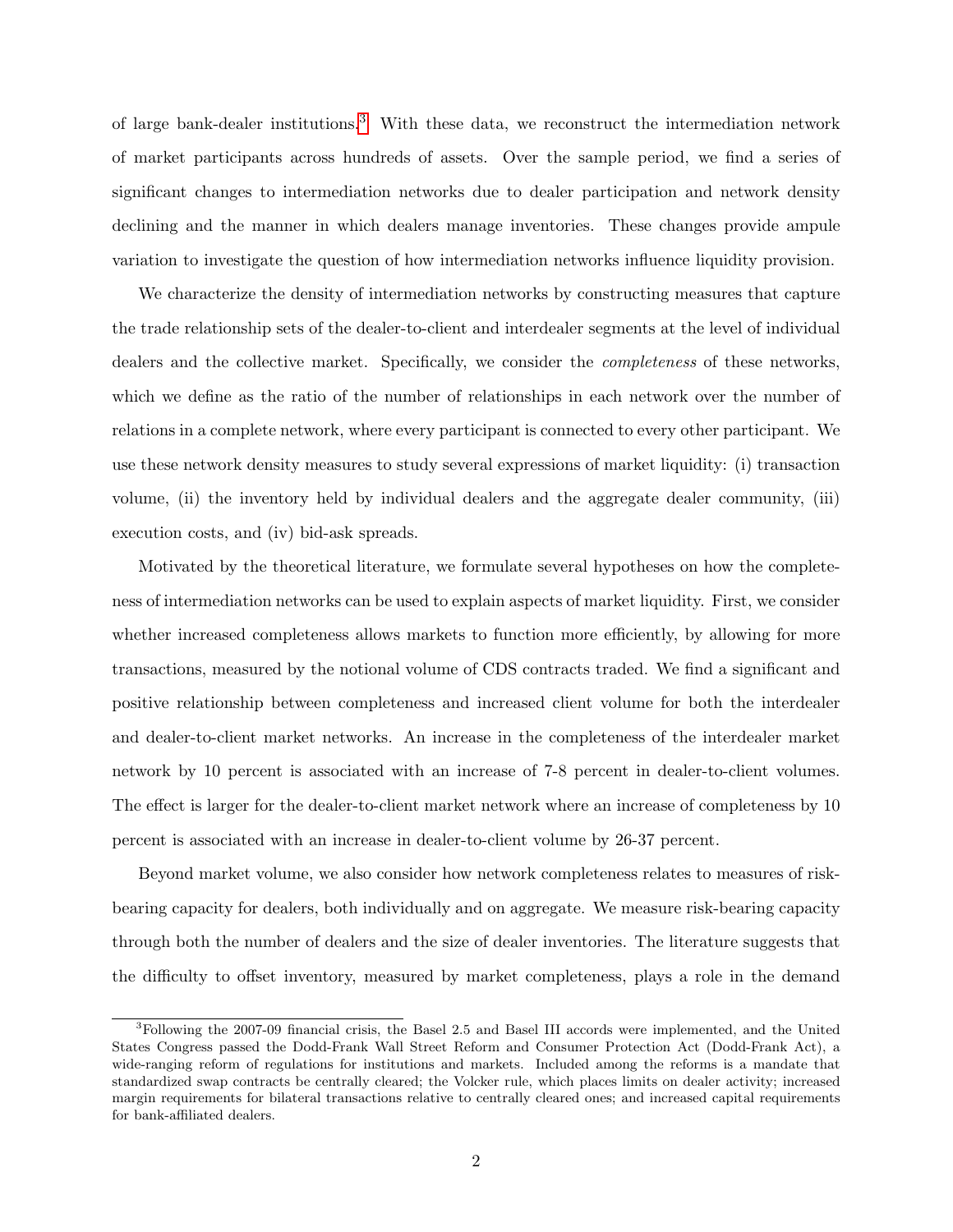for additional dealer balance sheets [\(Carapella and Monnet](#page-40-4) [\(2020\)](#page-40-4)). We study this relationship and find that an increase in the completeness of the interdealer network at the market-level by 10 percent is associated with a decrease in the number of dealers by 0.9-1.0, while a 10 percent increase in the completeness of the dealer-to-client network at the market-level is associated with a decrease in the number of dealers by 0.8-2.5. These results are consistent with more complete networks being more efficient and with being able to achieve the same level of intermediation with a smaller number of dealers.

The literature on intermediation networks and the ability of dealers to mitigate inventory risk predicts a positive relationship between both the completeness of dealer and market networks, and the size of a dealer's inventory: counterparty relationships provide dealers with mechanisms to manage inventory risk, and more complete networks allow for bigger inventories to be liquidated quickly, if necessary [\(Wang](#page-42-1) [\(2018\)](#page-42-1); [Yang and Zeng](#page-42-2) [\(2019\)](#page-42-2)). We test these predictions empirically and confirm the theoretical predictions that increased completeness of either, or both, the interdealer and dealer-to-client networks at the individual dealer-level are associated with higher dealer inventory levels.

While the literature has mostly focused on networks of individual dealers, our data allow us to consider market-wide networks and explore whether the positive relationship that holds at the individual dealer-level between network completeness and dealer inventory also holds at the marketlevel. We find that, unconditionally, higher levels of completeness at the market-level are associated with higher inventory levels. However, when we account for the completeness of individual dealer networks, we find the opposite: higher levels of completeness at the market-level are associated with lower individual dealer inventory levels. These results may potentially be explained by dealers with more complete individual networks being able to have large intermediation capacity, reflected in higher inventories, while more complete markets are able to more efficiently allocate inventory to clients, reducing individual dealer inventories.

Beyond dealer and market inventory, completeness of intermediation networks can also affect the cost of transacting in a market. The theoretical literature predicts that the cost of transacting is inversely related to the degree of completeness of the network of an individual dealer [\(Babus](#page-40-1) [and Kondor](#page-40-1) [\(2018\)](#page-40-1)). Similar to previous studies of the ABS, CDO, CMBS, and Non-Agency CMO markets by [Hollifield et al.](#page-41-5) [\(2017\)](#page-41-5), and the corporate bond market by [Di Maggio et al.](#page-40-2) [\(2017\)](#page-40-2),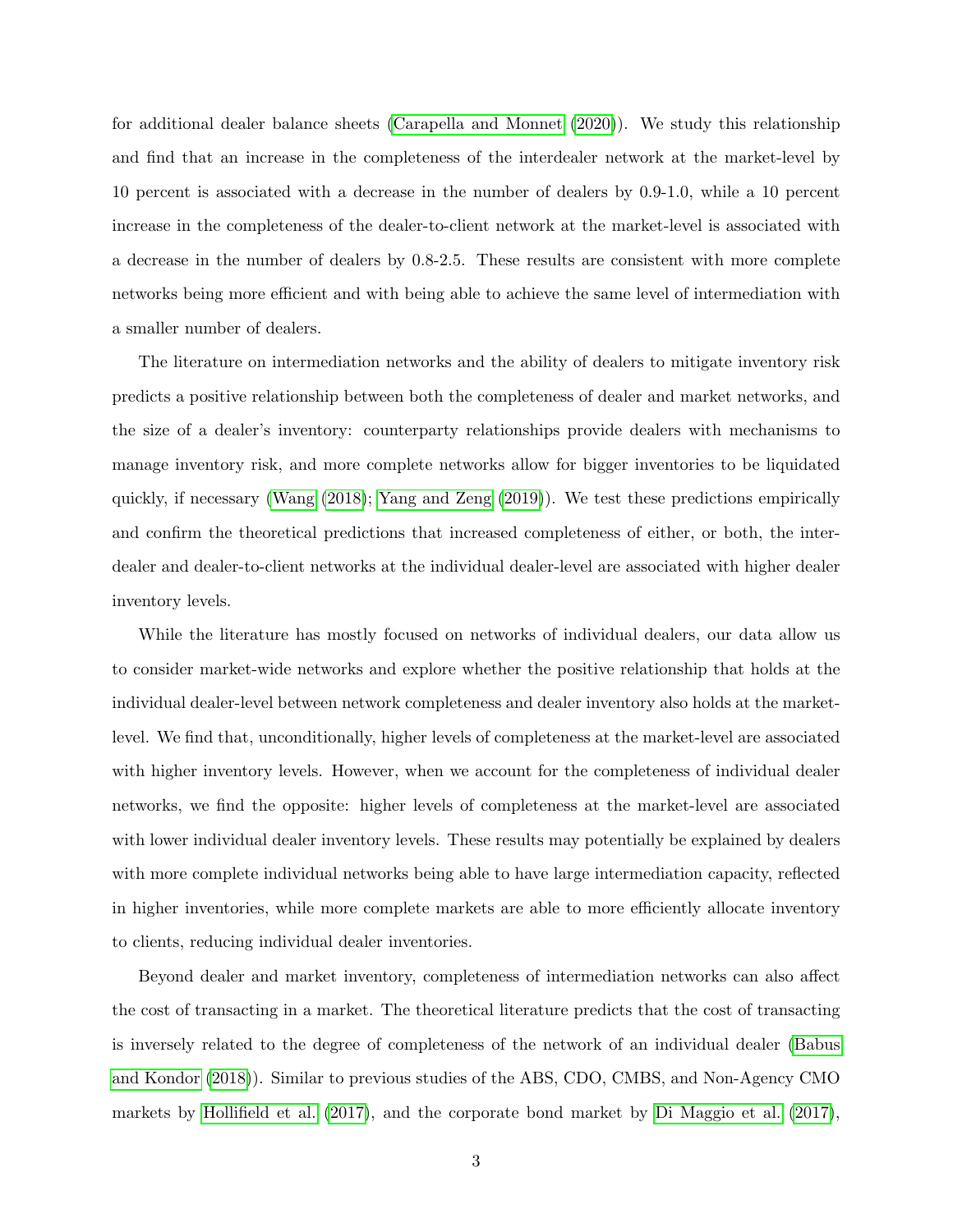we find this prediction to hold true in the single-name CDS markets. However, in contrast to other papers, we are able to focus separately on the relationship between network completeness for different networks and different levels and the cost of transacting. We find that a dealer's execution cost in transacting with other dealers declines as the completeness of the dealer's individual dealerto-client network increases, but that this execution cost is not related to the completeness of the network of this individual dealer with other dealers. On the other hand, bid-ask spreads between dealers and clients decline when the completeness of an individual dealer's network with other dealers increases, though the interdealer bid-ask spread is not related to the completeness of the individual dealer's network with other dealers. These results are consistent with dealer execution costs being driven largely by a dealer's transactions with clients – and any imbalances they may create to dealer inventories – while the bid-ask spreads are primarily driven by the ability of the dealer to offload inventory with other dealers, but not necessarily other clients.

When considering the completeness of the intermediation network for the market – rather than for individual dealers – we find somewhat different results. While the theoretical literature, e.g., [Babus and Kondor](#page-40-1) [\(2018\)](#page-40-1), suggests that more complete market networks are associated with lower execution costs and bid-ask spreads, we find that this is not always the case. In particular, we find that a dealer's execution cost when trading with other dealers increases, as the completeness of the dealer-to-client network at the market-level increases. This finding highlights how interdealer trade relies on the demand to intermediate inventory. As the dealer-to-client network becomes more complete, a dealer's need to intermediate inventory within the interdealer network declines, such that dealers charge higher execution costs to one another.

Our paper contributes to several separate strands of literature. First, we validate several predictions in the literature regarding the relationship between market structure and dealer behavior in an over-the-counter market. Second, we document inventory management and pricing practices by dealers in the single-name CDS markets. Finally, we also highlight how regulatory reforms can impact trade intermediation networks and study the connection to market liquidity.

The early literature on market microstructure addresses how inventory is managed by monopolistic dealers. [Garman](#page-41-7) [\(1976\)](#page-41-7), [Stoll](#page-42-3) [\(1978\)](#page-42-3), [Amihud and Mendelson](#page-40-5) [\(1980\)](#page-40-5), and [Ho and Stoll](#page-41-0) [\(1983\)](#page-41-0) propose models of dealer inventories and market microstructure. [Reiss and Werner](#page-42-4) [\(1998\)](#page-42-4) and [Hansch et al.](#page-41-8) [\(1998\)](#page-41-8) use data from the London Stock Exchange – a centralized exchange –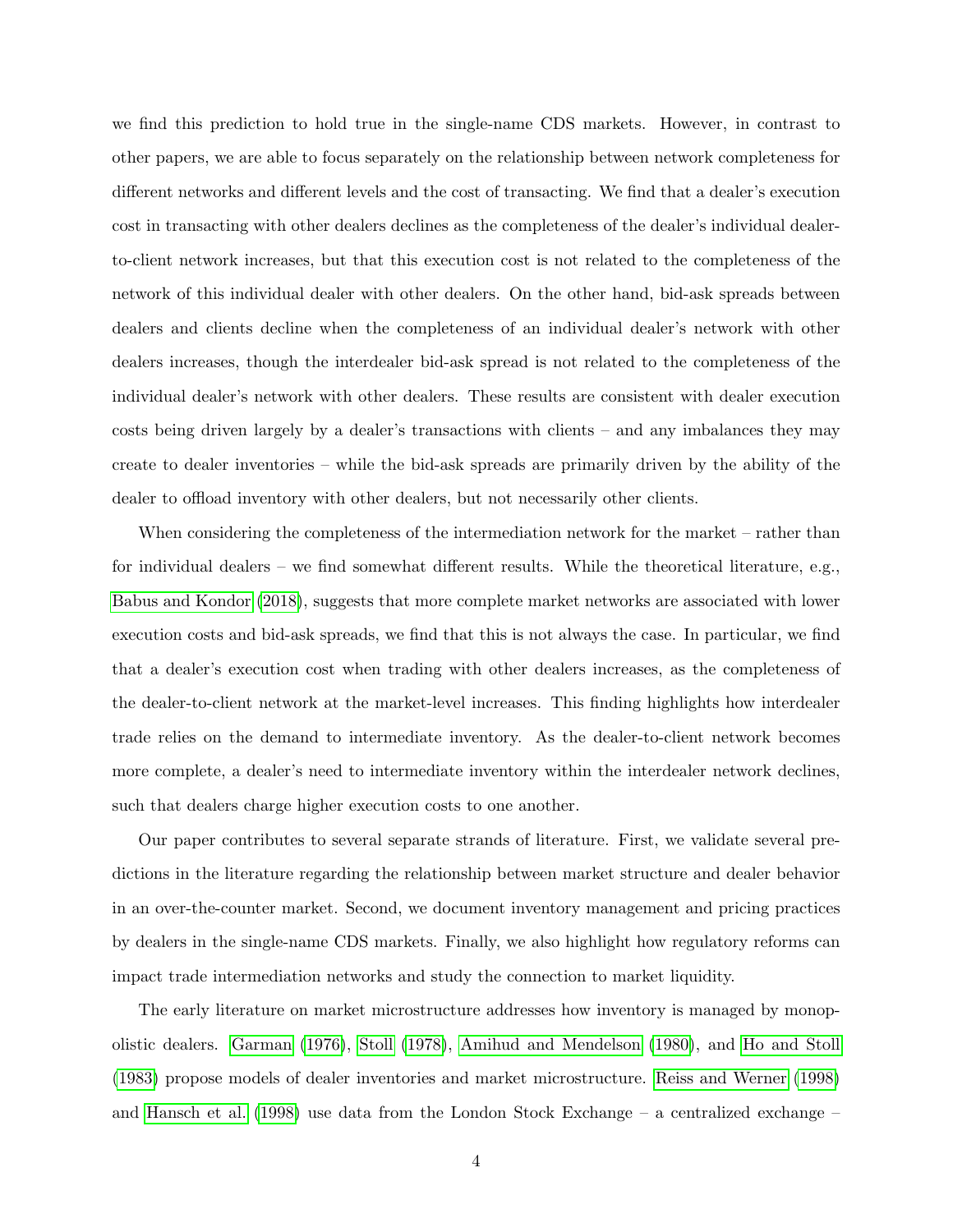and find empirical support for the theoretical predictions. In the case of markets with competing dealers, [Ho and Stoll](#page-41-0) [\(1983\)](#page-41-0) show that if clients can costlessly transact with multiple dealers, dealers respond by adjusting their bid-ask spreads to attract client trades that reduce the dealers' inventories. In such models, all volume is concentrated between dealers and clients, and dealers avoid trading with other dealers. To explain the large interdealer volume it becomes necessary to introduce frictions. [Wang](#page-42-1) [\(2018\)](#page-42-1) and [Yang and Zeng](#page-42-2) [\(2019\)](#page-42-2) introduce networks where trade is only possible among connected parties and describe how core-periphery networks arise endogenously in over-the-counter markets. We empirically test several hypotheses derived from their papers by examining how intermediation network completeness relates to trading volume, inventories, and price.

The market structure of CDS markets and the liquidity of the CDS market has been examined in several studies. [Shachar](#page-42-5) [\(2012\)](#page-42-5) examines the determinants of liquidity provision by dealers in the CDS market and finds that order imbalances of end-users cause significant price impact, and that dealer inventories influence dealer willingness to intermediate. [Siriwardane](#page-42-6) [\(2019\)](#page-42-6) investigates how capital shocks to CDS dealers can impact pricing in the CDS market and finds that dealer balance sheet constraints and market segmentation frictions lead to CDS bid-ask spreads widening. [Du et al.](#page-40-6) [\(2016\)](#page-40-6) considers the effect of counterparty risk on trading, where the risk that a party to a CDS transaction might default at the time that the reference entity also defaults. They find that while counterparty risk has only a modest impact on the pricing of CDS contracts, it has a large impact on the choice of counterparties.

[Collin-Dufresne et al.](#page-40-7) [\(2020\)](#page-40-7) study the differences in index CDS traded on swap exchange facilities between dealer-to-client and dealer-to-dealer transactions. They find evidence that dealerto-client transactions have a higher average price impact than dealer-to-dealer transactions and that they Granger-cause dealer-to-dealer transactions, consistent with the interdealer market being used to manage inventory risk. [Riggs et al.](#page-42-7) [\(2020\)](#page-42-7) specifically focuses on the consequences of the centralization of trade of the dealer-to-client trade of index CDS and how clients search for liquidity. They find that customer-dealer relationships are important empirical determinants of customers' choice of trading mechanism and dealers' liquidity provision.

[D'Errico et al.](#page-41-9) [\(2018\)](#page-41-9) consider the network of counterparties in the CDS market and show that it consists of dealers, risk sellers such as hedge funds, and risk buyers such as asset managers, with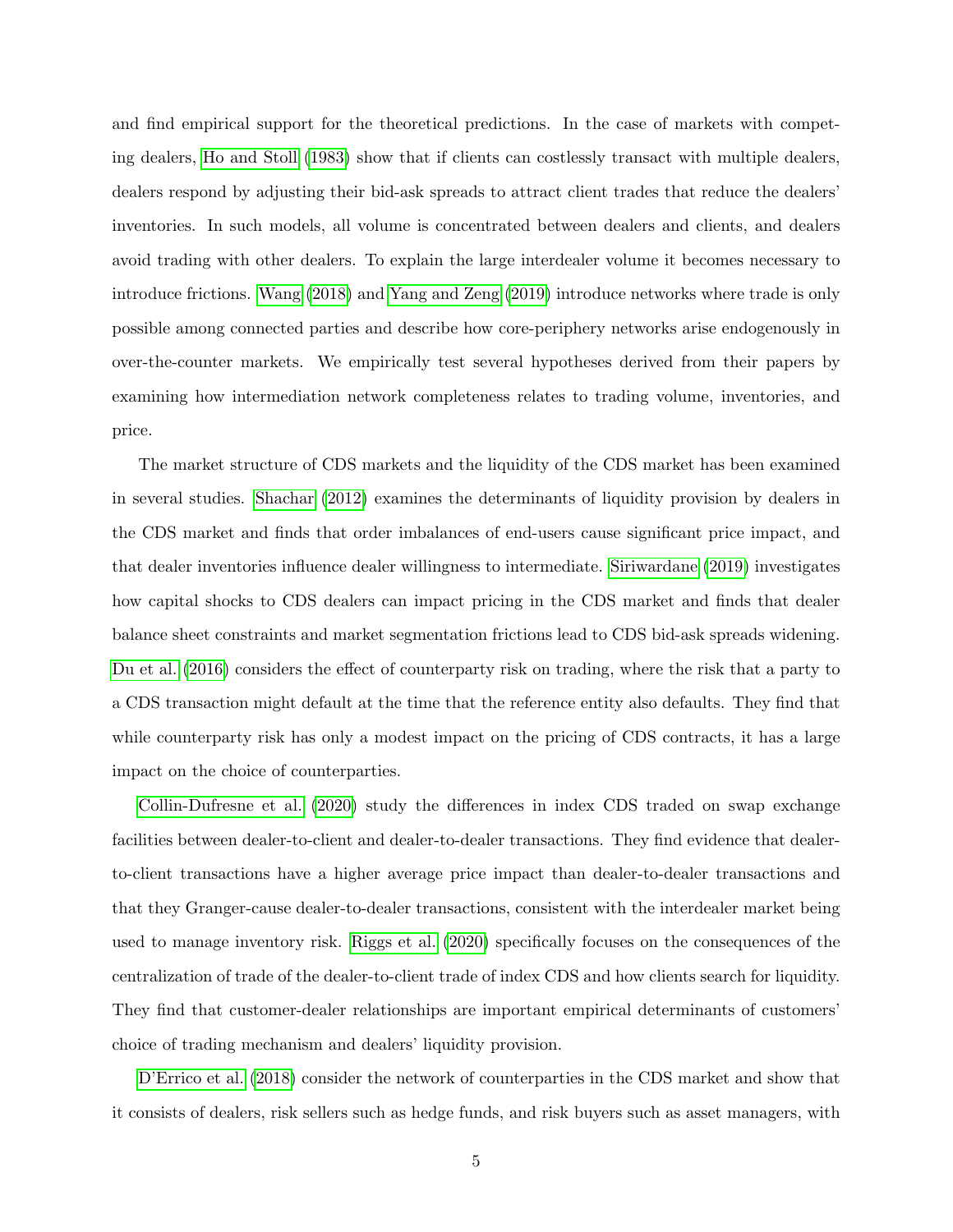risk ending up in a few leading risk buyers with portfolios that show large exposures to potentially correlated reference entities[.Eisfeldt et al.](#page-41-10) [\(2018\)](#page-41-10) calibrate a counterparty risk network model for the CDS market and study the impact of a potential exit of a key intermediary. Our paper studies the evolution of CDS markets and studies the relationship between intermediation networks and measures of market liquidity.

The remainder of the paper is organized as follows. In Section [1](#page-6-0) we provide an overview of the single-name CDS market, describe the data used in our study, and how intermediation behavior changed over the sample period. Section [2](#page-13-0) provides an overview of OTC market intermediation networks, introduces our network completeness measures, and summary statistics on how CDS intermediation network evolved over the period we study. Section [3](#page-20-0) discusses the theoretical hypotheses we test connecting intermediation network density and market liquidity. In Section [4](#page-23-0) we empirically test the hypotheses and present our findings. We conclude in Section [5.](#page-38-0)

## <span id="page-6-0"></span>1 The Single-name CDS Market

A single-name credit default swap (CDS) insures against losses on a bond of a corporate issuer, following the issuer's default. If the corporate issuer of the bond does not default before the maturity of the contract, the CDS contract expires worthless.<sup>[4](#page-6-1)</sup> In the case of default, the seller of CDS protection pays the difference between the bond's face value and default auction value, to the purchaser. Single-name CDS contracts are traded through an over-the-counter market with a coreperiphery microstructure of trade. A small number of dealers intermediate trade among themselves and with a larger number of clients on the periphery [\(Siriwardane](#page-42-6) [\(2019\)](#page-42-6)). Dealers intermediate credit risk by buying and selling CDS contracts, either as a service to clients or to hedge internal corporate bond holdings and risks. On the other hand, clients who include depository institutions, insurance companies, and investment companies, such as hedge funds and investment funds, trade CDS contracts to hedge exposure to the default of a corporation; to speculate on potential default, or to synthetically create corporate bond positions.

<span id="page-6-1"></span><sup>4</sup>There are several additional features of single-name CDS contracts. For example, many CDS contracts include a coupon, paid by the buyer to the seller, as long as the underlying corporation is not in default.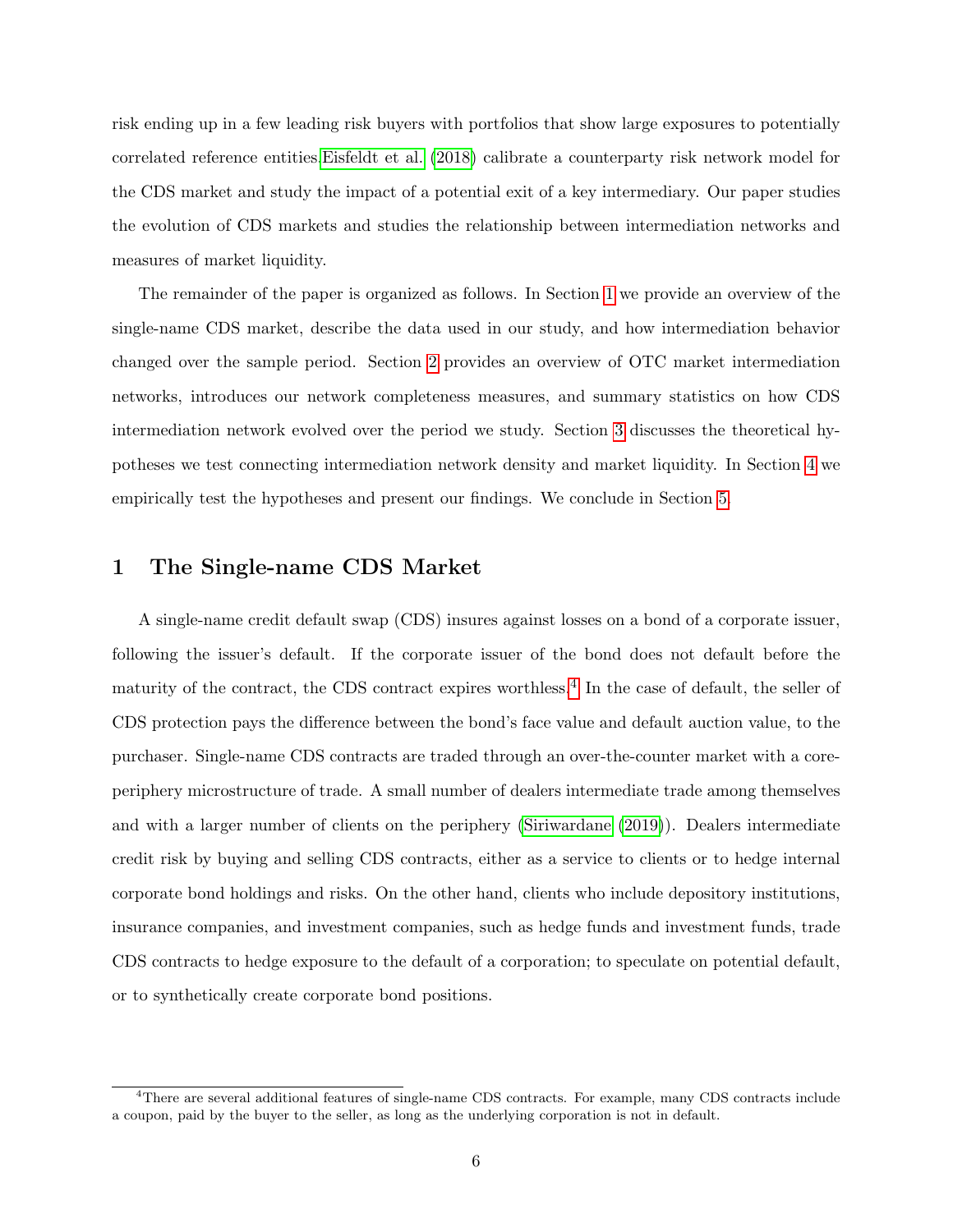### 1.1 Data

Our data include every CDS transaction on which the reference entity is a U.S.-domiciled corporation, as well as the weekly positions of every participant in this market. Having access to every transaction and weekly positions of every participant allows us to construct networks between market participants, including networks between dealers and between dealers and clients.

The CDS transaction and position data are provided by the Depository Trust & Clearing Corpo-ration (DTCC).<sup>[5](#page-7-0)</sup> DTCC provides trade processing services for most major dealers in CDS markets. After a trade is registered with DTCC, it is recorded into the Trade Information Warehouse (TIW). The part of the TIW that we have access to includes information on all standardized and confirmed CDS transactions involving U.S. entities since 2010, where the transactions involve a U.S. counterparty or a U.S. reference entity. The data also include weekly information on outstanding positions between counterparties. Reported positions represent the accumulation of all past reported transactions between the counterparties. All counterparties are identified in the data set. Approximately 10 percent of transactions include the credit spread at which the transaction took place. The total number of reference entities with senior-tier debt is 1032, while the total number of dealers is 32. In addition, we collect information on the volume of index CDS contracts that we use as controls in our models.

We enhance the information in the TIW dataset, with data from Markit Group Ltd. that capture market-wide CDS price information. Markit provides CDS spreads for a variety of maturities and seniorities of the referenced underlying corporate bonds. Additionally, Markit provides base currencies and the International Swap Dealer Association (ISDA) default documentation clauses. We use the most liquid maturity of five years, senior reference obligations, U.S. dollar-denominated contracts, and average overall ISDA default documentation clauses. We use expected default recovery rates reported by Markit for each reference entity and each corporate bond underlying the contract. In addition, we use the Markit dataset to implicitly determine the date that CDS contracts on a reference entity become eligible for central clearing: we set the date to the first time we either observe a transaction between a dealer and the central counterparty on the reference entity or when the reference entity becomes part of a CDS index.

<span id="page-7-0"></span> $5$ The CDS data in this paper are confidential in nature and are provided to the Office of Financial Research (OFR) by The Depository Trust & Clearing Corporation.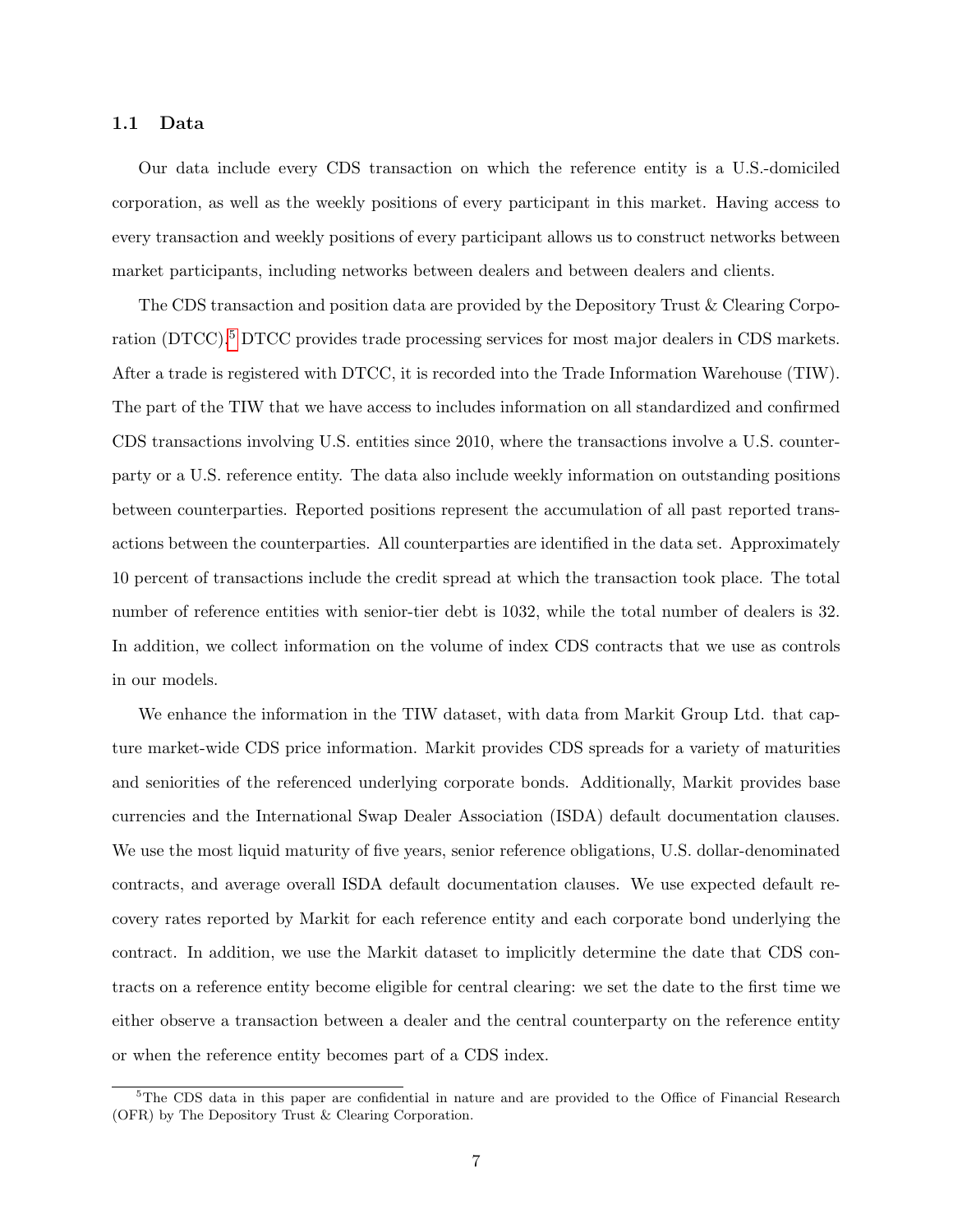In cases where the DTCC dataset provides information on the spread for a specific CDS transaction or an upfront payment, we estimate the transaction spread. By comparing the transaction spread to the Markit credit spread, one can determine whether the buyer or the seller initiates the transaction. If the transaction spread is above the Markit spread, we assume that the buyer initiated the transaction. If it is below, we assume that the seller initiated the transaction. That is, we consider the difference between the Markit credit spread and the DTCC transaction spread to represent the bid-ask spread for the specific transaction.<sup>[6](#page-8-0)</sup> In addition, we determine whether a transaction is dealer- or client-initiated, based on which side paid the implied bid-ask spread.[7](#page-8-1)

Finally, in addition to the TIW and Markit datasets, we use the Financial Industry Regulatory Authority's regulatory Trade Reporting and Compliance Engine (TRACE) dataset that includes information on corporate bond transactions. Unlike the TIW dataset, not all counterparties are identified in this dataset. We use TRACE to map CDS contracts to the underlying corporate bonds and to calculate the volume of trading for the underlying corporate bond.

### 1.2 CDS Market Statistics

The credit default swaps (CDS) markets developed in the early 1990s and grew substantially in the run-up to the 2007-09 Financial Crisis. As a result of the crisis and the role CDS played in the crisis, several regulatory reforms were enacted during the time of our study 2010-2016. Table [1](#page-9-0) presents summary statistics for the single-name CDS market during this period, with variables averaged at monthly aggregations and split by year. We note that the average number of dealers and average dealer gross notional per reference entity declined during the period. While the average number of clients and the number of client trades per reference entity changed relatively little, the average monthly volume between clients and dealers declined. The biggest decline occurred in the average monthly market volume, which dropped by more than 90 percent, mostly due to the decline in the average monthly volume in interdealer trades, which dropped by more than 95 percent. Consistent with the decline in the number of dealers, the number of clients per dealer

<span id="page-8-0"></span><sup>&</sup>lt;sup>6</sup>In the case where an upfront payment is reported, we use the R implementation of ISDA's conventional model to convert the upfront fee to a par spread. The same methodology is used in [Iercosan and Jiron](#page-41-11) [\(2017\)](#page-41-11). Similar to our use of the Markit credit spread to calculate the bid-ask spread of a specific transaction, [Iercosan and Jiron](#page-41-11) [\(2017\)](#page-41-11) defines the execution cost of a transaction using the CDS par spread relative to the end-of-day CDS consensus par spread from Markit.

<span id="page-8-1"></span><sup>&</sup>lt;sup>7</sup>Our definition of bid-ask spread corresponds to half of the round-trip cost of buying and selling the same contract.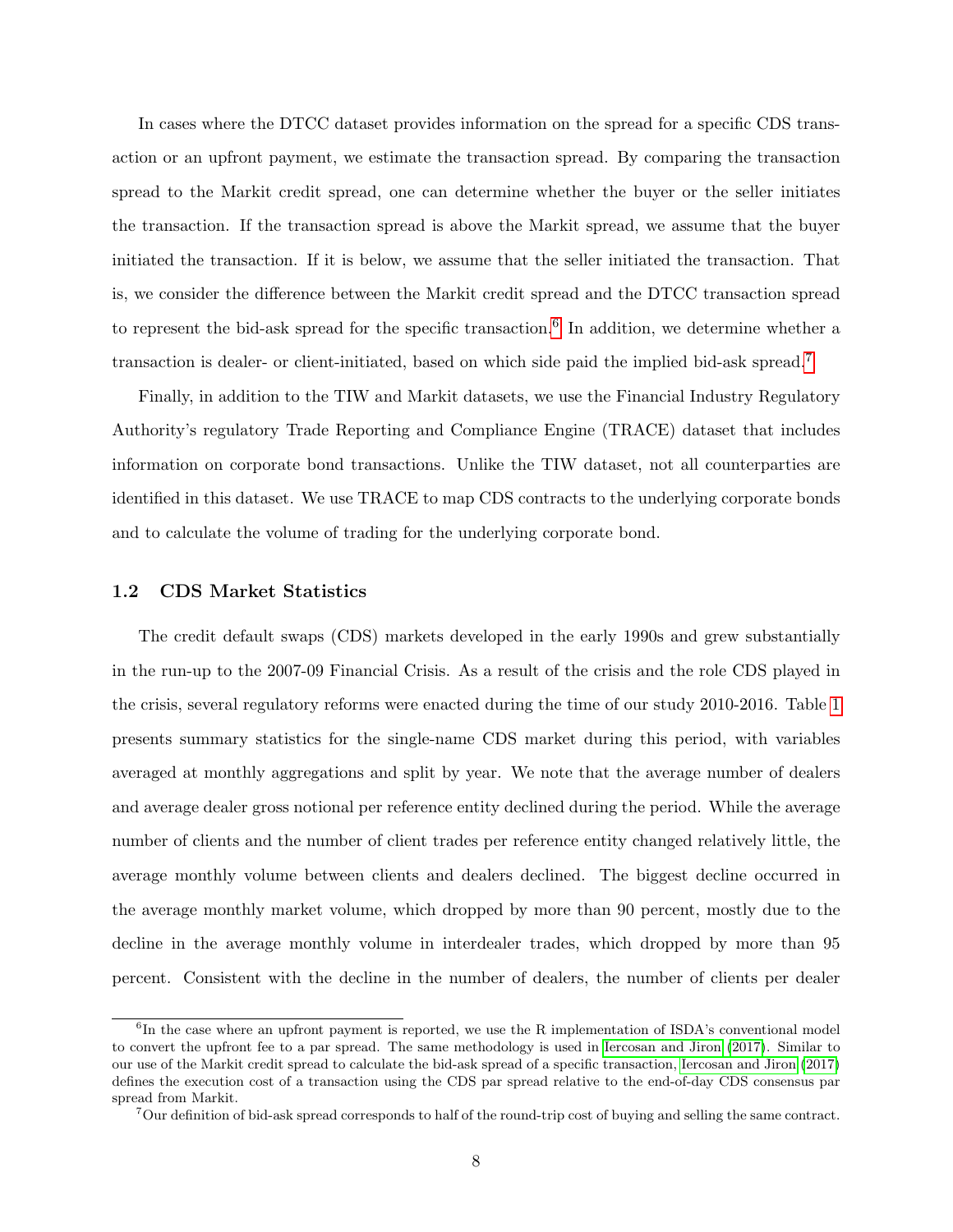increased. Consistent with the decline in the volume between dealers, the number of interdealer counterparties for each dealer has declined. Finally, the number of dealers each client trades with remained stable, and the number of clients each dealer trades with increased.

<span id="page-9-0"></span>

| Year:                     | 2010     | 2011     | 2012     | 2013     | 2014     | 2015     | 2016     |
|---------------------------|----------|----------|----------|----------|----------|----------|----------|
| Volume                    | 2,350.6  | 935.5    | 639.0    | 463.2    | 372.1    | 192.6    | 134.9    |
|                           | (1886.9) | (5878.0) | (1380.9) | (927.9)  | (701.4)  | (316.3)  | (305.9)  |
| Interdealer Volume        | 2,262.3  | 770.5    | 530.6    | 373.4    | 282.9    | 127.4    | 72.1     |
|                           | (1885.4) | (1761.5) | (1267.2) | (826.5)  | (605.6)  | (264.3)  | (270.6)  |
| Client Volume             | 88.2     | 165.0    | 108.4    | 89.8     | 89.2     | 65.2     | 62.8     |
|                           | (18.8)   | (5585.8) | (227.3)  | (179.2)  | (174.6)  | (108.8)  | (103.6)  |
| $#$ of Trades             | 177.2    | 140.2    | 106.6    | 81.1     | 69.1     | 42.0     | 38.9     |
|                           | (28.9)   | (213.3)  | (161.5)  | (122.2)  | (106.0)  | (58.5)   | (50.0)   |
| $#$ of Interdealer Trades | 160.4    | 122.0    | 82.6     | 59.7     | 47.4     | 22.7     | 14.0     |
|                           | (27.3)   | (199.9)  | (138.1)  | (90.5)   | (71.2)   | (30.0)   | (28.3)   |
| $\#$ of Client Trades     | 16.8     | 18.2     | 24.0     | 21.4     | 21.8     | 19.3     | 25.0     |
|                           | (2.8)    | (32.9)   | (45.6)   | (47.3)   | (50.1)   | (42.2)   | (36.4)   |
| Dealer Net Notional       | $-17.5$  | $-32.5$  | $-20.8$  | $-20.4$  | $-24.9$  | $-42.7$  | $-35.4$  |
|                           | (20.5)   | (263.7)  | (243.6)  | (195.2)  | (180.0)  | (133.7)  | (101.1)  |
| Dealer Gross Notional     | 7,151.0  | 7,510.8  | 7,003.4  | 5,210.8  | 3,649.6  | 2,716.0  | 1,962.4  |
|                           | (974.6)  | (9407.0) | (9369.0) | (7181.4) | (5267.3) | (3847.9) | (2946.4) |

Table 1: Monthly CDS Market Statistics per Single-name Reference Entity

Note: The table presents summary statistics for the volume, number of trades, and dealer inventories per reference entity, averaged monthly. Volume, net notional, and gross notional reported in millions. Source: Authors' calculations, which use data provided to the OFR by the Depository Trust & Clearing Corporation.

Table [2](#page-10-0) presents information on transaction prices, averaged annually. We note that CDS spreads, measured in basis points, have dropped over time, while the bid-ask spreads, measured as a percentage, are relatively stable. The increase in the percentage of client-dealer trades reflects the decline in interdealer volume. Additionally, note that the implied bid-ask spread for transactions between dealers and clients that are dealer-initiated is lower, on average, compared to the implied bid-ask spread for transactions that are client-initiated for every year in the data other than 2011.

### 1.3 Changes in Intermediation Behavior

Beyond the clear decline in CDS market trading throughout our study seen in Tables [1](#page-9-0) and [2,](#page-10-0) we find that intermediation behavior of dealers changed drastically as well.<sup>[8](#page-9-1)</sup> We demonstrate these

<span id="page-9-1"></span> $8$ During the period that we study, several regulatory reforms were implemented, including the Basel 2.5 and Basel III accords, rules requiring standardized financial contracts be cleared through central counterparties, the Volcker rule, the rules on margin requirements for bilateral transactions, and others. Several papers in the literature study the secondary market for corporate bonds find that, over the same period, liquidity and the behavior of participants has changed – see [Adrian et al.](#page-40-8) [\(2017\)](#page-40-8); [Dick-Nielsen and Rossi](#page-40-9) [\(2019\)](#page-40-9); [Bessembinder et al.](#page-40-10) [\(2018\)](#page-40-10); and [Bao et al.](#page-40-11)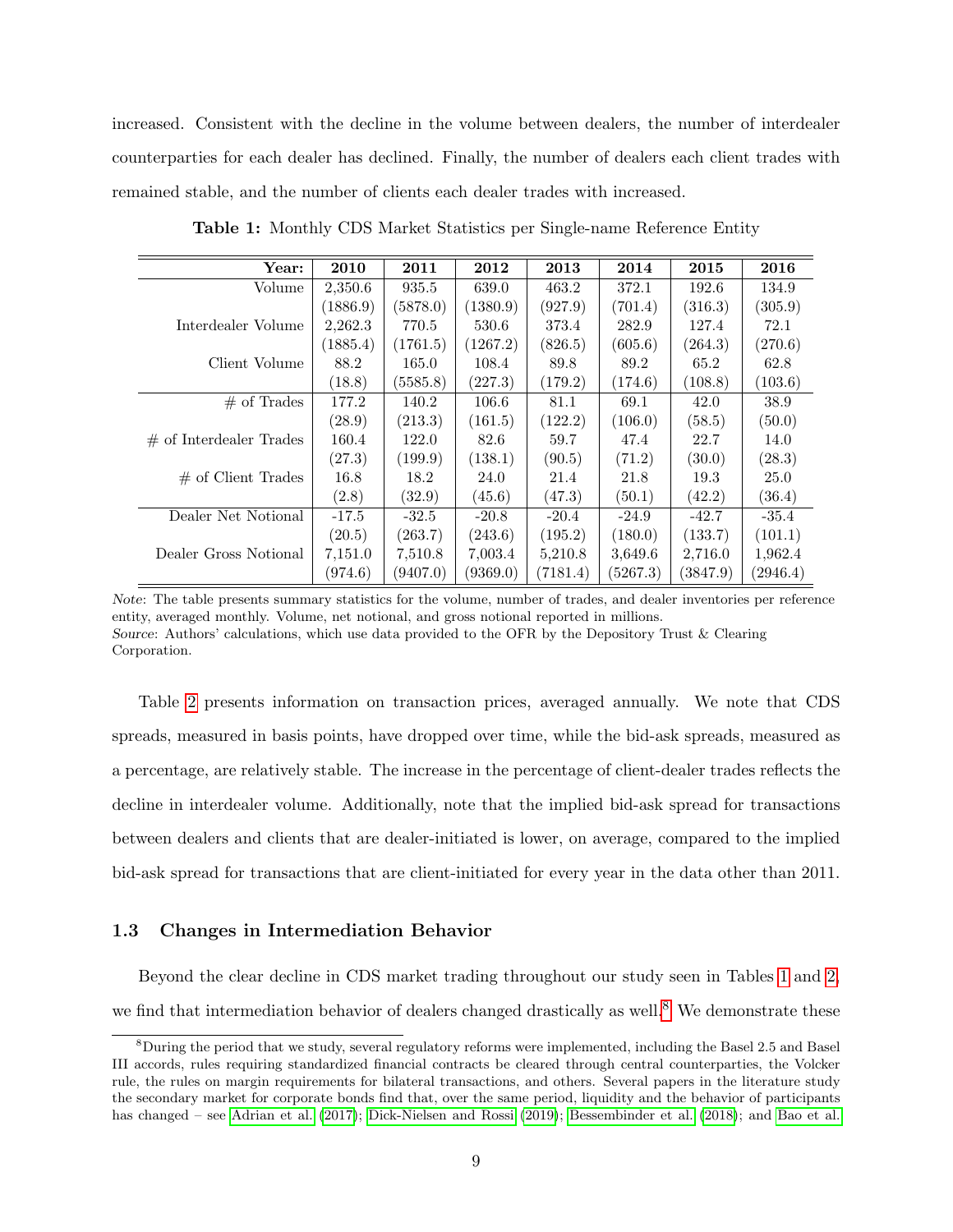<span id="page-10-0"></span>

| $\operatorname{Year:}$            | 2010     | 2011    | 2012     | 2013     | 2014    | 2015    | 2016     |
|-----------------------------------|----------|---------|----------|----------|---------|---------|----------|
| CDS Spread (bps)                  |          |         |          |          |         |         |          |
| Client Trade - Client Initiated   | 49.62    | 34.34   | 32.22    | 54.79    | 15.03   | 14.33   | 26.45    |
|                                   | (112.09) | (63.20) | (90.87)  | (185.12) | (76.43) | (37.03) | (101.38) |
| Client Trade - Dealer Initiated   | 49.31    | 35.55   | 33.61    | 55.64    | 15.90   | 14.67   | 27.93    |
|                                   | (112.47) | (67.25) | (92.80)  | (203.26) | (84.75) | (43.78) | (105.71) |
| Interdealer Trade                 | 64.93    | 35.21   | 42.66    | 74.26    | 12.68   | 15.23   | 26.97    |
|                                   | (138.36) | (67.44) | (111.07) | (219.81) | (61.87) | (40.35) | (84.04)  |
| Implied Bid-Ask Spread $(\%)$     |          |         |          |          |         |         |          |
| Client Trade - Client Initiated   | 4.30     | 3.99    | 3.96     | 4.81     | 4.26    | 4.52    | 5.90     |
|                                   | (3.72)   | (3.49)  | (3.45)   | (4.27)   | (3.39)  | (3.71)  | (4.22)   |
| Client Trade - Dealer Initiated   | 4.58     | 4.36    | 3.68     | 4.25     | 3.62    | 3.57    | 4.92     |
|                                   | (4.10)   | (4.09)  | (3.54)   | (4.22)   | (3.34)  | (3.21)  | (4.30)   |
| Interdealer Trade                 | 5.13     | 4.83    | 4.50     | 5.65     | 4.49    | 5.57    | 5.63     |
|                                   | (4.27)   | (4.14)  | (3.78)   | (4.44)   | (3.59)  | (4.16)  | (3.60)   |
| Proportion of Transactions $(\%)$ |          |         |          |          |         |         |          |
| Client Trade - Client Initiated   | 13.94    | 14.13   | 19.54    | 20.47    | 21.43   | 21.78   | 24.85    |
| Client Trade - Dealer Initiated   | 11.68    | 9.50    | 11.98    | 12.83    | 12.36   | 12.85   | 16.02    |
| Interdealer Trade                 | 74.37    | 76.37   | 68.48    | 66.70    | 66.21   | 65.38   | 59.13    |

Table 2: Transaction Price Statistics

Note: The CDS spread is the daily average Markit CDS spread, measured in basis points. The bid-ask spread is calculated by finding the distance that a transaction occurs at, relative to the daily Markit CDS spread and is presented as a percentage of the daily Markit CDS spread. The table presents information for both interdealer and client-dealer transactions. Client-dealer transactions are separated into client-initiated, and dealer-initiated, based on which side paid the the implied bid-ask spread. We present the proportion of priced transactions observed by type.

Source: Authors' calculations, which use data provided to the OFR by the Depository Trust & Clearing Corporation and Markit Group Ltd.

changes in three ways in this section, and in the the next section, we construct a series of measures that capture these changes to link them to the market provision of liquidity by intermediaries, both individually and collectively.

First, we find that overall dealer participation declined. Figure [1](#page-11-0) presents the distribution of the number of dealers with non-zero trading volume in each single-name CDS market for each year in our data. The figure illustrates that the number of dealers across all reference entities declines over time.[9](#page-10-1)

Second, we find changes in the level of inventory dealers are willing to maintain. Figure [2](#page-11-1) shows the distribution of dealer inventories for each year in our data – the inventories are calculated monthly for every single-name reference entity in the data. For each reference entity and each

[<sup>\(2018\)</sup>](#page-40-11). Similarly, we find that liquidity in the U.S. single-name CDS market decreased, and identify changes in the behavior of dealers that coincide with the implementation of several of these regulatory reforms.

<span id="page-10-1"></span><sup>&</sup>lt;sup>9</sup>We find that, on average, it is the smaller dealers that are dropping out from trading each reference entity. We note that this behavior may be due to a declining demand for single-name CDS – this feature is endogenous, and consistent with an increase, to the cost of intermediation.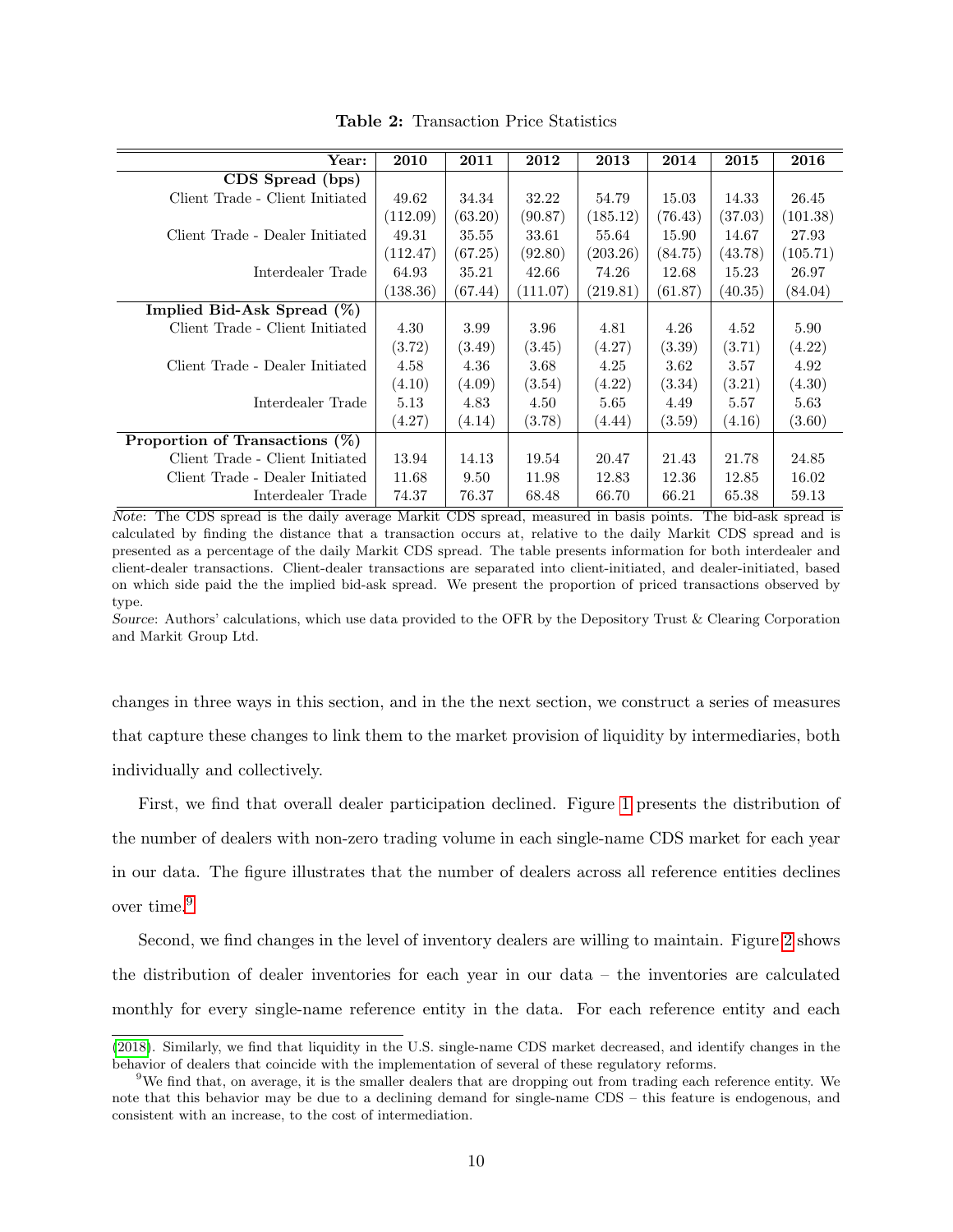<span id="page-11-0"></span>

Figure 1: Dealers in the Single-name CDS Market

Note: The plot presents the probability density function of the number of dealers, by year, across our sample of U.S. single-name CDS reference entity markets. The overlay highlights the shrinking number of dealers participating in these markets overtime. Source: Authors' calculations, which use data provided to the OFR by the Depository Trust & Clearing Corporation.

month, the inventory of a dealer is measured as the notional position of that dealer after netting across all of the dealer's positions with all clients and all other dealers in that reference entity for that month. Consistent with an increased cost of holding inventories, Figure [2](#page-11-1) suggests that dealer inventories have tightened over time.

<span id="page-11-1"></span>

Figure 2: Dealer Net Notional Inventory

Note: The plot presents the probability density function of weekly dealer positions, by year, across our sample of U.S. single-name CDS reference entity markets. The overlay highlights the tightening of inventory by dealers over time.

Source: Authors' calculations, which use data provided to the OFR by The Depository Trust & Clearing Corporation.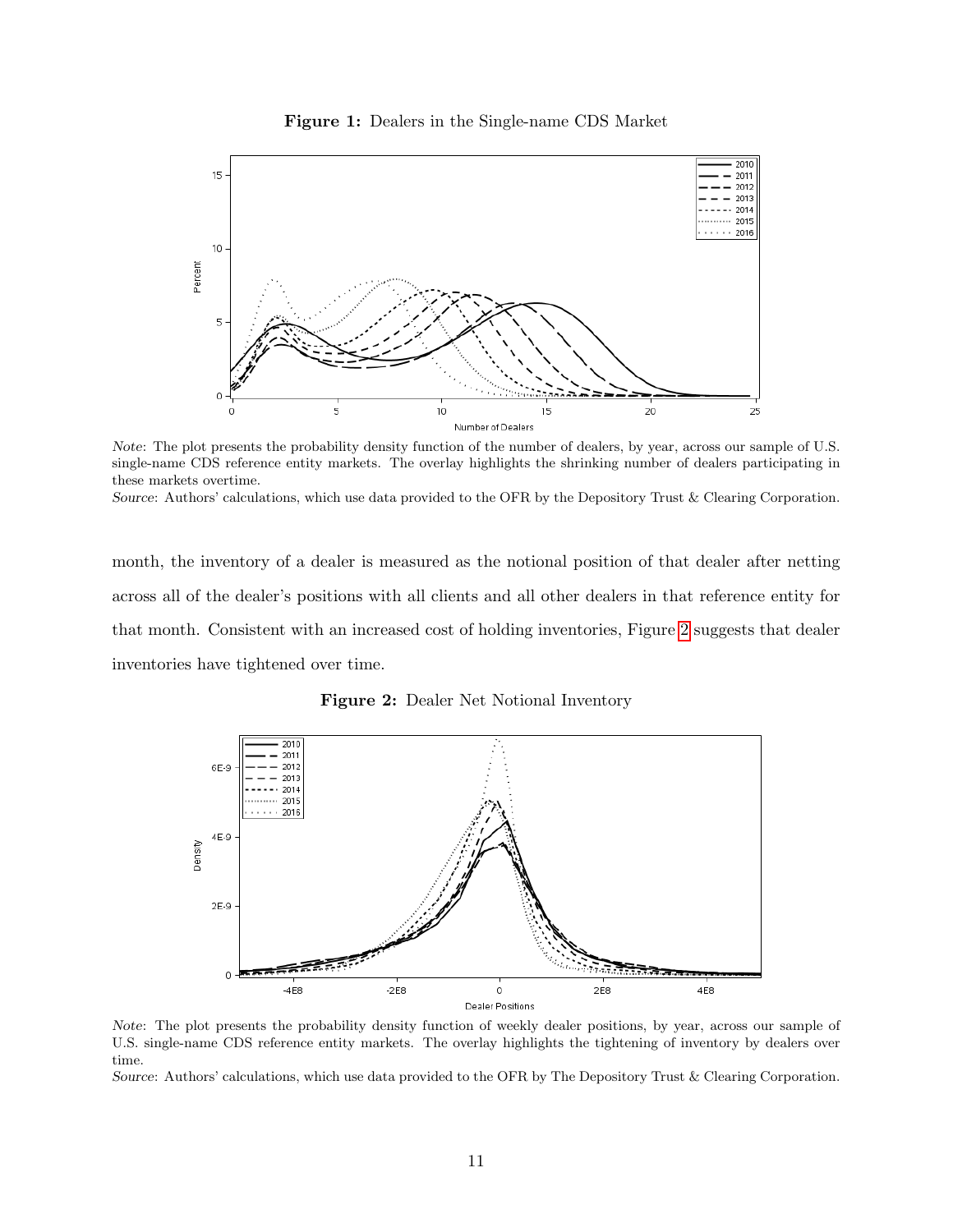Finally, Figure [3](#page-12-0) illustrates changes in inventory management practices in the single-name CDS dealers. The left panel shows dealer week-over-week change in positions grouped by periods.<sup>[10](#page-12-1)</sup> In line with results in the microstructure literature for other markets – see [Hansch et al.](#page-41-8) [\(1998\)](#page-41-8) – the figure shows that dealers tend to decrease their inventories when they deviate from a net zero position for every year in the data.

The right panel of Figure [3](#page-12-0) sheds light on how this reduction is achieved. While interdealer transactions are the most common form of inventory management over all periods, over time dealers are relatively more likely to try to reduce their inventories by trading with clients. This behavior becomes more pronounced the further away the inventories are from zero, and is consistent with the view that trading between dealers has become more difficult, particularly as a function of the level of a dealer's inventory.

<span id="page-12-0"></span>

Figure 3: Dealer Inventory Management

Note: Plots (a) and (b) illustrate changes in inventory management practices in the single-name CDS dealers. Plot (a) shows week-over-week changes in dealer inventory vs. the previous week's inventory. Each point presents the average weekly inventory change grouped by years and centile of previous week dealer inventory. The plot highlights that as inventories grow away from zero, dealers work to reduce their inventory risk. Plot (b) shows the fraction of inventory change corresponding to trades between dealers vs. the previous week's inventory. Each point presents the average weekly fraction of interdealer trade, done by dealers, grouped by years and centile of previous week dealer inventory. The plot illustrates a tightening of inventory by dealers over time, and a growing tendency of dealers to offset inventories with clients when inventories are further from zero.

Source: Authors' calculations, which use data provided to the OFR by the Depository Trust & Clearing Corporation.

<span id="page-12-1"></span> $10$ Each dot corresponds to a centile of the distribution of net positions in each reference entity for each week.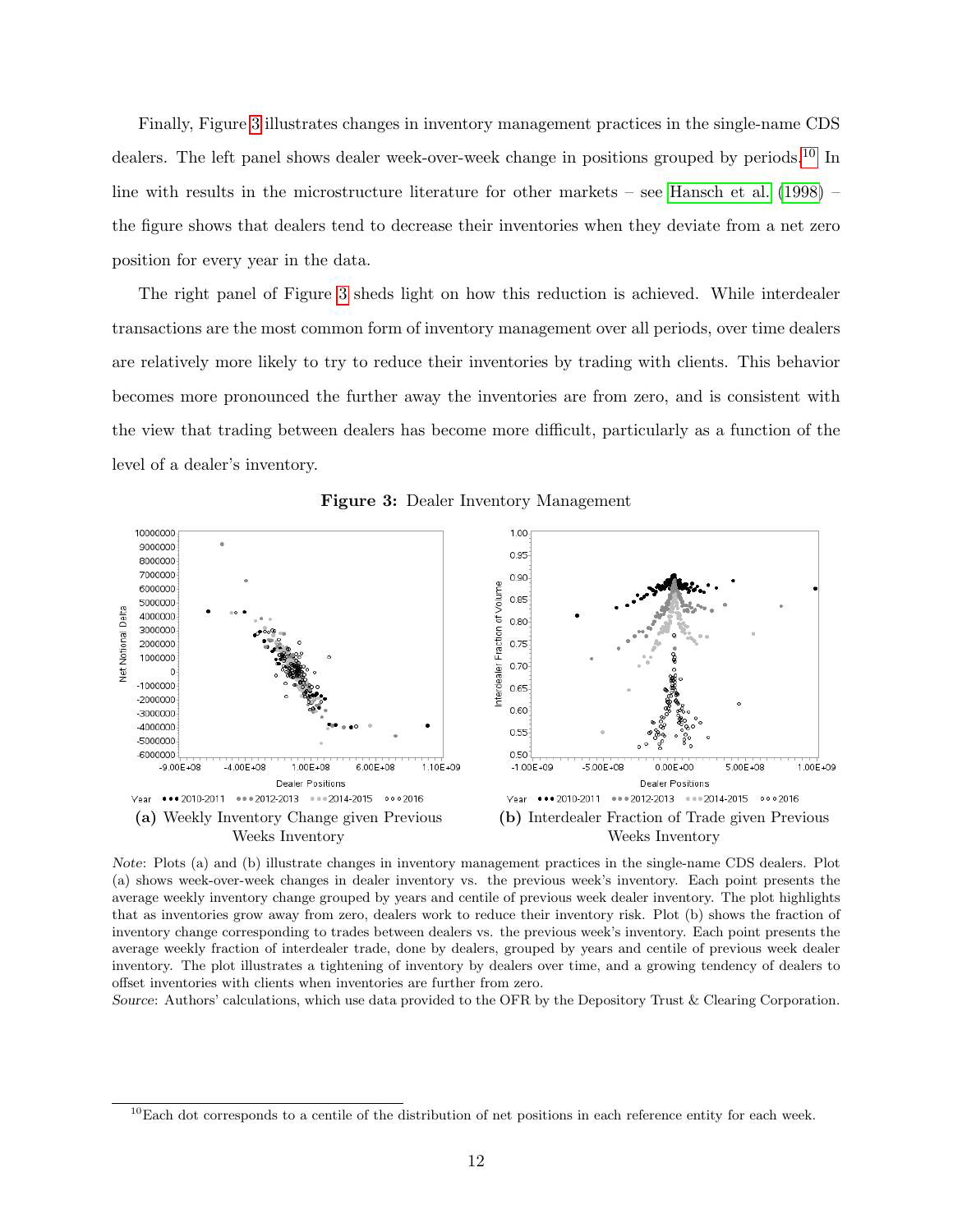### <span id="page-13-0"></span>2 Intermediation Network Measures

CDS markets are described in the literature as core-periphery trading networks with dealers in the core of the network and clients on the periphery [\(Peltonen et al.](#page-41-12) [\(2014\)](#page-41-12)). Dealers intermediate client transactions with the expectation that they will be able to reduce the underlying risk of the position they assume by offsetting the risk through interdealer trade or contraposition clients.<sup>[11](#page-13-1)</sup> We present an example of an intermediation network in Figure [4.](#page-13-2) In the figure, dealer  $D_1$  is intermediating a CDS trade with client  $C_1$  on reference entity j, which is client-initiated. To determine the cost of the transaction, the dealer must consider the liquidity of the market for CDS contracts on reference entity  $j$ . She can evaluate the impact of the transaction on her inventory level,  $x_{1i}$ , and/or assess her ability to offset the risk of the position by trading with other counterparties. The ease of offloading the risk and whether the transaction brings the level of the inventory of the dealer closer or further from her preferred inventory level, is likely to influence the execution cost,  $\mu_{1,j}$ , and the bid-ask spread offered,  $\gamma_{i,j}$ , by the dealer.

Figure 4: Intermediation Network

<span id="page-13-2"></span>

Note: Figures (a) and (b) present an example network of trade relationships for dealer  $D_1$  and client  $C_1$ . The nodes represent dealers,  $D_i$ , and clients,  $C_j$ , in a single-name CDS market and the links represent trade relationships. The solid line link represents a trade done between  $D_1$  and  $C_1$ . The dashed lines in (a) and (b) represent possible alternative trades for  $D_1$  and  $C_1$ . Source: Authors' creation.

The ease of offsetting the risk associated with holding inventory depends on a dealer's relationships with other market participants, with whom it has prearranged trading agreements [\(Siri](#page-42-6)[wardane](#page-42-6) [\(2019\)](#page-42-6)). These relationships are illustrated by the dashed lines in Figure [4a.](#page-13-2) The more

<span id="page-13-1"></span> $11$ We note that, unlike traditional debt securities which can be difficult to borrow, it is relatively easy to short a CDS contract.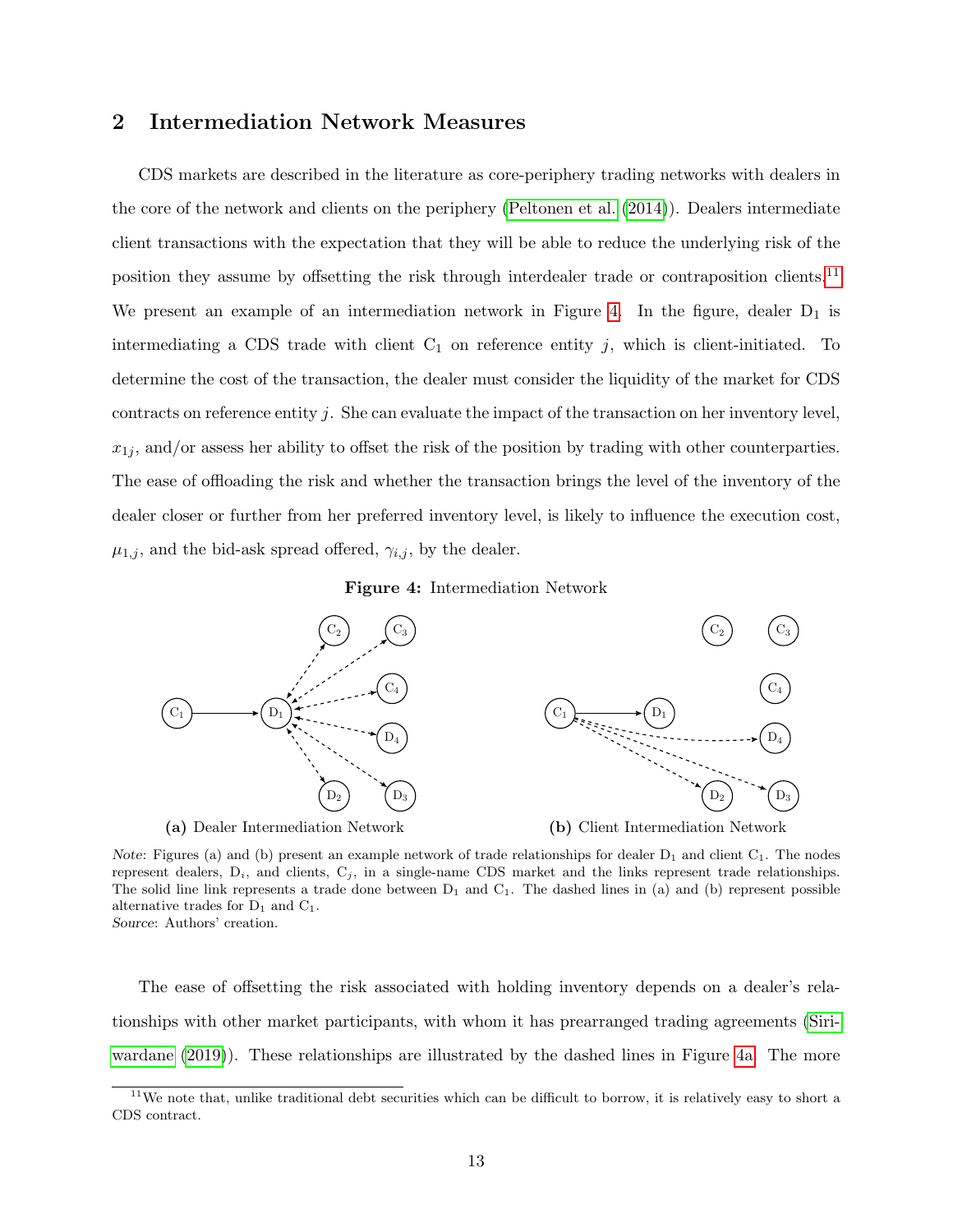market participants a dealer or client has agreements with, the higher the likelihood it will transact at a lower execution cost. In setting prices, and in an effort to attract the transaction, the dealer must consider the client's potential other options, as shown in Figure [4b.](#page-13-2)

<span id="page-14-0"></span>We note that, in equilibrium, the costs associated with transacting and the liquidity of the CDS market, involve considerations beyond the immediate options available to the dealer,  $D_1$ , or the client, C1. Figure [5](#page-14-0) provides a simple example of an intermediation network. The figure illustrates that the counterparties of  $D_1$  and  $C_1$  have their own trading options, which will influence the market's overall liquidity. The overall market intermediation network can influence the ability of market participants to transact, the cost to transact, and the overall participation in the market.

Figure 5: Market Intermediation Network



Note: The figure presents a trading network, where dealers,  $D_i$ , and clients,  $C_j$ , are nodes and links represent trade relationships. The solid line link represents trade between  $D_1$  and  $C_1$ . The dashed lines represented the possible direct options of other dealers and clients that  $D_1$  and  $C_1$  could have traded with. The dotted lines represent the possible set of other relationships in the market which indirectly influence the trading decisions and costs of  $D_1$  and  $C_1$ .

Source: Authors' creation.

### 2.1 Network Measures

To measure the degree of intermediation in an OTC market, we introduce measures that quantify relationships between dealers and relationships between dealers and clients. We illustrate these measures through examples of intermediation networks, presented in Figure [6.](#page-15-0) In all cases, we assume that clients can only connect to one or more dealers but not to each other.<sup>[12](#page-14-1)</sup>

<span id="page-14-1"></span> $12$ The literature considers additional measures, such as eigenvector centrality, to measure the strength of the relationships in a network. Given the detailed information available in our data, and the difficulty to simultanesouly apply the measures in the literature to multiple networks  $-$  e.g., the interdealer and dealer-to-client networks  $-$  we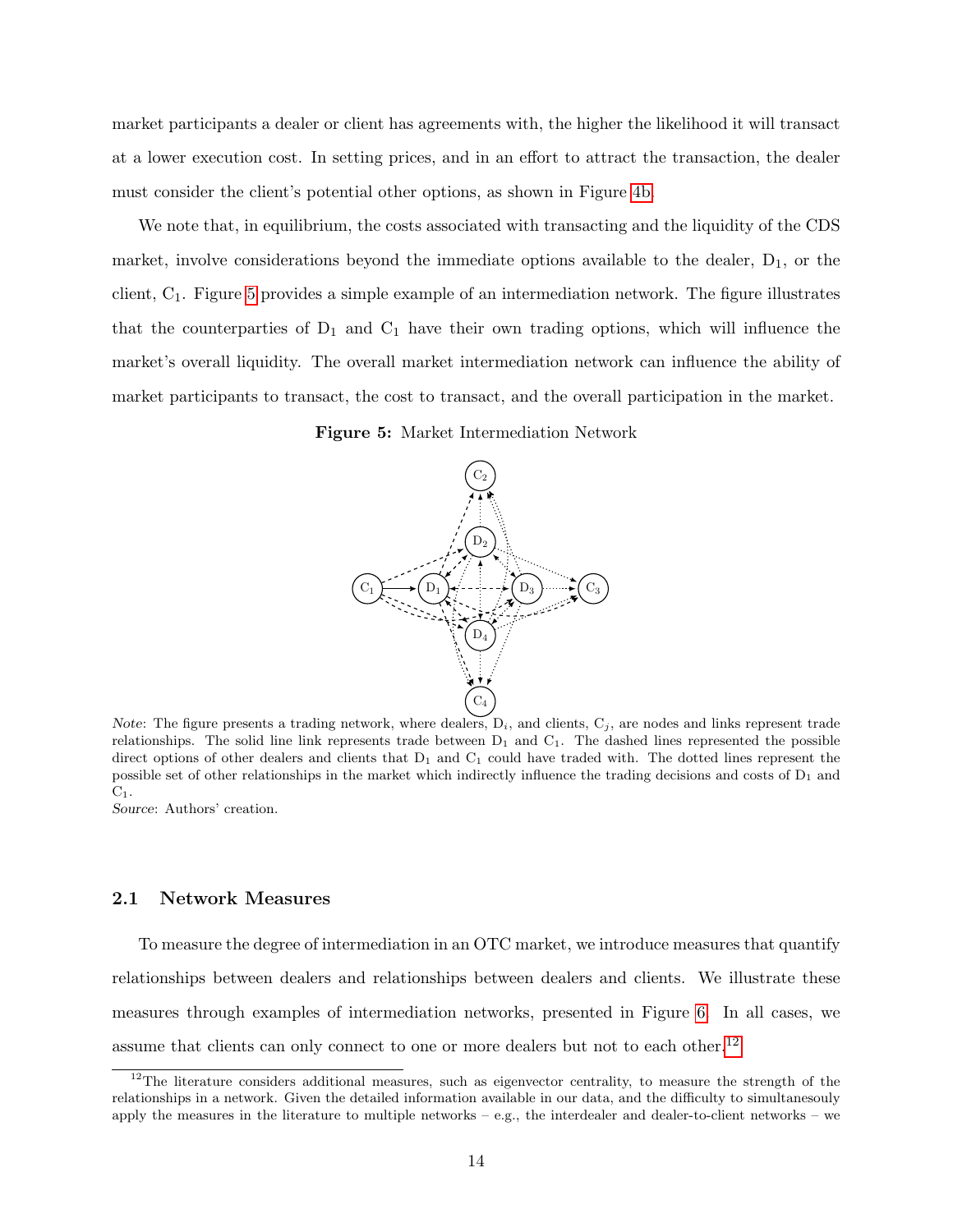Figure [6a](#page-15-0) presents a complete network; i.e., a network where every client is connected to every dealer and where every dealer is connected to every other dealer. Figures [6b](#page-15-0) and [6c](#page-15-0) present examples where either the dealer-to-client network or the interdealer network is complete, but the other network is sparse. Figure [6d](#page-15-0) presents a sparse network, where no client or dealer is connected to all dealers.



<span id="page-15-0"></span>

Note: Figures (a)-(d) present examples of trading networks that vary in their completeness (density) of relationships. Dealers,  $D_i$ , and clients,  $C_j$ , are depicted as nodes, and links represent established trade relationships between firms. Network (a) represents a complete network where all dealers have relationships with all other dealers and all clients. Networks (b) and (c) represent examples where the dealer-to-client network, or interdealer network, is complete, but the dealer-client network is sparse. Finally, network (d) shows a sparse network where no client or dealer is connected to all dealers.

Source: Authors' creation.

We measure the degree of counterparty relationships for a market participant  $i$  by translating the trading network into an adjacency matrix A, where  $a_{ij}$  is equal to 1 if parties i and j are

have not considered using these measures.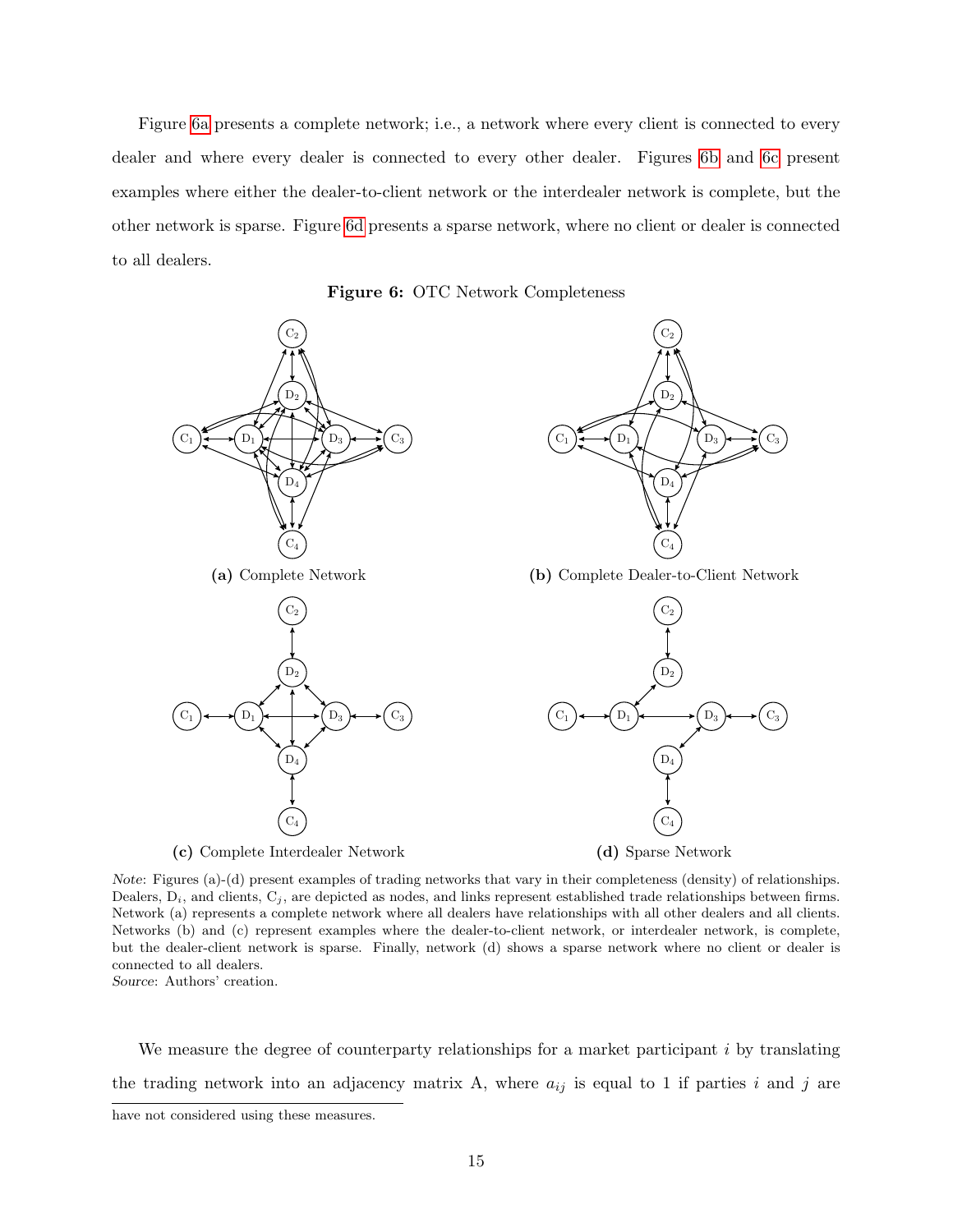connected and zero otherwise. The number of relationships for participant  $i$  are given by

$$
k_i = \sum_{i \neq j} a_{ij}, \quad i, j \in \mathcal{M}
$$
 (1)

where the sum is over all market participants in a particular CDS market, M.

### 2.1.1 Individual Dealer Network Completeness

We measure the completeness of a dealer's network of relationships relative to a complete set of counterparties in two subsets: dealers,  $D$ , and clients,  $C$ , defined as

**Interdealer Dealer Completeness**: 
$$
k_i^D = \frac{\sum_{j \neq i} a_{ij}}{|\mathcal{D}| - 1}
$$
,  $i, j \in \mathcal{D}$ ; (2)

$$
\text{Client Dealer Completeness}: \mathbf{k}_i^{\mathbf{C}} = \frac{\sum_{j \neq i} a_{ij}}{|\mathcal{C}|}, \quad i \in \mathcal{D}, j \in \mathcal{C}.\tag{3}
$$

### 2.1.2 Market Network Completeness

We measure the completeness of the network for the entire market by counting the number of counterparty relationships relative to that of the complete set of market participant pairs in two subsets: dealers,  $D$ , and clients,  $C$ . The number of counterparty relationships in a complete market in each case are  $|\mathcal{D}|(|\mathcal{D}| - 1)/2$  and  $|\mathcal{D}||\mathcal{C}|$ , respectively.

**Interdealer Market Completeness**: 
$$
K^D = \frac{\sum_i \sum_{j>i} a_{ij}}{|D|(|D|-1)/2}
$$
,  $i, j \in \mathcal{D}$ ; (4)

$$
\text{Client Market Completeness}: \ \mathbf{K}^{\mathbf{C}} = \frac{\sum_{i} \sum_{j} a_{ij}}{|\mathcal{D}||\mathcal{C}|}, \quad i \in \mathcal{D}, j \in \mathcal{C}.\tag{5}
$$

### 2.2 Intermediation Network Competition and Concentration

Figure [7](#page-17-0) illustrates how the dealer measures capture characteristics of the network for individual firms. The number of relationships between dealers and the number of connections between clients and dealers is the same in Figure [7,](#page-17-0) but the networks are different. Consider Figure [7b](#page-17-0) as the base case, with a trade network where no dealer is connected to all other dealers or all clients, such the client dealer completeness and the interdealer dealer completeness are equal to 25 percent and 67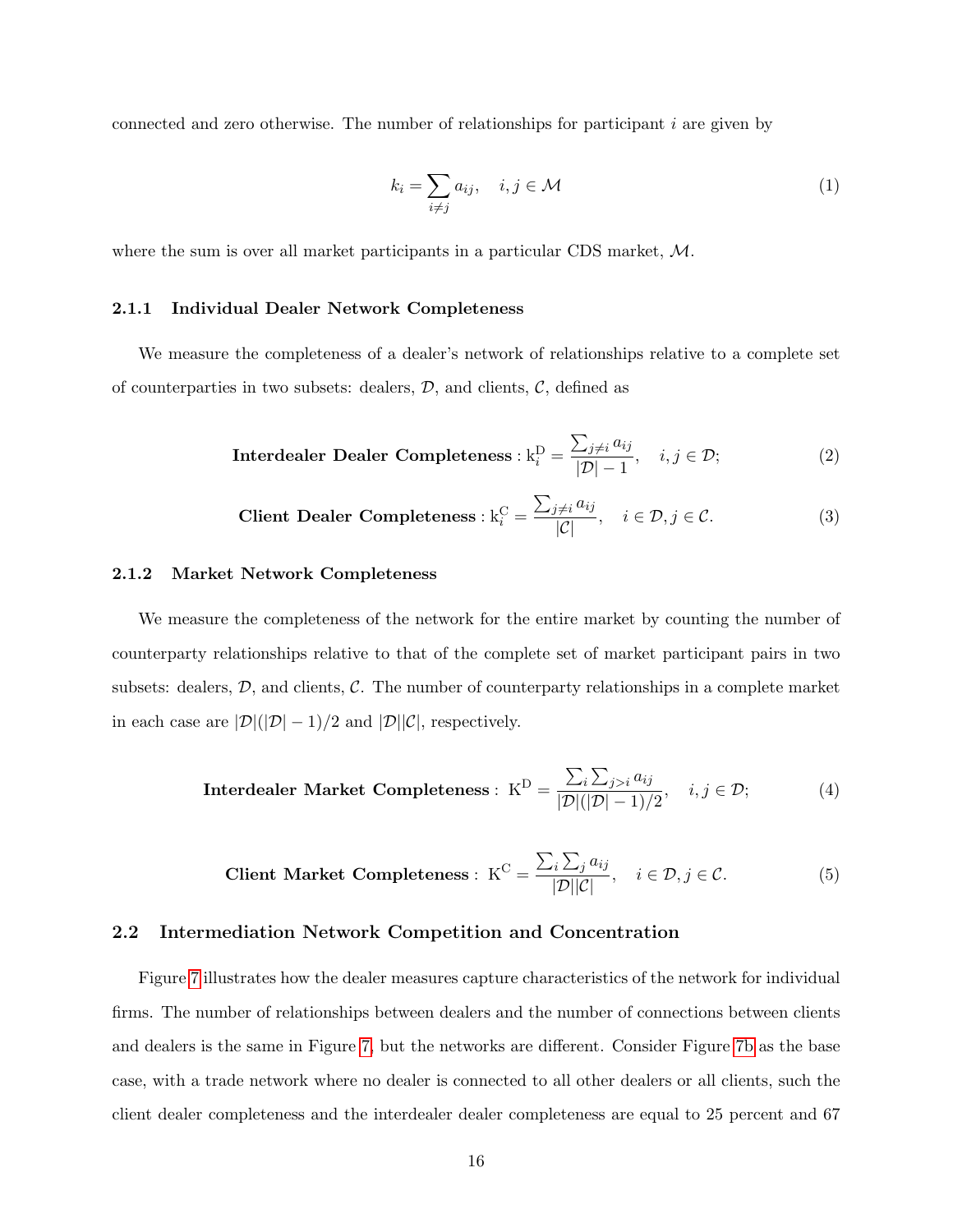percent for dealer  $D_1$ . In this network, dealer  $D_1$  and  $D_3$  have a privileged position with respect to other dealers but no complete relationships.

<span id="page-17-0"></span>

Figure 7: OTC Network and Dealer Liquidity

Note: Figures (a)-(c) present example trading networks where dealers,  $D_i$ , and clients,  $C_j$ , are depicted as nodes and links represent established trade relationships between firms. The variations across the networks highlight differences in  $k_1^D$ ,  $k_1^C$  for dealer  $D_1$  while keeping  $K^D$  and  $K^C$  the same. Network (b) is the base case and represents a sparse trading network where  $D_1$  has one out of four client relationships in the dealer-to-client market and two out of three dealer relationships in the interdealer market. Network (a) represents a complete interdealer trading network for  $D_1$ , such that all dealer intermediation flows through  $D_1$ . Network (c) represents a complete dealer-to-client trading network for  $D_1$ , where all client intermediation flows through  $D_1$ . Source: Authors' creation.

Figure [7a](#page-17-0) is a trade network where the client relationships remain the same as Figure [7b](#page-17-0) but the interdealer relationships are different. Dealer  $D_1$  is connected to every other dealer while other dealers are only connected to dealer  $D_1$ . In this case, the client-dealer completeness and the interdealer completeness are equal to 25 percent and 100 percent respectively, for dealer  $D_1$ . This is an example of a network where dealer  $D_1$  has more options to rebalance its inventory relative to other dealers and potentially more bargaining power.

Figure [7c](#page-17-0) is a trade network where the dealer relationships are the same as in Figure [7b,](#page-17-0) but the client relationships are different. Now, only dealer  $D_1$  is connected to clients, while other dealers are not. For dealer  $D_1$ , the completeness of the client-dealer network is equal to 100 percent, while the completeness of her interdealer network is equal to 67 percent. Similar to the previous case, in this trade network, the bargaining power of dealer  $D_1$  is potentially larger relative to the other dealers. However, the bargaining power is based on the dealer's relationships with clients rather than other dealers, allowing her to directly intermediate CDS inventory with clients.

Figure [8](#page-18-0) illustrates how the market measures capture the characteristics of the entire markets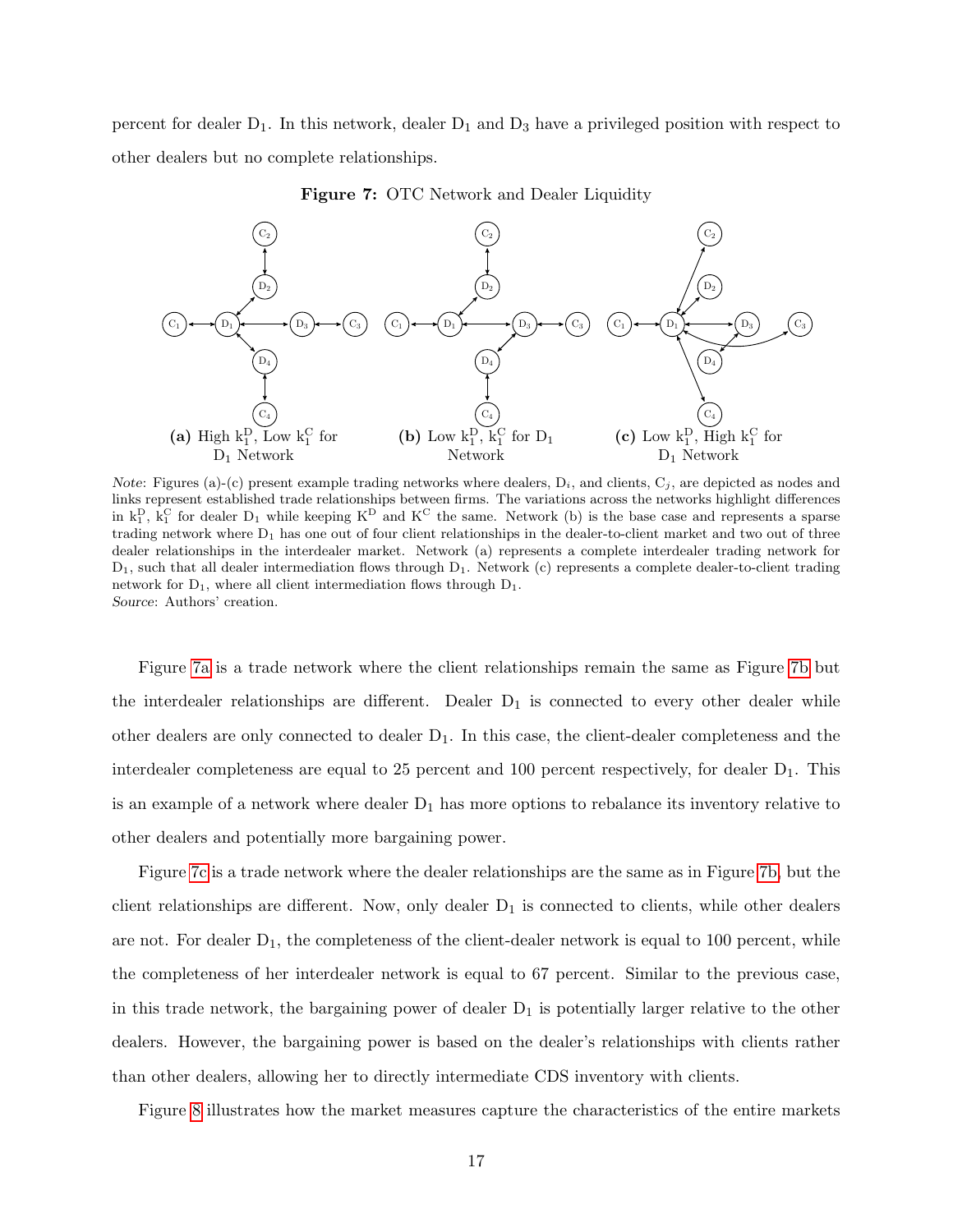interconnectedness. Unlike the previous examples, the number of relationships between dealers and the number of relationships between clients and dealers is not constant. However, in this figure, the network completeness measures for dealer  $D_1$ 's are held constant. Consider Figure [8b](#page-18-0) the base case again, with a trade network where no dealer is connected to all other dealers or to all clients. In this case, the client market completeness and the interdealer market completeness are equal to 25 percent and 50 percent respectively. In this network dealers  $D_1$  and  $D_3$  have a privileged position with respect to other dealers since they each have relationships with two other dealers, but no dealer has a complete interdealer or client network.

Figure 8: OTC Network and Market Liquidity

<span id="page-18-0"></span>

Note: Figures (a)-(c) present example trading networks where dealers,  $D_i$ , and clients,  $C_j$ , are depicted as nodes and links represent established trade relationships between firms. The variations across the networks highlight differences in  $K^D$  and  $K^C$  while keeping  $k_1^D$  and  $k_1^C$  the same for dealer  $D_1$ . Network (b) is the base case and represents a sparse market network. Network (a) represents an increase in the completeness of the interdealer market network relative to (b). Network (c) represents an increase in the completeness of the dealer-to-client market network relative to (b). Source: Authors' creation.

Figure [8a](#page-18-0) is a trade network where the  $D_1$ 's interdealer relationships remain the same as Fig-ure [8b](#page-18-0) but a new interdealer relationship exists between  $D_2$  and  $D_4$ . The result is no dealer has a privileged position with respect to other dealers, and the client market completeness and the interdealer market completeness are equal to 25 percent and 66 percent. The example of the market network change with respect to dealer  $D_1$  has no clear direct effect on its liquidity. Additionally, it's not clear what this change will do to the new equilibrium rebalancing of  $D_1$ 's inventory relative to Figure [8b,](#page-18-0) and, and whether it should expect to see a decrease or increase in trading costs due to this indirect change to its network.

Figure [8c](#page-18-0) is a trade network where the  $D_1$ 's client relationships remain the same as Figure [8b](#page-18-0)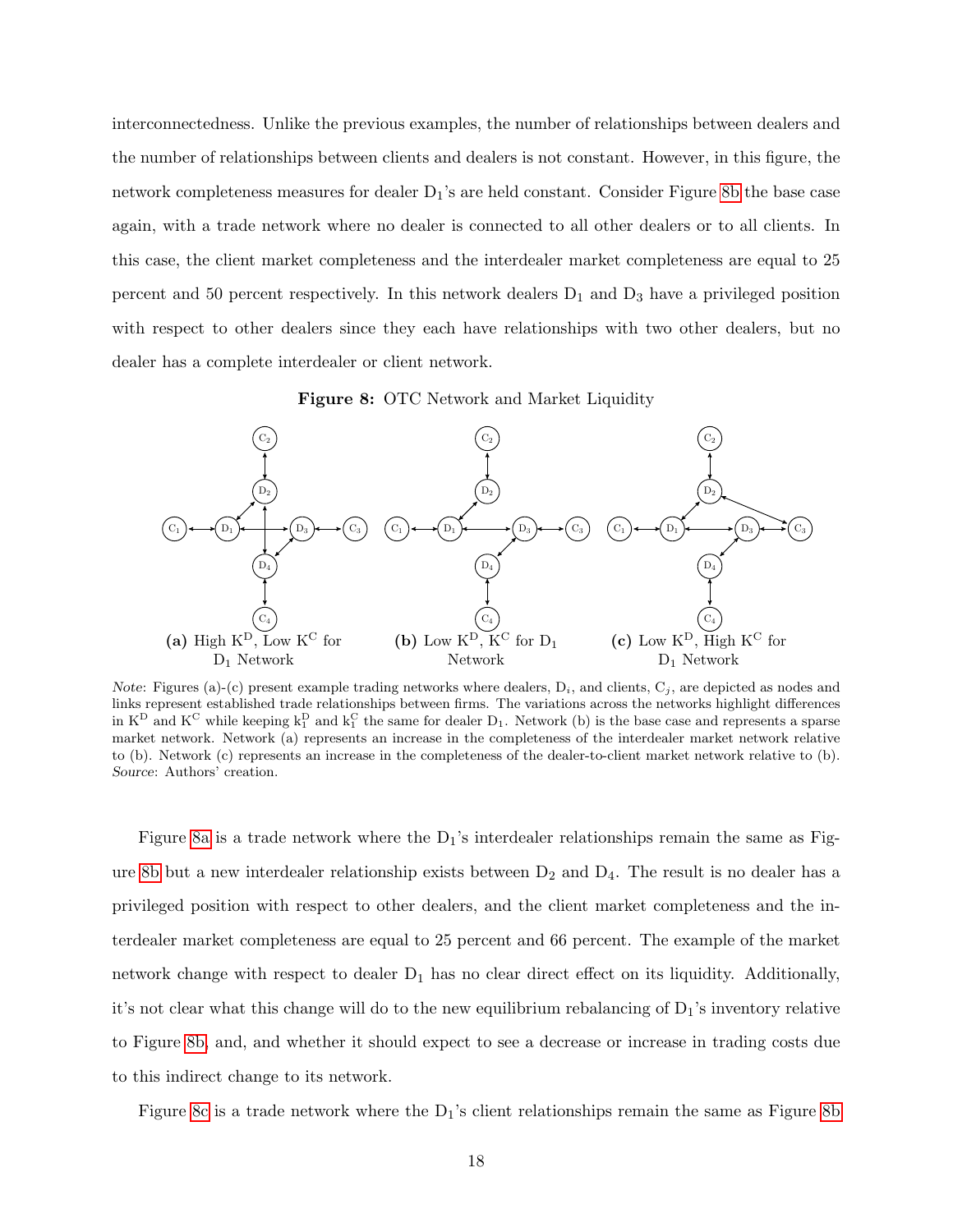but a new client relationship exists between client  $C_3$  and dealer  $D_2$ . In this case, the completeness of the client market network and the interdealer market network are equal to 33 percent and 50 percent respectively. The change in the market network has no clear direct effect on dealer  $D_1$ , when compared to Figure [8b,](#page-18-0) but may have an indirect effect.

We note that both figures suggest that additional relationships in the market networks or the networks of individual dealers, may have an impact on intermediation, and potentially result in a measurable difference in the liquidity of trades, either between dealers and clients, between dealers, or both. In Section [3](#page-20-0) we present a series of hypotheses that explore these consequences and use our data to test them empirically in Section [4.](#page-23-0)

### 2.3 Intermediation Network Statistics

Table [3](#page-20-1) presents annual statistics for network measures. We note that the number of dealers per single-name reference entity declines over time, while the number of clients remains relatively stable. The network measures reveal that the completeness of the interdealer networks declines, both at the individual dealer-level and the market-level. On the other hand, we don't observe the same decline in the dealer-to-client networks – especially at the market-level where market completeness between dealers and clients increases.[13](#page-19-0)

<span id="page-19-0"></span><sup>&</sup>lt;sup>13</sup>To be able to compute the network measures, and to ensure significant variation in trading volume, we limit the data throughout our study to reference entities with at least 4 dealers with non-zero positions during the entire sample period.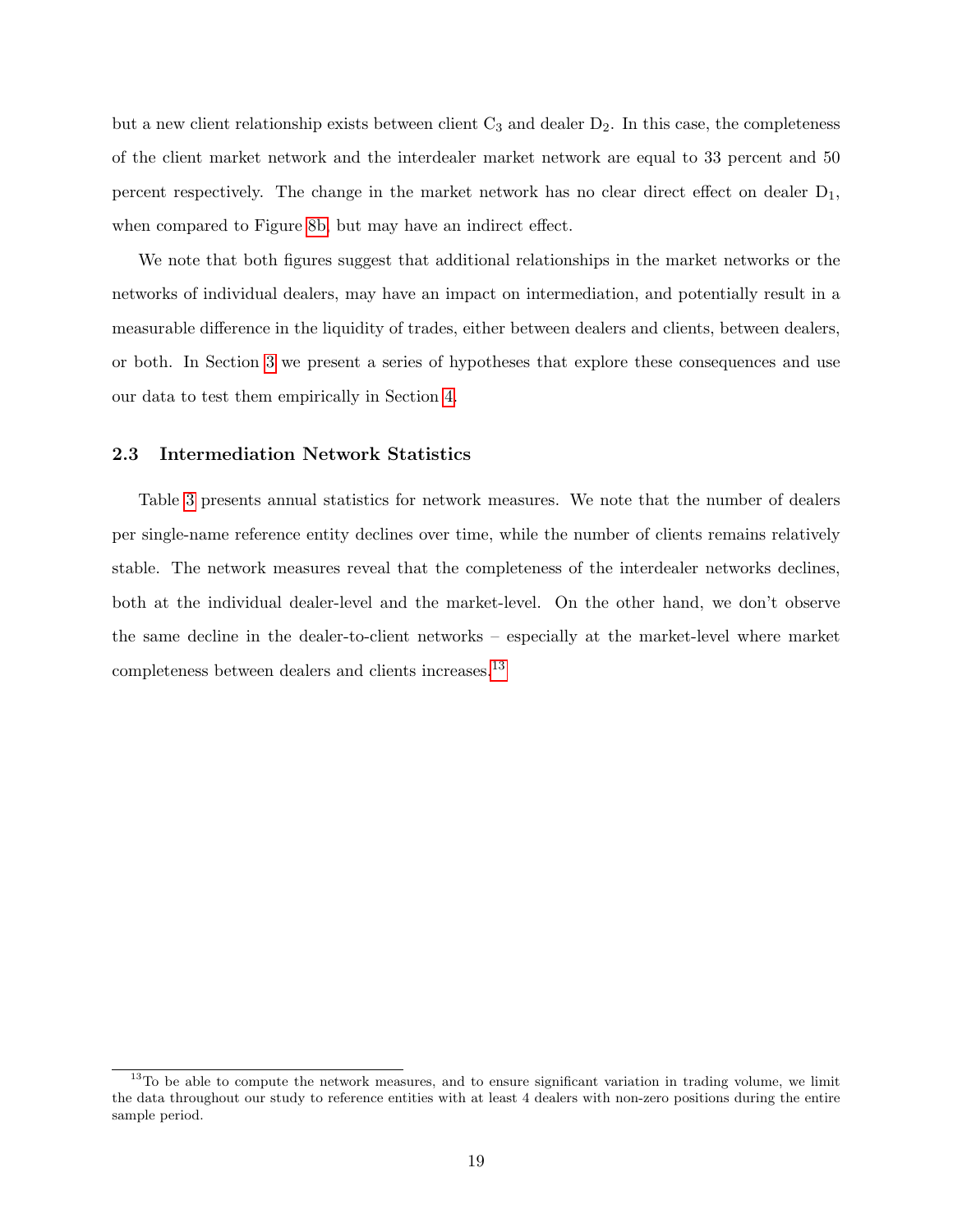<span id="page-20-1"></span>

| Year:                                  | 2010   | 2011   | 2012   | 2013  | 2014  | 2015  | 2016  |
|----------------------------------------|--------|--------|--------|-------|-------|-------|-------|
| $#$ of Dealers                         | 10.1   | 10.1   | 9.1    | 8.1   | 7.2   | 6.4   | 5.2   |
|                                        | (0.9)  | (4.8)  | (4.1)  | (3.8) | (3.4) | (2.9) | (2.7) |
| $#$ of Clients                         | 4.3    | 5.2    | 5.3    | 4.5   | 4.3   | 4.1   | 4.4   |
|                                        | (0.6)  | (6.5)  | (6.8)  | (6.3) | (5.9) | (5.2) | (4.9) |
| Interdealer Dealer Completeness $(\%)$ | 68.7   | 69.9   | 70.0   | 66.8  | 65.8  | 59.6  | 55.5  |
|                                        | (12.3) | (9.8)  | (7.8)  | (8.4) | (8.5) | (8.7) | (8.4) |
| Client Dealer Completeness $(\%)$      | 22.4   | 20.9   | 19.6   | 18.8  | 18.7  | 20.2  | 18.7  |
|                                        | (15.3) | (14.7) | (13.5) | (9.7) | (6.4) | (9.4) | (8.3) |
| Interdealer Market Completeness $(\%)$ | 60.1   | 62.0   | 63.9   | 62.4  | 61.7  | 56.5  | 53.0  |
|                                        | (13.6) | (10.3) | (8.5)  | (8.2) | (8.5) | (9.3) | (9.3) |
| Client Market Completeness $(\%)$      | 10.7   | 10.3   | 10.6   | 11.0  | 10.9  | 11.8  | 11.3  |
|                                        | (3.9)  | (2.4)  | (2.3)  | (2.7) | (2.1) | (4.3) | (3.7) |

Table 3: CDS Intermediation Network Statistics per Single-name Reference Entity

Note: The table presents annual summary statistics for the number of dealers, number of clients, and completeness measures for intermediation networks at the individual dealer-level, as well as at the aggregate market-level. Source: Authors' calculations, which use data provided to the OFR by the Depository Trust & Clearing Corporation.

## <span id="page-20-0"></span>3 Intermediation Network & Market Liquidity Hypotheses

How and why OTC market trade networks form is a function of several potential frictions such as search costs, transaction costs either between dealers or dealers and clients, and dealer inventory. Additionally, changes in CDS reference entity supply and demand may influence the trade network. For example, an increase in client demand may lead to additional trade relationships between clients and dealers, or new clients participating in a CDS market. However, regardless of the cause of friction, the completeness of an intermediation network provides an observable measure of a market's ability to support efficient trade. In this section, we outline seven hypotheses on the relationships between OTC network completeness and measures of a dealer and the market's liquidity.

## H1: The completeness of a market's intermediation network is positively related with the market's trade volume.

The intuition behind H1 is that network completeness, either in terms of the interdealer network or the dealer-to-client network, allows for more efficient trading as it increases the opportunities of finding a counterparty with whom one can trade. The hypothesis postulates that this ease translates to higher trade volume. H1 is consistent with [Babus and Kondor](#page-40-1) [\(2018\)](#page-40-1) findings which suggest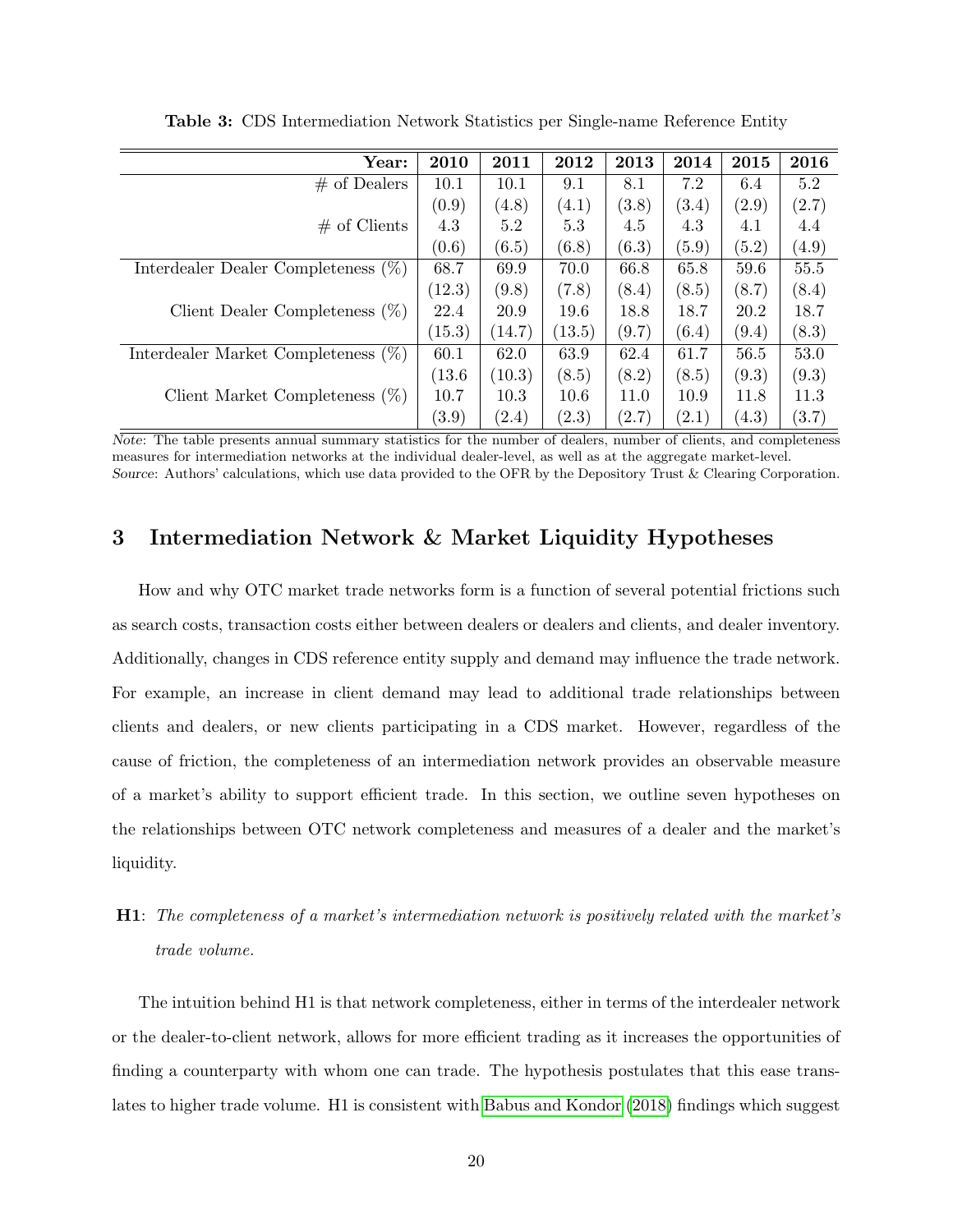that increased completeness of a dealer should lead to an increase in the dealer's propensity to learn more through trade such that it may lower its costs, and earn a higher expected profit. Generalizing this finding further, we should expect that a better-informed market, measured through the completeness of the market's trading network, is associated with higher trading volumes. However, increased completeness may also decrease trade volume as fewer intermediation trades are necessary [\(Gofman](#page-41-13) [\(2017\)](#page-41-13)).

H2: An increase in the intermediation trade volume among dealers is negatively related to the share of the market's trade volume in the dealer-to-client network.

H2 is based on a theoretical model of network trading by [Wang](#page-42-1) [\(2018\)](#page-42-1). The model accounts for both dealer inventory costs and transaction costs in the interdealer and dealer-to-client networks. The intuition is that an increase in the intermediation volume among dealers is related to lower transaction costs of dealers or higher dealer inventory costs. In either case, dealers offset a larger share of their risk by trading with other dealers, and their share of trading increases relative to the share of trading between dealers and clients.

## H3: The completeness of a market's intermediation network is negatively related to the number of dealers in a market.

The intuition behind H3 is that an increase in the completeness of the intermediation network allows dealers to better search and reduce individual inventories. The setting is in line with the theoretical proposition in [Carapella and Monnet](#page-40-4) [\(2020\)](#page-40-4), where the number of dealers is reduced as their search options increase; ie, the market increases in concentration. We note that a competing hypothesis is also plausible, as increased completeness is associated with higher trading volume, potentially allowing additional dealers to enter the market, leading to a decrease in market concentration.

H4: The completeness of a dealer's intermediation network is positively related to the dealer's risk bearing capacity, i.e. the dealer's net inventory.

This hypothesis focuses on individual dealer's inventory management. Similar to much of the theoretical literature, H4 suggests that a dealer with more complete networks is able to bear more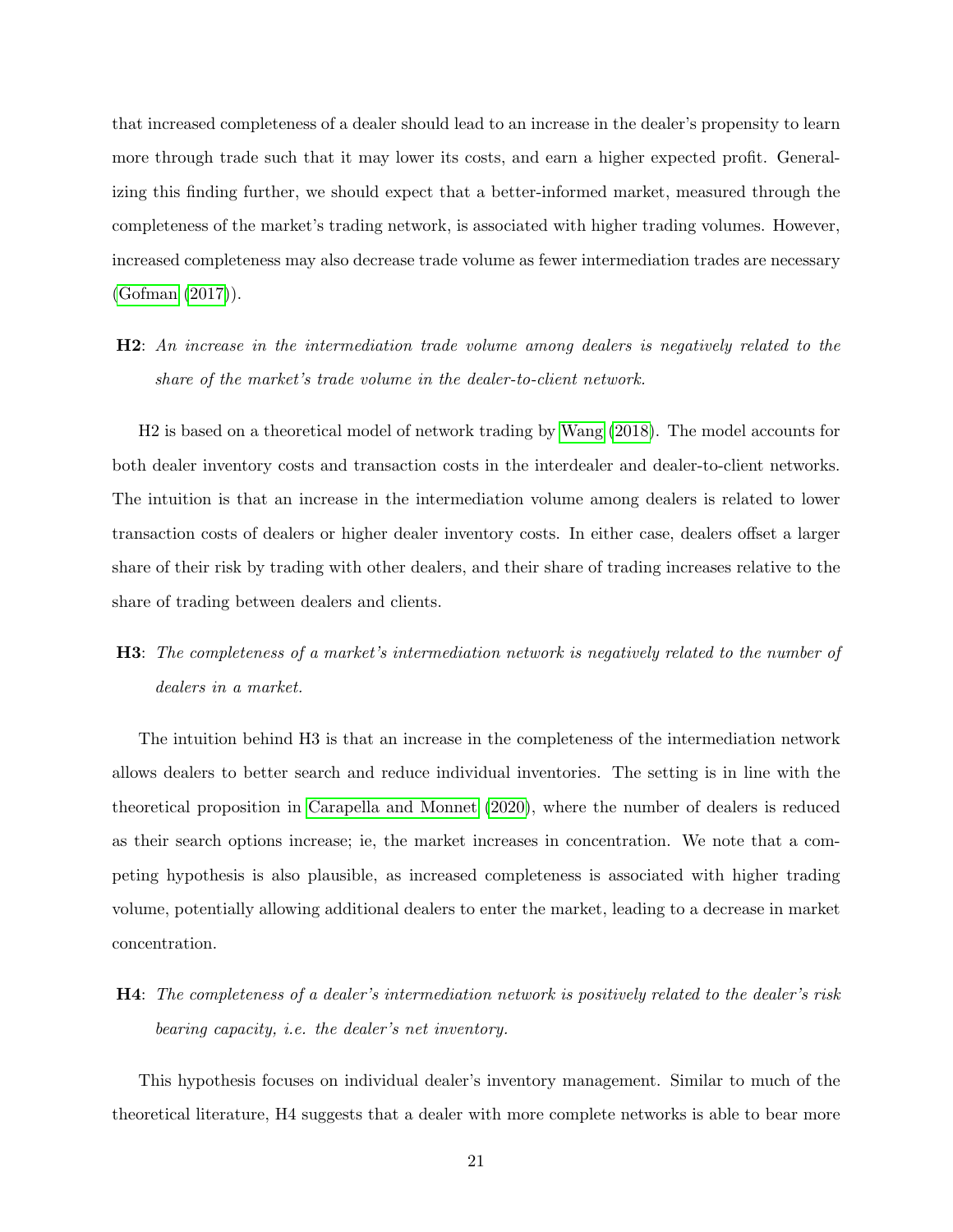risk. [Neklyudov](#page-41-2) [\(2019\)](#page-41-2) finds that dealers with better search technology, i.e. more well-connected dealers, finds trade opportunities more easily, and thus have relatively higher trade execution efficiency. The increased efficiency lowers the risk of well-connected dealers' inventories and allows them to take on higher inventory levels [\(Gofman](#page-41-13) [\(2017\)](#page-41-13)).

- H5: The completeness of a market's intermediation network, controlling for the completeness of the intermediation network of individual dealers, is:
	- a. positively related to the risk-bearing capacity of individual dealers, their net inventory;
	- b. positively related to the gross risk-bearing capacity of all dealers, the total net inventories of dealers.

In contrast to the previous hypothesis, H5 focuses on the completeness of the market network, rather than the network of an individual dealer. The intuition behind the hypothesis is that network completeness allows dealers to cheaply find counterparties to offload their inventory, leading to smaller dealer inventories. At the same time, the gross size of dealer positions increases because the risk-bearing capacity of the aggregate network becomes larger. The work of [Yang and Zeng](#page-42-2) [\(2019\)](#page-42-2) suggests that dealers only provide more liquidity if other dealers do so due to strategic coordination motives. When the inventory management costs are sufficiently low (high), a dealer is more (less) willing to provide liquidity in the sense of buying an asset from a counterparty, holding a high level of inventory, and then selling the asset to a buyer later. This implies a higher (lower) aggregate dealer inventory and a larger (smaller) dispersion of inventory distribution among dealers. The intuition behind [Neklyudov](#page-41-2) [\(2019\)](#page-41-2) suggests a similar outcome though it is driven on inventory risk generally, rather than simply interdealer coordination concerns. [Gofman](#page-41-1) [\(2011\)](#page-41-1) finds that the bilateral bargaining frictions of OTC markets, efficient allocation can occur only when the trading network is complete.

## H6: The completeness of a dealer's intermediation network is negatively related to the execution cost and the bid-ask spread faced by individual dealers.

This hypothesis focuses on the completeness of the network of an individual dealer and is similar to propositions on dealer centrality found in the literature. The intuition is that a dealer with a more complete network is able to trade at lower execution costs and consequently, can offer better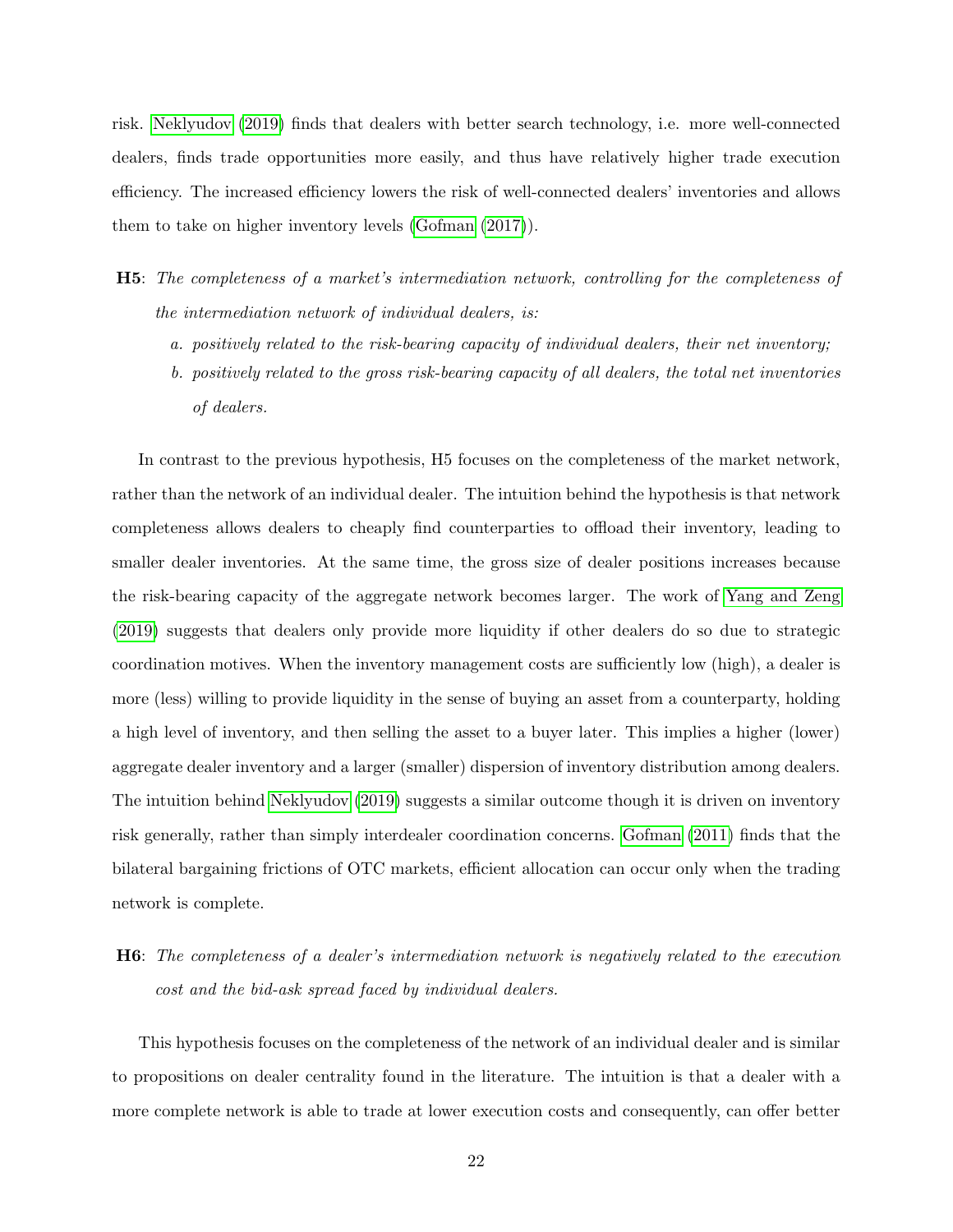bid-ask spreads to its counterparties. [Babus and Kondor](#page-40-1) [\(2018\)](#page-40-1) model predicts that this feature is due to less client concern regrading adverse selection from dealers and well-connected dealers having increased ability to learn prices from several other transactions. These expectations of centrality are consistent with the empirical findings in [Hollifield et al.](#page-41-5) [\(2017\)](#page-41-5) and [Di Maggio et al.](#page-40-2) [\(2017\)](#page-40-2) of the corporate bond market. However, both of these works are limited in that they only observe interdealer networks when assessing trade costs. As a result, it remains unclear as to how important each part of a dealer's network is in influencing the cost of a trade.

H7: The completeness of a market's intermediation network, conditional on the completeness of the intermediation network of individual dealers, is negatively related to the execution cost and bid-ask spreads faced by individual dealers.

In contrast to the previous hypothesis, H7 focuses on the completeness of the intermediation network of the entire market, rather than a specific dealer. However, the intuition is similar. In markets that are complete, it is cheaper to execute transactions and bid-ask spreads are lower. [Babus and Kondor](#page-40-1) [\(2018\)](#page-40-1) find that under a theoretical OTC market setting that a determinant of a dealer's trading cost, besides her own centrality, is the centrality of her counterparties.

Empirically, [Hollifield et al.](#page-41-5) [\(2017\)](#page-41-5) and [Di Maggio et al.](#page-40-2) [\(2017\)](#page-40-2) find that the centrality of both dealer counterparties matter for assessing the cost of a trade. However, since both of these works are limited to observation of the interdealer network when assessing trade cost, it is not clear whether these findings will hold once one controls for each dealer's interdealer and dealer-to-client networks. As a result, one must consider the relative bargaining power of dealers with respect to the entire market in order to assess the equilibrium cost of a trade.

## <span id="page-23-0"></span>4 Empirical Study of Intermediation Networks

In this section, we empirically assess whether network characteristics can be used to explain market liquidity by testing the hypotheses outlined in Section [3.](#page-20-0) We examine the relationship of the intermediation network metrics discussed in Section [2](#page-13-0) against several liquidity metrics, such as market volume, execution cost of a trade, and bid-ask spreads, using models which control for dealer, market, substitute market, and time effects.<sup>[14](#page-23-1)</sup>

<span id="page-23-1"></span><sup>&</sup>lt;sup>14</sup>Table [A.1](#page-43-0) in the Appendix provides a full list the variables we use in our models.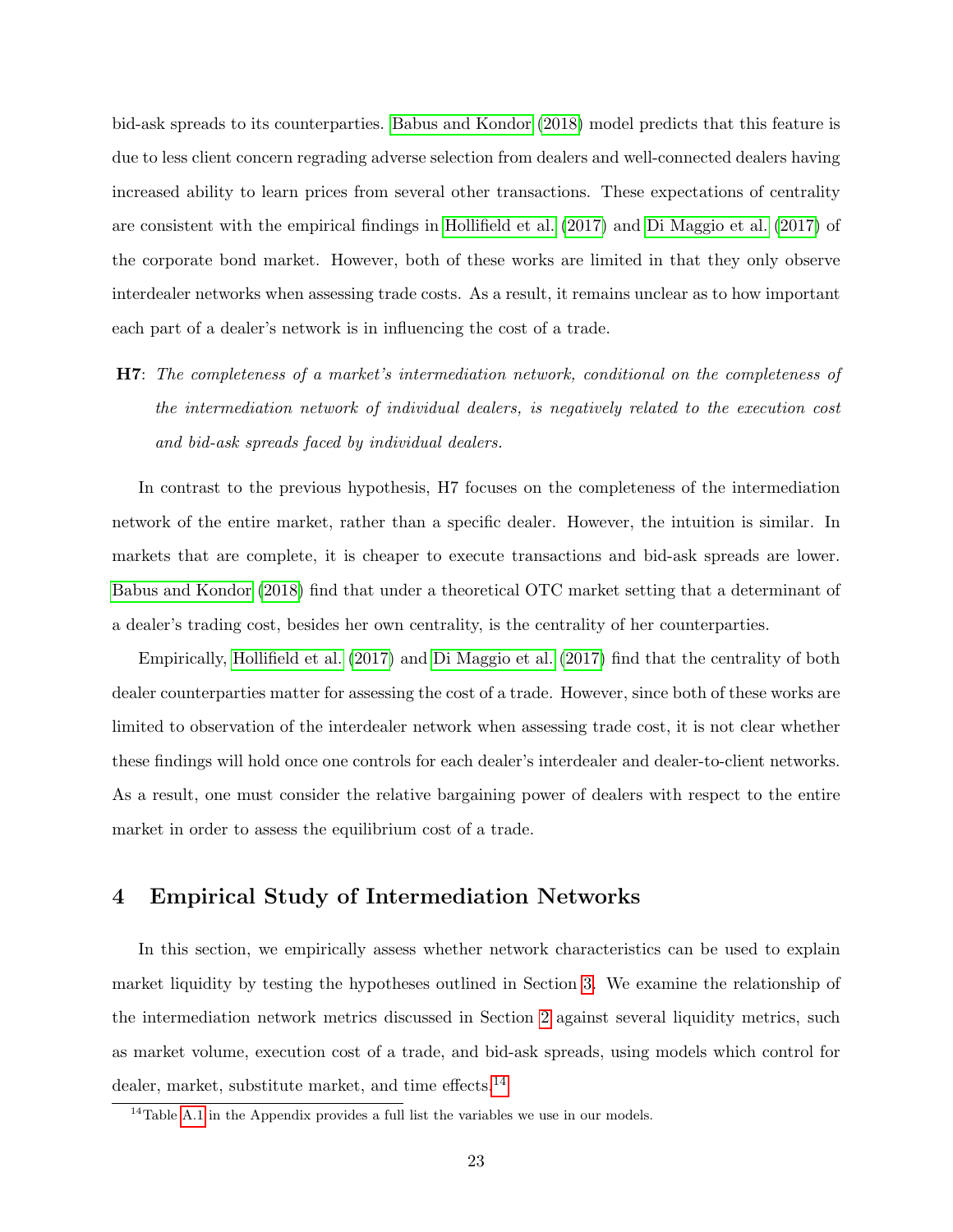### 4.1 Dealer-Client Volume

Our first measure of market liquidity is market volume, specifically client trade volume  $(\lambda^C)$ . To test hypothesis H1, we construct a model for the determinants of client volume  $(\lambda_j^{\rm C})$  for the market of single-name CDS contracts for reference entity  $j$ . The model includes both fundamental drivers of the demand for CDS contracts, such as the riskiness of the underlying name and hedging needs, as well as the measures of completeness of the interdealer  $(K^D)$  and the dealer-to-client  $(K^C)$ market networks. The model is given by

<span id="page-24-0"></span>
$$
\log(\lambda_{j,t}^{\mathcal{C}}) = \beta_0 + \beta_1 \text{CDS }\text{Speed}_{j,t} + \beta_2 \Delta \text{CDS }\text{Speed}_{j,t} + \beta_3 \text{CDS }\text{Recovery }\text{Rate}_{j,t} + \beta_4 \log(\text{Index }\lambda_t^{\mathcal{C}}) + \beta_5 \log(\text{Bond }\lambda_{j,t}) + \beta_6 \mathbb{1}_{j,t}^{\text{Clearable}} + \beta_{7-17} \mathbb{1}^{\text{M}} + \beta_{18-79} \mathbb{1}^{\text{M/Y}} + \beta_{80} \text{K}_{j,t}^{\text{D}} + \beta_{81} \text{K}_{j,t}^{\text{C}} + \beta_{82} \lambda_{j,t}^{\text{D}} / \lambda_{j,t} + \epsilon.
$$
\n(6)

The time period, t, in the regression model in Equation  $(6)$  is one week – all variables are calculated each week. Since many single-name CDS contracts transact relatively infrequently, we calculate the weekly network measures for the completeness of the interdealer and client networks over the previous month using a rolling window. The results, reported in Table [4,](#page-25-0) indicate a significant relationship between the risk of a reference entity and the trading volume for the corresponding CDS contract. The CDS spread and its estimated recovery rate is significantly positively corre-lated with volume.<sup>[15](#page-24-1)</sup> As a risk, measured by CDS spreads, increases, we expect hedging demand by holders of existing debt to also increase. The results are consistent with CDS volumes being positively correlated with CDS spreads.

With the introduction of central counterparties clearing to U.S. CDS markets within our sample period, we incorporate a clearing indicator for each single-name reference entity corresponding to when that reference entity became eligible to clear at a U.S. central counterparty. We find the eligibility of a CDS contract to be cleared is positively correlated with increasing volume. This result is consistent with the fact that clearing eligibility is largely based on whether a particular

<span id="page-24-1"></span><sup>&</sup>lt;sup>15</sup>The recovery rate represents the extent to which principal and accrued interest on defaulted debt can be recovered. Higher credit quality debt has higher recovery rates and is typically correlated with the size of traded debt outstanding.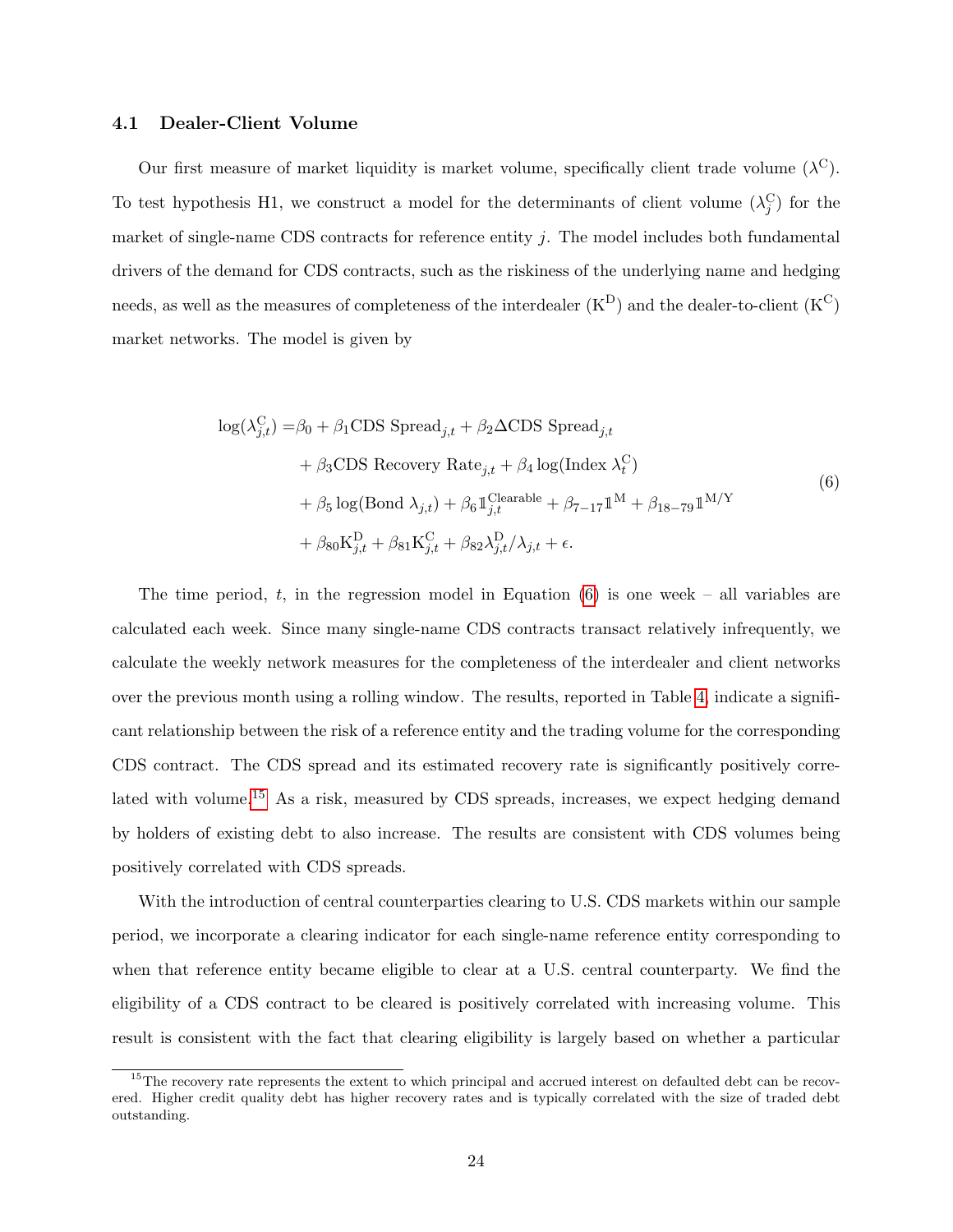<span id="page-25-0"></span>

|                                 |                   |                   | Dependent Variable |                  |             |
|---------------------------------|-------------------|-------------------|--------------------|------------------|-------------|
|                                 |                   |                   | log(Client Volume) |                  |             |
|                                 | $\left( 1\right)$ | $\left( 2\right)$ | (3)                | $\left(4\right)$ | (5)         |
| Intercept                       | $4.307***$        | $4.160***$        | $3.813***$         | $3.980***$       | $3.459***$  |
| Interdealer Volume Share        |                   | $-0.009***$       |                    |                  | $-0.010***$ |
| Interdealer Market Completeness |                   |                   | $0.008***$         |                  | $0.007***$  |
| Client Market Completeness      |                   |                   |                    | $0.037***$       | $0.026***$  |
| CDS spread                      | $1.436***$        | $1.478***$        | $1.374***$         | $1.188***$       | $1.246***$  |
| $\triangle$ CDS spread          | $-0.072$          | $-0.145$          | $-0.045$           | 0.011            | $-0.062$    |
| CDS Recovery Rate               | $0.805***$        | $0.753***$        | $0.667***$         | $0.696***$       | $0.545***$  |
| log(Bond Volume)                | $0.115***$        | $0.117***$        | $0.121***$         | $0.109***$       | $0.119***$  |
| log(Client Index CDS Volume)    | $0.157***$        | $0.234***$        | $0.157***$         | $0.160***$       | $0.236***$  |
| CDS Clearing Eligible           | $0.068***$        | $0.034***$        | $0.082***$         | $0.105***$       | $0.072***$  |
| Time Fixed Effects              | Y                 | Y                 | Y                  | Y                | Υ           |
| Observations                    | 38,519            | 38,519            | 38,519             | 38,519           | 38,519      |
| Adjusted $\mathbb{R}^2$         | $9.3\%$           | 26.4\%            | 10.3%              | 10.3%            | 28.4%       |

Table 4: Intermediation Network and Client Volume

Note: The table presents the results of Equation [\(6\)](#page-24-0) for the relationship between measures of network completeness, characteristics of the underlying reference entity, and client volume.

Source: Authors' calculations, which use data provided to the OFR by the Depository Trust & Clearing Corporation.

CDS contract is part of a CDS index, and index inclusion is based on whether a CDS contract is heavily traded.

Beyond the relationship between fundamental factors that capture the risk of a reference entity and volume for the corresponding CDS contract, Table [4](#page-25-0) reveals a significant relationship between intermediation network measures and the volume of trade between dealers and clients. First, the share of interdealer volume, a signal of the degree of difficulty in offsetting trades, increases the explanatory power of the regression substantially. Second, the sign of the coefficient of the share of interdealer volume is negative, meaning that a higher share of interdealer trade is associated with lower client volumes.

In addition, the results indicate that the market network completeness measures are positively related to increased client volume for both the interdealer and the dealer-to-client market networks. This relationship is not only statistically significant but also economically significant. The regression coefficient indicates that an increase in the completeness of the interdealer market network by 10 percent is associated with an increase of dealer-to-client volume by 7-8 percent. Increasing the completeness of the dealer-to-client network at the market-level has a bigger effect. A 10 percent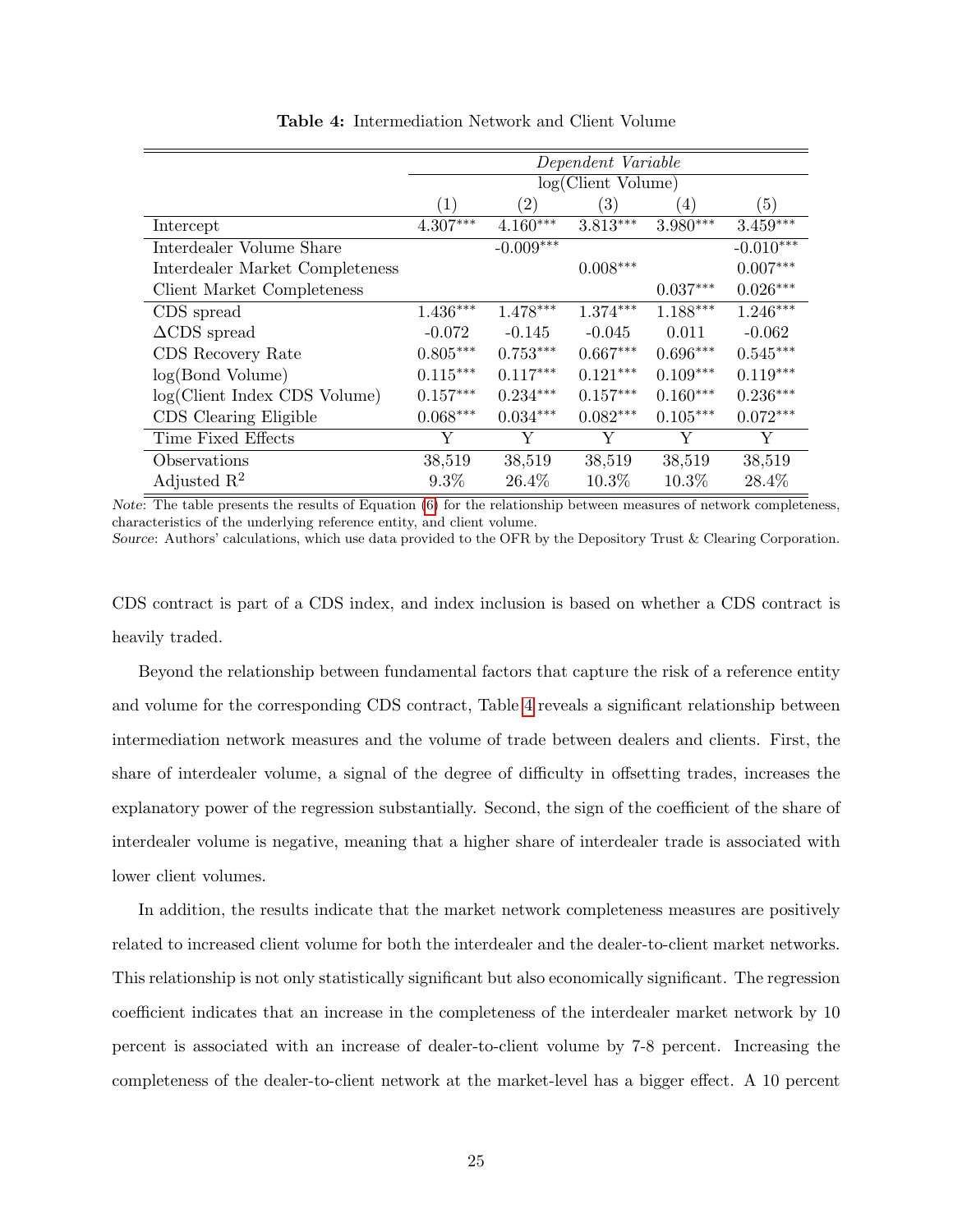increase in completeness is associated with an increase in dealer-to-client volume by 26-37 percent. These results are consistent with hypothesis H1 and suggest that network completeness is a proxy for lower costs of trading in the network.

#### 4.2 Interdealer Volume Share

The share of interdealer volume in a market captures the amount of intermediation performed in order to offset risk. Hypothesis H2 is based on [Wang](#page-42-1) [\(2018\)](#page-42-1) which identifies a negative relation between the share of interdealer volume,  $\lambda^{D}/\lambda$ , and the volume of transactions between dealers and clients,  $\lambda^{\text{C}}$ , in equilibrium. We test whether this prediction holds empirically in our data using the following model:

<span id="page-26-1"></span>
$$
\frac{\lambda_{j,t}^{\mathcal{D}}}{\lambda_{j,t}} = \beta_0 + \beta_1 (\log(\lambda_{j,t}^{\mathcal{C}}) \wedge \log(\lambda_{j,t})) + \beta_2 \mathbb{1}_{j,t}^{\text{Clearable}} + \beta_{3-84} \mathbb{1}^{\mathcal{M}/\mathcal{Y}} + \beta_{85-381} \mathbb{1}_j^{\mathcal{R}} + \epsilon.
$$
 (7)

The results, presented in Table [5,](#page-26-0) are in line with Hypothesis H2; i.e., they confirm a negative and significant relationship between client volume and the share of interdealer volume. Additionally, the results suggest that the introduction of clearing decreases the share of interdealer trade. This finding is likely due to the increased risk-sharing capacity and netting that clearing affords. When central clearing is an option, the capacity of an individual dealer to accommodate trades increases due to the benefits of netting and leads to a decreasing need to offset trades with other counterparties.

<span id="page-26-0"></span>

|                                | Dependent Variable       |
|--------------------------------|--------------------------|
|                                | Inderdealer Volume Share |
| Intercept                      | 248.7***                 |
| CDS Clearing Eligible          | $-5.4***$                |
| log(Client Volume)             | $-23.7***$               |
| Time Fixed Effects             | V                        |
| Reference Entity Fixed Effects | Y                        |
| Observations                   | 38,817                   |
| Adjusted $\mathbb{R}^2$        | 42.4%                    |

Table 5: Inderdealer Share of CDS Volume

Note: The table presents the results of Equation [\(7\)](#page-26-1) for the relationship between weekly client volume and the interdealer share of volume for single-name CDS contracts.

Source: Authors' calculations, which use data provided to the OFR by the Depository Trust & Clearing Corporation.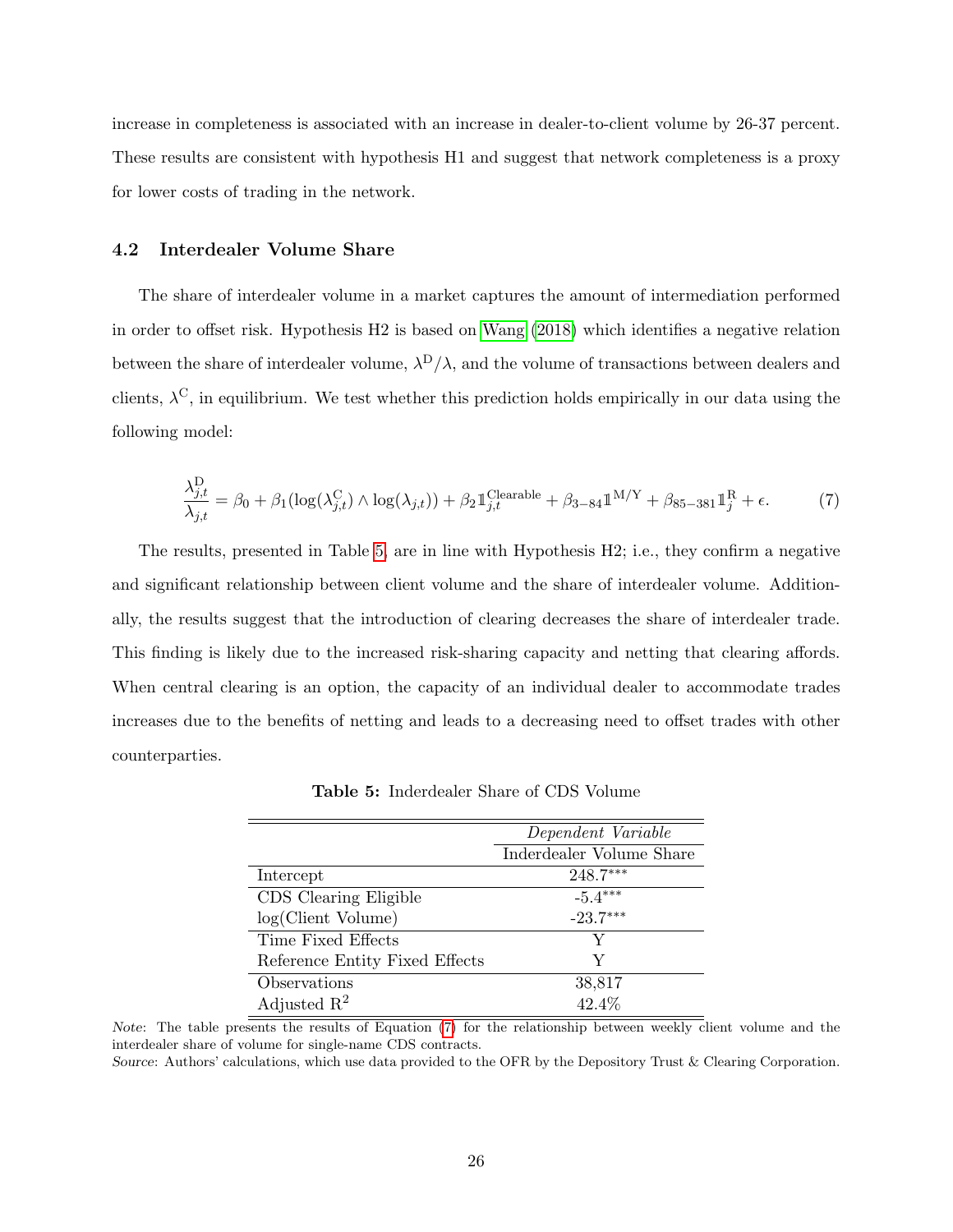### 4.3 Number of Dealers

The number of dealers  $(|\mathcal{D}|)$  accommodating trade in a reference entity potentially depends on the demand for trading, the risk-capacity of individual dealers, as well as the risk capacity of the entire network. Hypothesis H3 suggests that the completeness of a market's intermediation network is negatively related to the number of dealers. We investigate the relationship between the number of dealers and network measures of completeness with the model

$$
|\mathcal{D}_{j,t}| = \beta_0 + \beta_1 \mathbb{1}_{j,t}^{\text{Clearly}} + \beta_2 \mathbf{K}_{j,t}^{\text{D}} + \beta_3 \mathbf{K}_{j,t}^{\text{C}} + \beta_4 \log(\lambda_{j,t}^{\text{C}})
$$
  
+  $\beta_5 \lambda_{j,t}^{\text{D}} / \lambda_{j,t} + \beta_{6-87} \mathbb{1}^{\text{M}/\text{Y}} + \beta_{88-384} \mathbb{1}_j^{\text{R}} + \epsilon.$  (8)

<span id="page-27-0"></span>The results presented in Table [6](#page-28-0) find that the relationship between client volume and the number of dealers is insignificant. At the same time, there is evidence that the relationship between the interdealer volume share and the number of dealers is statistically significant. The economic significance is marginal though, with an increase in the share of interdealer volume of 10 percent associated with an increase in the number of dealers by 0.1. On the other hand, consistent with hypothesis H3, we find increased market network completeness in the interdealer and dealer-to-client networks is significant both statistically and economically. An increase in the interdealer market completeness by 10 percent is associated with a decrease in the number of dealers by 0.9-1.0, while a 10 percent increase in dealer-to-client market completeness is associated with a decrease in the number of dealers by 0.8-2.5. The sign of the relationships suggests that more complete networks allow for higher risk capacity for both individual dealers and the entire reference entity market, leading to fewer dealers needed to accommodate demand.

### 4.4 Individual & Aggregate Dealer Inventory

The size of dealer inventories, both individually  $(x)$  and on aggregate  $(X)$ , depends on many factors including the cost that dealers face in holding inventory or trading with other market participants. These same factors influence the network structure for the interdealer and the dealerto-client networks, both at the individual dealer-level and at the aggregate market-level. Hypothesis H4 states that for individual dealers, the completeness of their intermediation networks is positively related to their inventory. As far as market completeness, hypothesis H5 expects that controlling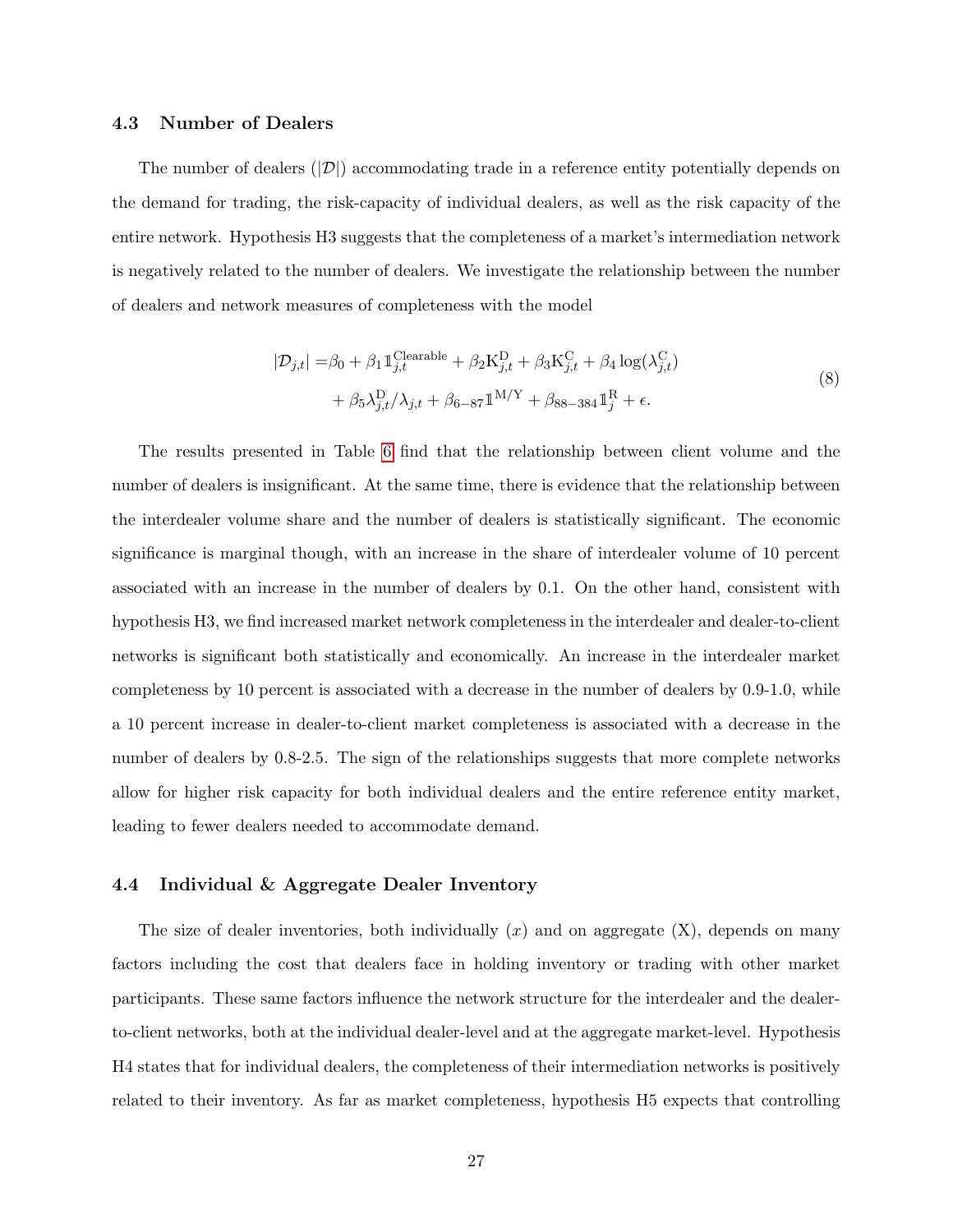<span id="page-28-0"></span>

|                                 |                  |                   | Dependent Variable |                  |             |
|---------------------------------|------------------|-------------------|--------------------|------------------|-------------|
|                                 |                  |                   | Number of Dealers  |                  |             |
|                                 | $\left(1\right)$ | $\left( 2\right)$ | $\left( 3\right)$  | $\left(4\right)$ | (5)         |
| Intercept                       | $21.4***$        | $21.3***$         | $27.5***$          | $24.0***$        | $27.7***$   |
| Interdealer Volume Share        |                  | $0.001**$         |                    |                  | $0.001***$  |
| Interdealer Market Completeness |                  |                   | $-0.098***$        |                  | $-0.093***$ |
| Client Market Completeness      |                  |                   |                    | $-0.253***$      | $-0.078***$ |
| CDS Clearing Eligible           | $0.186***$       | $0.190***$        | $0.112***$         | $0.160***$       | $0.115***$  |
| log(Client Volume)              | $-0.010$         | 0.004             | 0.001              | 0.000            | 0.036       |
| Time Fixed Effects              | Y                | Y                 | Y                  | Y                | Y           |
| Reference Entity Fixed Effects  | Y                | Y                 | Y                  | Y                | Y           |
| Observations                    | 38,817           | 38,817            | 38,817             | 38,817           | 38,817      |
| Adjusted $\mathbb{R}^2$         | 86.9%            | 86.9%             | 93.2%              | 88.4%            | 93.3%       |

Table 6: Intermediation Network and Number of Market Dealers

Note: The table presents the results of Equation [\(8\)](#page-27-0) for the relationship between measures of network completeness, characteristics of the underlying reference entity, and the number of dealers intermediating the market for a single-name CDS contract.

Source: Authors' calculations, which use data provided to the OFR by the Depository Trust & Clearing Corporation.

for completeness of intermediation networks of dealers should be positively associated with both a dealer's inventory, as well as the aggregate inventory of all dealers in the market.

We study these relationships with two models, one for the inventory of individual dealers and a second for aggregate dealer inventory, by reference entity  $j$ :

<span id="page-28-1"></span>
$$
\log(x_{i,j,t}) = \beta_0 + \beta_1 \log(\lambda_{j,t}^{\text{C}}) + \beta_2 \mathbb{1}_{j,t}^{\text{Clearly}} + \beta_3 \mathbf{K}_{j,t}^{\text{D}} + \beta_4 \mathbf{K}_{j,t}^{\text{C}} + \beta_5 \mathbf{k}_{i,j,t}^{\text{D}} + \beta_6 \mathbf{k}_{i,j,t}^{\text{C}} + \beta_7 \lambda_{j,t}^{\text{D}} / \lambda_{j,t} + \beta_{8-89} \mathbb{1}^{\text{M/Y}} + \beta_{90-386} \mathbb{1}_j^{\text{R}} + \epsilon,
$$
\n(9)

$$
\log(\mathbf{X}_{j,t}) = \beta_0 + \beta_1 \lambda_{j,t}^{\mathcal{C}} + \beta_2 \mathbb{1}_{j,t}^{\text{Clearable}} + \beta_3 \mathbf{K}_{j,t}^{\mathcal{D}} + \beta_4 \mathbf{K}_{j,t}^{\mathcal{C}} + \beta_7 \lambda_{j,t}^{\mathcal{D}} / \lambda_{j,t} + \beta_8 \text{--} \text{sg} \mathbb{1}^{\mathcal{M}/\mathcal{Y}} + \beta_{90-386} \mathbb{1}_j^{\mathcal{R}} + \epsilon.
$$
\n
$$
(10)
$$

<span id="page-28-2"></span>Tables [7](#page-30-0) and [8](#page-30-1) present the results of Equations [\(9\)](#page-28-1) and [\(10\)](#page-28-2). Both sets of results suggest that network completeness is associated with the risk capacity and level of inventories of dealers, both individually and on aggregate. In particular, Table [7](#page-30-0) shows that explanatory power increases significantly when network measures are included in the model. We find that in contrast with hypothesis H5, after controlling for measures of completeness of intermediation networks of individual dealers, individual dealer inventory declines as the completeness of the interdealer market increases. A 10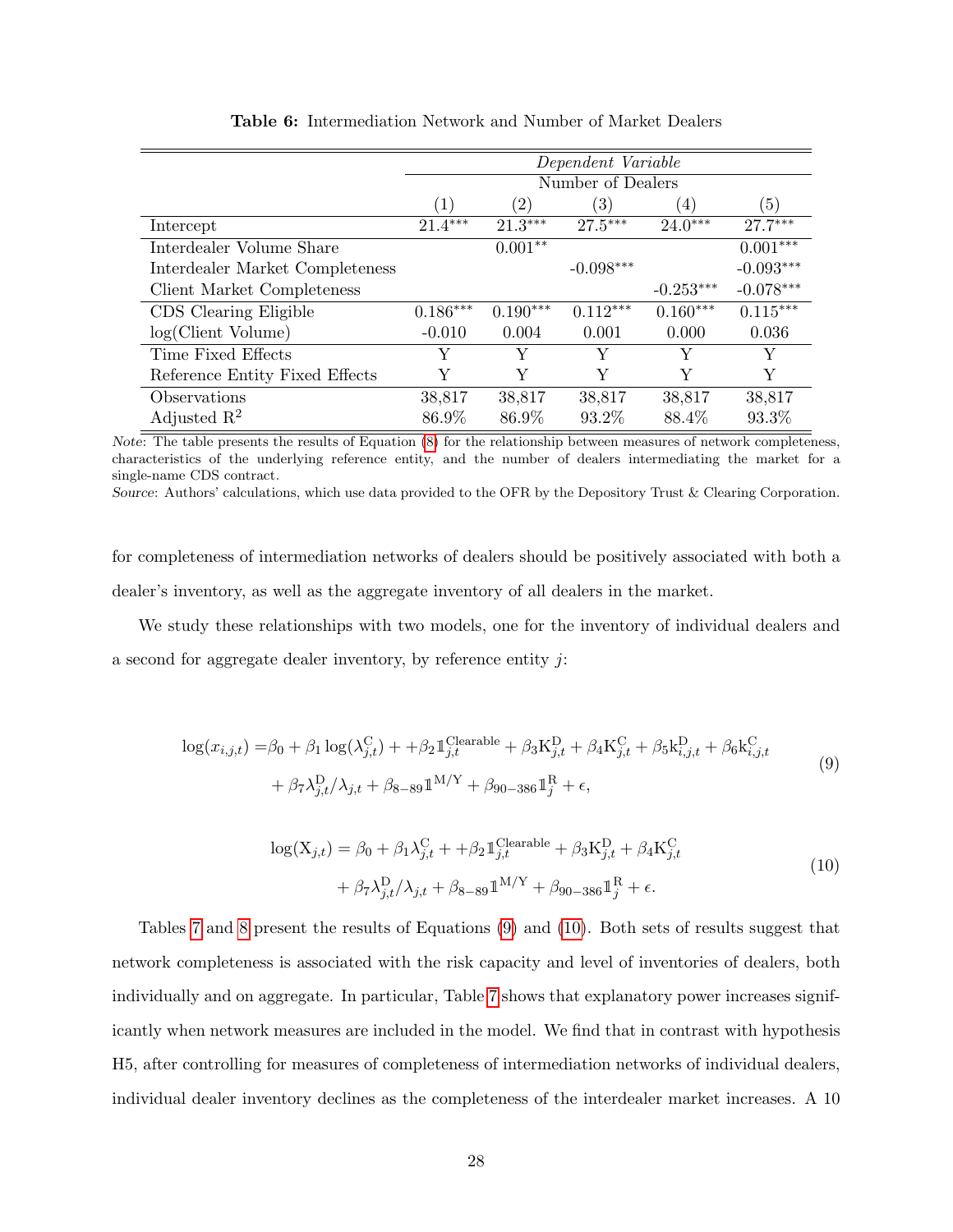percent increase in the completeness of the interdealer market is associated with a 5 percent decrease in individual dealer inventory. This relationship is consistent with a more connected market being able to better spread and net inventories across dealers. The coefficients of individual dealer completeness measures are significant as well, but in line with hypothesis H4, are positive rather than negative, suggesting that better connected individual dealers hold larger inventories. In this case, a 10 percent increase in the completeness of the interdealer network for an individual dealer is associated with a 12 percent increase of its inventory level, while a 10 percent increase in the completeness of the dealer-to-client network of an individual dealer is associated with an increase in its inventory level by 5 percent. These results suggest that dealers with more connections to other dealers and clients have larger risk-bearing capacity, potentially due to their ability to easily reduce their positions in the future (if necessary) through their trading network.

Additionally, the results in Table [8](#page-30-1) demonstrate the importance of a market's intermediation network. Consistent with hypothesis H5, regarding aggregate market inventory, as the completeness of the market-level interdealer and the dealer-to-client networks increases, the aggregate inventory levels increase as well. For example, a 10 percent increase in each measure is associated with an increase in the aggregate inventory by 3-4 percent and 11-16 percent respectively. This finding suggests that well-connected networks have higher risk-bearing capacity, which in turn could support liquidity under periods of stress due to high client demand.

### 4.5 Execution Cost & Bid-Ask Spread

The network of trading relationships between dealers and clients has the potential to influence and reflect the cost of executing a trade, not just of individuals but that of the entire market. Hypothesis H6 states that the completeness of the intermediation network of an individual dealer is negatively related to that dealer's cost of trade; i.e., the execution cost and bid-ask spreads faced by the dealer. In contrast, hypothesis H7 states that the completeness of the market's intermediation network, after controlling for the intermediation network of a dealer, is negatively related to the trade cost faced by the dealer.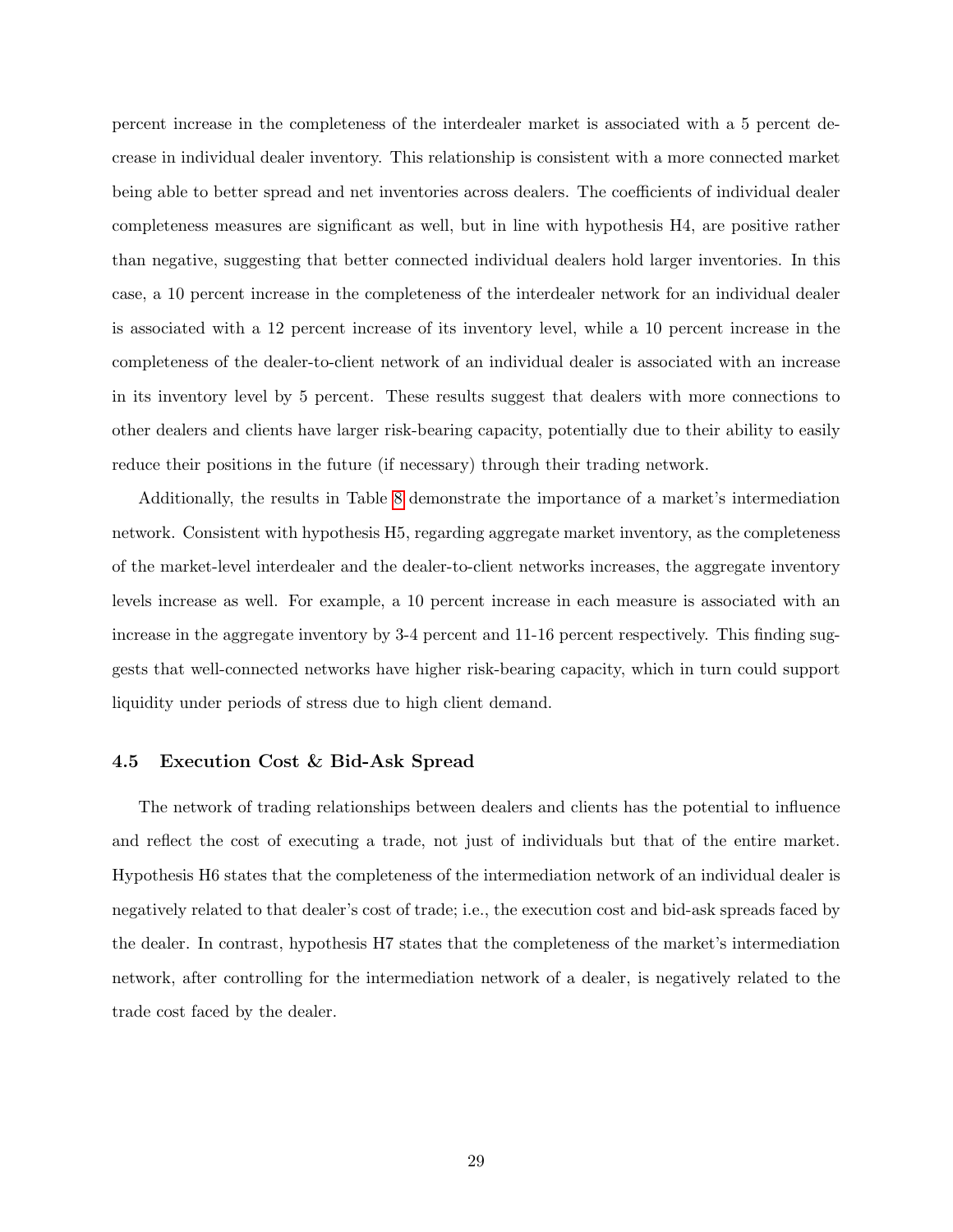<span id="page-30-0"></span>

|                                   |                  |                   | Dependent Variable                          |                  |              |
|-----------------------------------|------------------|-------------------|---------------------------------------------|------------------|--------------|
|                                   |                  |                   | $log(Dealer \parallel Inventory \parallel)$ |                  |              |
|                                   | $\left(1\right)$ | $\left( 2\right)$ | (3)                                         | $\left(4\right)$ | (5)          |
| Intercept                         | 7.4813***        | $7.4710***$       | $6.4220***$                                 | $7.3105***$      | $6.7252***$  |
| Interdealer Volume Share          |                  | $\theta$          |                                             |                  | 0.0001       |
| Interdealer Dealer Completeness   |                  |                   | $0.0123***$                                 |                  | $0.0128***$  |
| <b>Client Dealer Completeness</b> |                  |                   | $0.0050***$                                 |                  | $0.0047***$  |
| Interdealer Market Completeness   |                  |                   |                                             | $0.0027***$      | $-0.0053***$ |
| Client Market Completeness        |                  |                   |                                             | 0.0004           | $-0.0013$    |
| CDS Clearing Eligible             | $0.0093*$        | $0.0096**$        | $0.0274***$                                 | $0.0104**$       | $0.0270***$  |
| log(Client Volume)                | 0.0012           | 0.0023            | 0.0028                                      | 0.0009           | $0.0047**$   |
| Time Fixed Effects                | Y                | Υ                 | Y                                           | Υ                | Υ            |
| Reference Entity Fixed Effects    | Y                | Y                 | Y                                           | Y                | Y            |
| Observations                      | 496,619          | 496,619           | 496,619                                     | 496,619          | 496,619      |
| Adjusted $R^2$                    | 9.35%            | $9.35\%$          | 22.24%                                      | $9.40\%$         | 22.43%       |

### Table 7: Intermediation Network and Dealer Inventory

Note: The table presents the results of Equation [\(9\)](#page-28-1) for the relationship between measures of network completeness, characteristics of the underlying reference entity, and the inventory of individual dealers.

Source: Authors' calculations, which use data provided to the OFR by the Depository Trust & Clearing Corporation.

<span id="page-30-1"></span>

|                                 |             |                   | Dependent Variable |                                                               |             |
|---------------------------------|-------------|-------------------|--------------------|---------------------------------------------------------------|-------------|
|                                 |             |                   |                    | $log(\Sigma \text{ Individual Dealer }   \text{Inventory}  )$ |             |
|                                 | (1)         | $\left( 2\right)$ | $\left( 3\right)$  | $\left(4\right)$                                              | (5)         |
| Intercept                       | $8.60***$   | $8.55***$         | $8.35***$          | $8.43***$                                                     | $8.24***$   |
| Interdealer Volume Share        |             | $0.0002***$       |                    |                                                               | $0.0002***$ |
| Interdealer Market Completeness |             |                   | $0.0040***$        |                                                               | $0.0032***$ |
| Client Market Completeness      |             |                   |                    | $0.0166***$                                                   | $0.0106***$ |
| CDS Clearing Eligible           | $0.0890***$ | $0.0903***$       | $0.0920***$        | $0.0908***$                                                   | $0.0936***$ |
| log(Client Volume)              | $0.0096***$ | $0.0151***$       | $0.0092***$        | $0.0089***$                                                   | $0.0136***$ |
| Time Fixed Effects              | Y           | Y                 | Y                  | Y                                                             | Y           |
| Reference Entity Fixed Effects  | Y           | Y                 | Y                  | Y                                                             | Y           |
| Observations                    | 38,811      | 38,811            | 38,811             | 38,811                                                        | 38,811      |
| Adjusted $R^2$                  | 86.1\%      | 86.1%             | 86.5%              | 86.4%                                                         | 86.7%       |

### Table 8: Intermediation Network and Market Inventory

Note: The table presents the results of Equation [\(10\)](#page-28-2) for the relationship between measures of network completeness, characteristics of the underlying reference entity, and aggregate market inventory for CDS contracts on a single-name reference entity.

Source: Authors' calculations, which use data provided to the OFR by the Depository Trust & Clearing Corporation.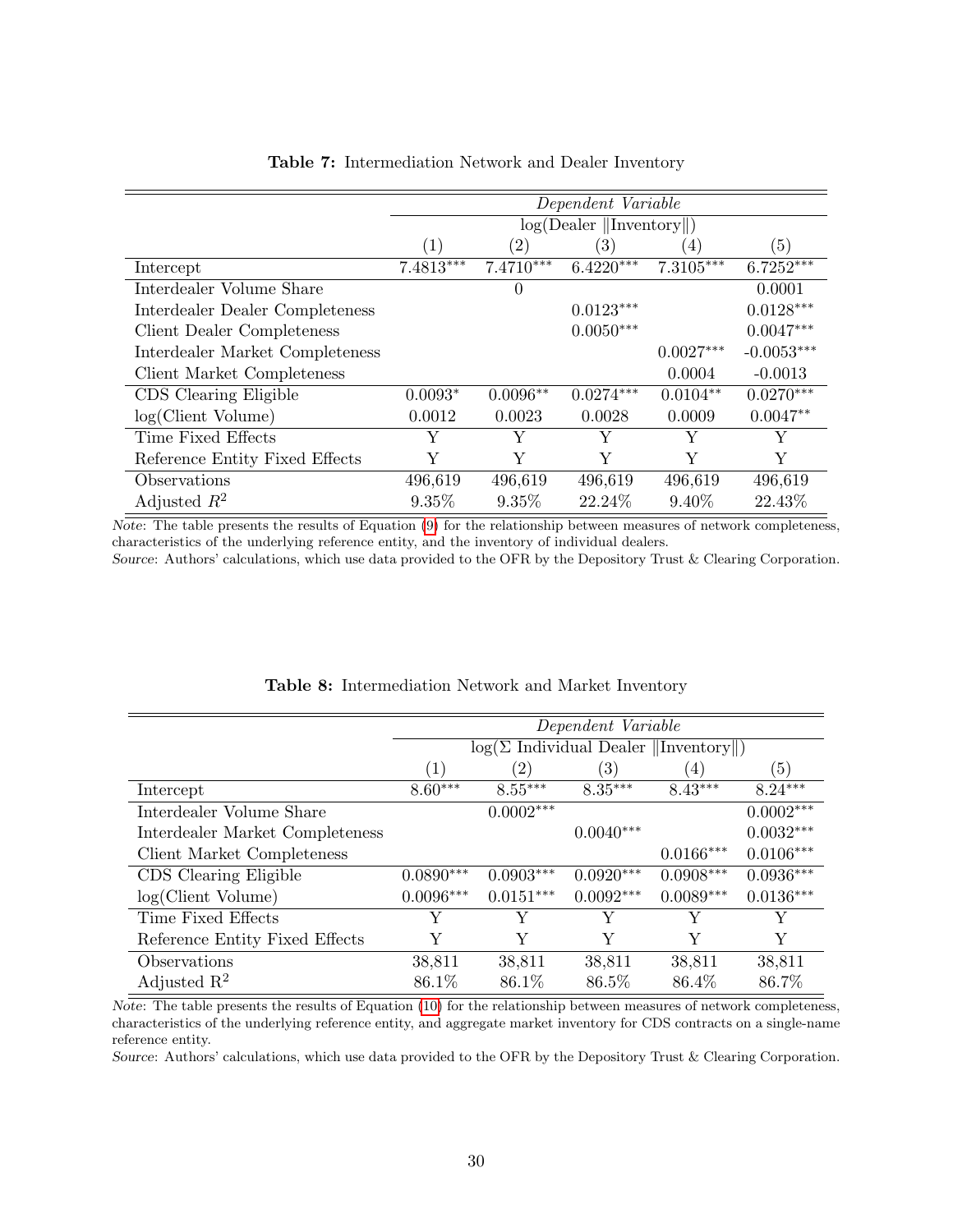We first consider the execution cost  $(\mu)$ , which we define to be

$$
\mu_{i,j,t} = \frac{\text{CDS Transaction Spread}_{i,j,t} - \text{CDS Spread}_{j,t}}{\text{CDS Spread}_{j,t}} (2 \times 1^{\text{buyer}} - 1). \tag{11}
$$

The execution cost captures the cost of transacting from the point of view of the entity transacting. For example, if the CDS transaction spread is above the average CDS spread given by Markit, the execution cost is positive for a buyer and negative for a seller.

We construct two models of execution cost from the perspective of a dealer. We present one model for the case when the dealer trades with a client and another for the case when the dealer trades with another dealer.

<span id="page-31-0"></span>
$$
\mu_{i,j,t}^{\text{C}} = \beta_0 + \beta_1 |\mathcal{D}_{j,t}| + \beta_2 \mathbb{1}_{j,t}^{\text{Clearable}} + \beta_3 \mathbf{K}_{j,t}^{\text{D}} + \beta_4 \mathbf{K}_{j,t}^{\text{C}} + \beta_5 \mathbf{k}_{i,j,t}^{\text{D}} + \beta_6 \mathbf{k}_{i,j,t}^{\text{C}} + \beta_7 \lambda_{j,t}^{\text{D}} / \lambda_{j,t} + \beta_8 \log(x_{i,j,t}) + \beta_9 \log(\mathbf{X}_{j,t}) + \beta_{10} \log(\sum ||x_{i,j,t}||) + \beta_{11-92} \mathbb{1}^{M/Y} + \beta_{93-389} \mathbb{1}_j^{\text{R}} + \epsilon
$$
\n(12)

<span id="page-31-1"></span>
$$
\mu_{i,j,t}^{\mathcal{D}} = \beta_0 + \beta_1 |\mathcal{D}_{j,t}| + \beta_2 \mathbb{1}_{j,t}^{\text{Clearable}} + \beta_3 \mathcal{K}_{j,t}^{\mathcal{D}} + \beta_4 \mathcal{K}_{j,t}^{\mathcal{C}} + \beta_5 \mathcal{k}_{i,j,t}^{\mathcal{D}} + \beta_6 \mathcal{k}_{i,j,t}^{\mathcal{C}} + \beta_7 \lambda_{j,t}^{\mathcal{D}} / \lambda_{j,t} + \beta_8 \log(x_{i,j,t}) + \beta_9 \log(\mathbf{X}_{j,t}) + \beta_{10} \log(\sum ||x_{i,j,t}||) + \beta_{11-92} \mathbb{1}^{M/Y} + \beta_{93-389} \mathbb{1}_j^{\mathcal{R}} + \epsilon
$$
\n(13)

Table [9](#page-32-0) presents the results for the dealer execution cost for dealer-to-client transactions. We note that the execution cost increases with the size of the dealer's inventory, suggesting that dealers with large inventories have difficulty offloading risk when trading with clients. On the other hand, execution cost decreases with the size of the market inventory, which suggests it is easier to offload risk with clients in larger markets. We do not find support for hypotheses H6 and H7 regarding the link between completeness measures and dealer execution cost when trading with clients, as the execution cost does not exhibit significant dependence on any network measures.

Table [10](#page-34-0) presents the results for the interdealer execution cost. Unlike the case of transactions between dealers and clients, the execution cost no longer depends on individual dealer inventories. The execution cost depends on whether contracts on a reference entity are eligible to clear. We find eligible to clear contracts are more expensive to trade among other dealers by 6-15 basis points. We find some support for hypothesis H6, as we find that a 10 percent increase in a dealer's client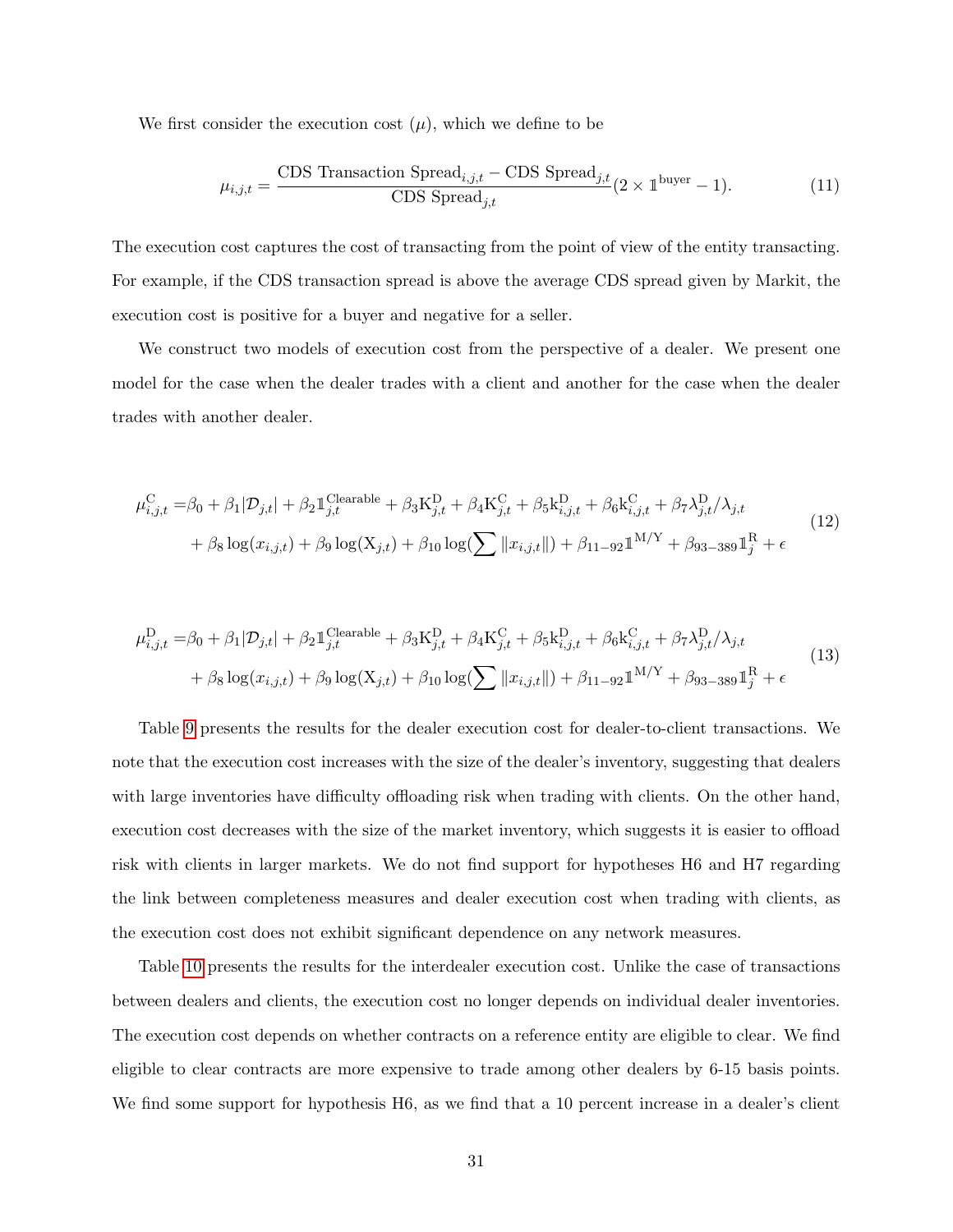<span id="page-32-0"></span>

|                                                                                                                                                                                                                                                                                                       |             |             |                        |               | Dependent Variable |                   |             |               |             |             |
|-------------------------------------------------------------------------------------------------------------------------------------------------------------------------------------------------------------------------------------------------------------------------------------------------------|-------------|-------------|------------------------|---------------|--------------------|-------------------|-------------|---------------|-------------|-------------|
|                                                                                                                                                                                                                                                                                                       |             |             |                        |               | Execution Cost     |                   |             |               |             |             |
|                                                                                                                                                                                                                                                                                                       |             | $\odot$     | $\widehat{\mathbb{G}}$ | $\widehat{E}$ | $\widetilde{5}$    | $\widehat{\circ}$ | (7)         | $\circledast$ | $\odot$     | (10)        |
| Intercept                                                                                                                                                                                                                                                                                             | 17.93*      | 17.9149     | 18.1596*               | 18.6753*      | 18.5967*           | 12.3347           | 12.3173     | 12.7305       | 13.8079     | 13.7168     |
| Interdealer Volume Share                                                                                                                                                                                                                                                                              |             | 0.0004      |                        |               | 0.0004             |                   | 0.0004      |               |             | 0.0004      |
| Interdealer Dealer Completeness                                                                                                                                                                                                                                                                       |             |             | $-0.0110$              |               | $-0.0103$          |                   |             | $-0.0122$     |             | $-0.0101$   |
| Client Dealer Completeness                                                                                                                                                                                                                                                                            |             |             | 0.0137                 |               | 0.0142             |                   |             | 0.0140        |             | 0.0145      |
| Interdealer Market Completeness                                                                                                                                                                                                                                                                       |             |             |                        | $-0.0104$     | $-0.0033$          |                   |             |               | $-0.0166$   | $-0.0098$   |
| Client Market Completeness                                                                                                                                                                                                                                                                            |             |             |                        | $-0.0065$     | $-0.0312$          |                   |             |               | $-0.0134$   | $-0.0387$   |
| $log(Dealer$   Inventory  )                                                                                                                                                                                                                                                                           | $0.4213***$ | $0.4214***$ | $0.4091***$            | $0.4198***$   | $0.4067***$        | $0.4088***$       | $0.4088***$ | $0.3976^{**}$ | $0.4065***$ | $0.3922***$ |
| log(  Net All Dealer Inventory  )                                                                                                                                                                                                                                                                     | $-0.1907$   | $-0.1914$   | $-0.1833$              | $-0.1900$     | $-0.1812$          | $-0.3311$         | $-0.3317$   | $-0.3218$     | $-0.3263$   | $-0.3184$   |
| $log(AII$ Dealer $  $ Inventory $  $ )                                                                                                                                                                                                                                                                | $-1.8847*$  | $-1.8855*$  | $-1.7885*$             | $-1.7514$     | $-1.7156$          |                   |             |               |             |             |
| log(All Long Dealer Inventory)                                                                                                                                                                                                                                                                        |             |             |                        |               |                    | $-0.7233$         | $-0.7224$   | $-0.6960$     | $-0.6698$   | $-0.6648$   |
| $log(AII \text{ Short Dealer }   \text{Inventory}  )$                                                                                                                                                                                                                                                 |             |             |                        |               |                    | $-0.4263$         | $-0.4277$   | $-0.3597$     | $-0.2897$   | $-0.2553$   |
| CDS Clearing Eligible                                                                                                                                                                                                                                                                                 | 0.3577      | 0.3617      | 0.3174                 | 0.3477        | 0.3146             | 0.3136            | 0.3174      | 0.271         | 0.2974      | 0.2633      |
| Number of Market Dealers                                                                                                                                                                                                                                                                              | $-0.0684$   | $-0.0684$   | $-0.0934$              | $-0.1240$     | $-0.1233$          | $-0.0713$         | $-0.0713$   | $-0.0991$     | $-0.1613$   | $-0.1609$   |
| Time Fixed Effects                                                                                                                                                                                                                                                                                    |             |             |                        |               |                    |                   |             |               |             |             |
| Reference Entity Fixed Effects                                                                                                                                                                                                                                                                        |             |             |                        |               |                    |                   |             |               |             |             |
| Observations                                                                                                                                                                                                                                                                                          | 295,327     | 295,327     | 295,327                | 295,327       | 295,327            | 295,327           | 295,327     | 295,327       | 295,327     | 295,327     |
| Adjusted $R^2$                                                                                                                                                                                                                                                                                        | $1.91\%$    | 1.91%       | $1.91\%$               | $1.91\%$      | 1.91%              | $1.90\%$          | $1.90\%$    | 1.91%         | 1.90%       | 1.91%       |
| Note: The table presents the results of Equation (12) for the relationship between measures of network completeness, characteristics of dealer inventories.<br>characteristics of the underlying reference entity, and the execution cost of a transaction for a trade between a client and a dealer. |             |             |                        |               |                    |                   |             |               |             |             |
| Source: Authors' calculations, which use data provided to the OFR by the Depository Trust & Clearing Corporation                                                                                                                                                                                      |             |             |                        |               |                    |                   |             |               |             |             |

Table 9: Intermediation Network and Dealer-to-Client Execution Cost Table 9: Intermediation Network and Dealer-to-Client Execution Cost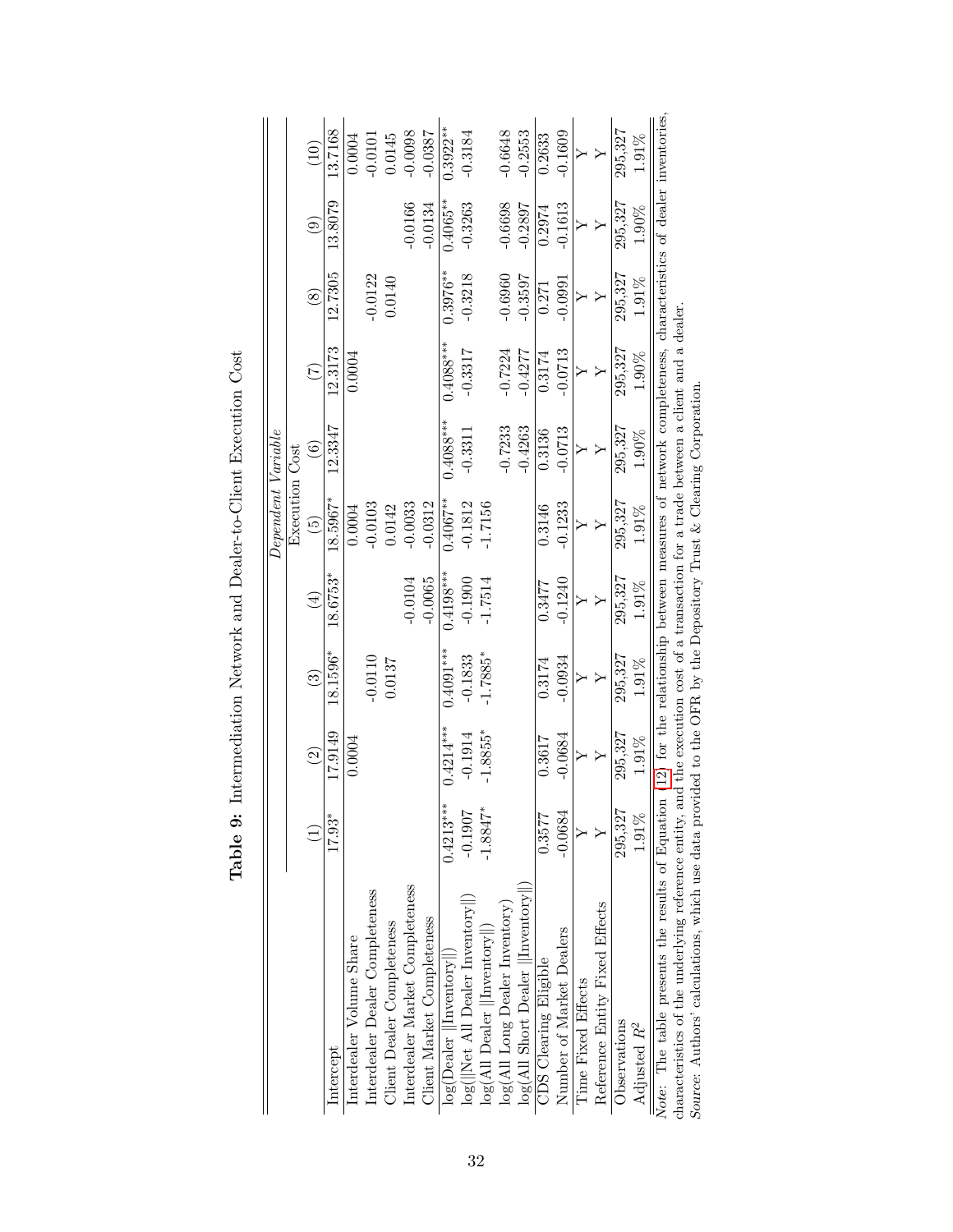network completeness decreases their interdealer execution trade by 41-43 basis points. However, we do not find support for hypothesis H7 after controlling for a dealer's client network. This finding may be potentially due to the link between interdealer trade costs and a dealer's need to offset the trade. As the collective market of dealers grows more directly connected to clients, the need for the interdealer market declines and execution costs grow.

Next, we measure the cost of trading a CDS contract through the magnitude of the bid-ask spread. Since we do not observe bid or ask quotes, we follow the literature and estimate the bidask spread by measuring the distance between the credit spread of a specific transaction and the average CDS spread given by Markit.<sup>[16](#page-33-0)</sup> We define the bid-ask spread ( $\gamma$ ) to be:

$$
\gamma_{i,j,t} = \left| \frac{\text{CDS Transaction Spread}_{i,j,t} - \text{CDS Spread}_{j,t}}{\text{CDS Spread}_{j,t}} \right|.
$$
\n(14)

We construct two models of bid-ask spread, with one estimating transactions spreads between dealers and clients, and the other for transactions between dealers.

<span id="page-33-1"></span>
$$
\gamma_{i,j,t}^{\text{C}} = \beta_0 + \beta_1 |\mathcal{D}_{j,t}| + \beta_2 \mathbb{1}_{j,t}^{\text{Clearable}} + \beta_3 \mathbf{K}_{j,t}^{\text{D}} + \beta_4 \mathbf{K}_{j,t}^{\text{C}} + \beta_5 \mathbf{k}_{i,j,t}^{\text{D}} + \beta_6 \mathbf{k}_{i,j,t}^{\text{C}} + \beta_7 \lambda_{j,t}^{\text{D}} / \lambda_{j,t} + \beta_8 \log(x_{i,j,t}) + \beta_9 \log(\mathbf{X}_{j,t}) + \beta_{10} \log(\sum ||x_{i,j,t}||) + \beta_{11-92} \mathbb{1}^{\text{M}/\text{Y}} + \beta_{93-389} \mathbb{1}_j^{\text{R}} + \epsilon,
$$
\n(15)

<span id="page-33-2"></span>
$$
\gamma_{i,j,t}^{\mathcal{D}} = \beta_0 + \beta_1 |\mathcal{D}_{j,t}| + \beta_2 \mathbb{1}_{j,t}^{\text{Clearable}} + \beta_3 \mathbf{K}_{j,t}^{\mathcal{D}} + \beta_4 \mathbf{K}_{j,t}^{\mathcal{C}} + \beta_5 \mathbf{k}_{i,j,t}^{\mathcal{D}} + \beta_6 \mathbf{k}_{i,j,t}^{\mathcal{C}} + \beta_7 \lambda_{j,t}^{\mathcal{D}} / \lambda_{j,t} + \beta_8 \log(x_{i,j,t}) + \beta_9 \log(\mathbf{X}_{j,t}) + \beta_{10} \log(\sum ||x_{i,j,t}||) + \beta_{11-92} \mathbb{1}^{\mathcal{M}/\mathcal{Y}} + \beta_{93-389} \mathbb{1}_j^{\mathcal{R}} + \epsilon.
$$
\n(16)

Table [11](#page-36-0) presents the results for the magnitude of the bid-ask spread for transactions between dealers and clients. The table shows that the bid-ask spread is smaller for markets with many dealers, likely due to increased competition. The bid-ask spread also declines with the size of the inventory of individual dealers, suggesting that clients can achieve better prices when dealers hold large inventories. The bid-ask spread does increase with the total, aggregate, market inventory,

<span id="page-33-0"></span> $16$ [Iercosan and Jiron](#page-41-11) [\(2017\)](#page-41-11) use the same process for estimating the bid-ask spread.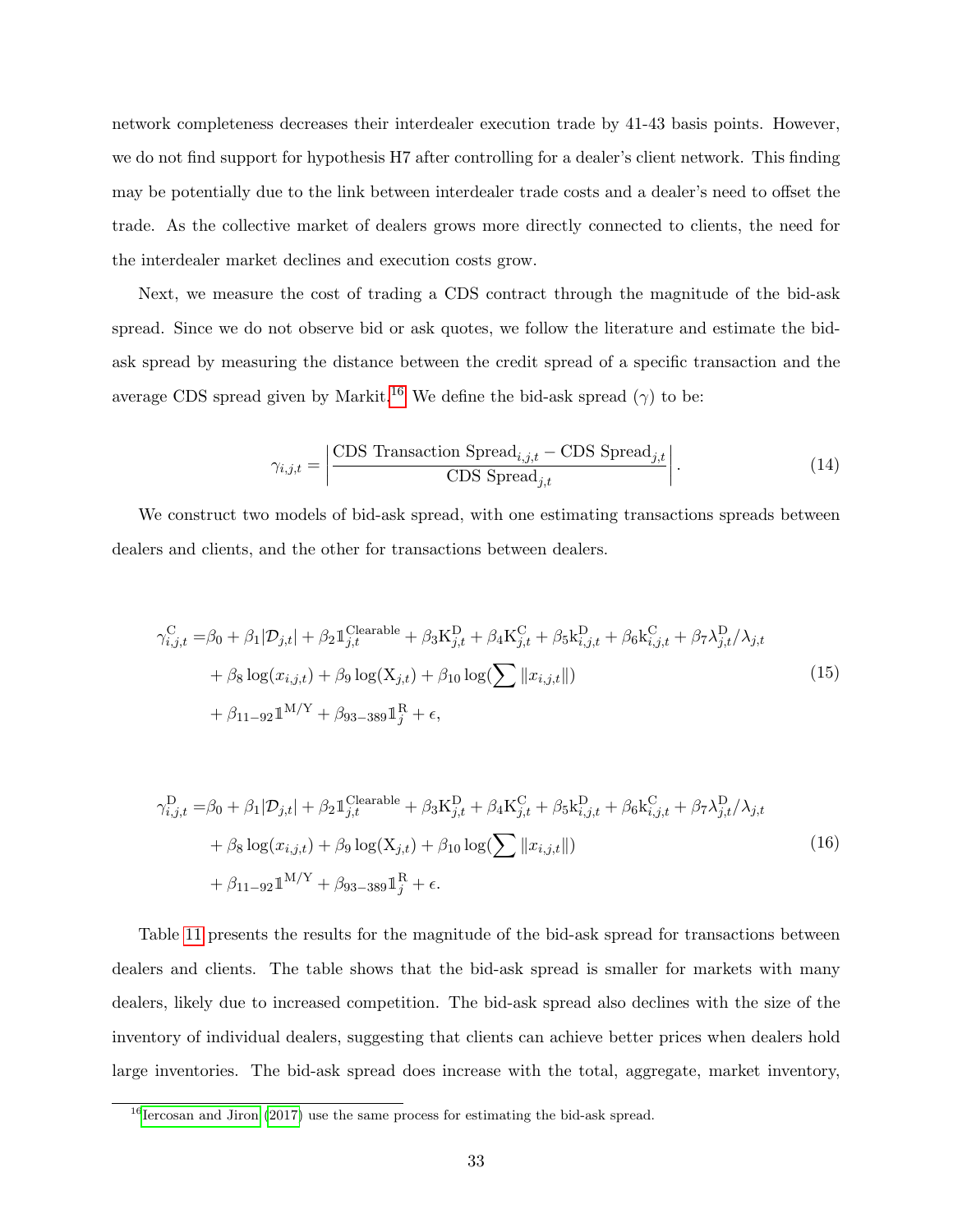|                                                  |             |               |                                                                                                              |             |                      | Dependent Variable     |                 |                   |             |             |
|--------------------------------------------------|-------------|---------------|--------------------------------------------------------------------------------------------------------------|-------------|----------------------|------------------------|-----------------|-------------------|-------------|-------------|
|                                                  |             |               |                                                                                                              |             |                      | <b>Execution Cost</b>  |                 |                   |             |             |
|                                                  |             | $\widehat{c}$ | $\widehat{\mathcal{E}}$                                                                                      | $\bigoplus$ | $\widetilde{\Theta}$ | $\widehat{\mathbf{e}}$ | $\widetilde{C}$ | $\left( 8\right)$ | $\odot$     | (10)        |
| Intercept                                        | 0.2314      | 0.2201        | 0.6452                                                                                                       | 0.2513      | 0.5861               | 0.1081                 | 0.0969          | 0.4429            | 0.1407      | 0.3824      |
| Interdealer Volume Share                         |             | 0.0001        |                                                                                                              |             | $-0.0001$            |                        | 0.0001          |                   |             | $-0.0001$   |
| Interdealer Dealer Completeness                  |             |               | 0.0090                                                                                                       |             | 0.0106               |                        |                 | 0.0089            |             | 0.0106      |
| Client Dealer Completeness                       |             |               | $-0.0411***$                                                                                                 |             | $0.0425***$          |                        |                 | $-0.0411***$      |             | $0.0425***$ |
| Interdealer Market Completeness                  |             |               |                                                                                                              | $-0.0011$   | $-0.0093$            |                        |                 |                   | $-0.0012$   | $-0.0094$   |
| Client Market Completeness                       |             |               |                                                                                                              | 0.0076      | $0.0787***$          |                        |                 |                   | 0.0075      | $0.0788***$ |
| $log(Dealer$   Inventory  )                      | $-0.0095$   | $-0.0094$     | 0.0619                                                                                                       | $-0.0096$   | 0.0608               | -0.0007                | $-0.0096$       | 0.0618            | -0.0007     | 0.0606      |
| log(  Net All Dealer Inventory  )                | 0.0062      | 0.0062        | 0.0037                                                                                                       | 0.0055      | $-0.0037$            | 0.0033                 | 0.0032          | $-0.0048$         | 0.0031      | $-0.0069$   |
| $log(AII$ Dealer $  Inventory  )$                | 0.0945      | 0.0945        | $0.2168*$                                                                                                    | 0.0920      | $-0.2282***$         |                        |                 |                   |             |             |
| $log(AII)$ Long Dealer Inventory)                |             |               |                                                                                                              |             |                      | $-0.0325$              | $-0.0330$       | $-0.0928*$        | $-0.0287$   | $-0.0637$   |
| log(All Short Dealer   Inventory  )              |             |               |                                                                                                              |             |                      | $-0.0478$              | $-0.0472$       | $-0.0907$         | $-0.0488$   | $-0.142**$  |
| <b>CDS</b> Clearing Eligible                     | $0.0644***$ | $0.0652***$   | $0.1511***$                                                                                                  | $0.0633***$ | $0.1469***$          | $0.0639***$            | $0.0647***$     | $0.1501***$       | $0.0626***$ | $0.1458***$ |
| Number of Market Dealers                         | 0.0089      | 0.0088        | 0.0285                                                                                                       | 0.0007      | 0.0225               | 0.0089                 | 0.0088          | 0.0286            | 0.0062      | 0.0217      |
| Time Fixed Effects                               |             |               |                                                                                                              |             |                      |                        |                 |                   |             |             |
| Reference Entity Fixed Effects                   |             |               |                                                                                                              |             |                      |                        |                 |                   |             |             |
| Observations                                     | 1,053,312   | 1,053,312     | 1,053,312                                                                                                    | 1,053,312   | 1,053,312            | 1,053,312              | 1,053,312       | 1,053,312         | 1,053,312   | 1,053,312   |
| Adjusted $R^2$                                   | $0.02\%$    | $0.02\%$      | $0.10\%$                                                                                                     | $0.02\%$    | $0.10\%$             | $0.02\%$               | $0.02\%$        | $0.10\%$          | $0.02\%$    | $0.10\%$    |
| Note: The table presents the results of Equation |             |               | $(13)$ for the relationship between measures of network completeness, characteristics of dealer inventories, |             |                      |                        |                 |                   |             |             |

Table 10: Intermediation Network and Interdealer Execution Cost Table 10: Intermediation Network and Interdealer Execution Cost <span id="page-34-0"></span> $\overline{\mathbf{I}}$ 

characteristics of the underlying reference entity, and the execution cost of a transaction for a trade between dealers.<br>Source: Authors' calculations, which use data provided to the OFR by the Depository Trust & Clearing Source: Authors' calculations, which use data provided to the OFR by the Depository Trust & Clearing Corporation.

characteristics of the underlying reference entity, and the execution cost of a transaction for a trade between dealers.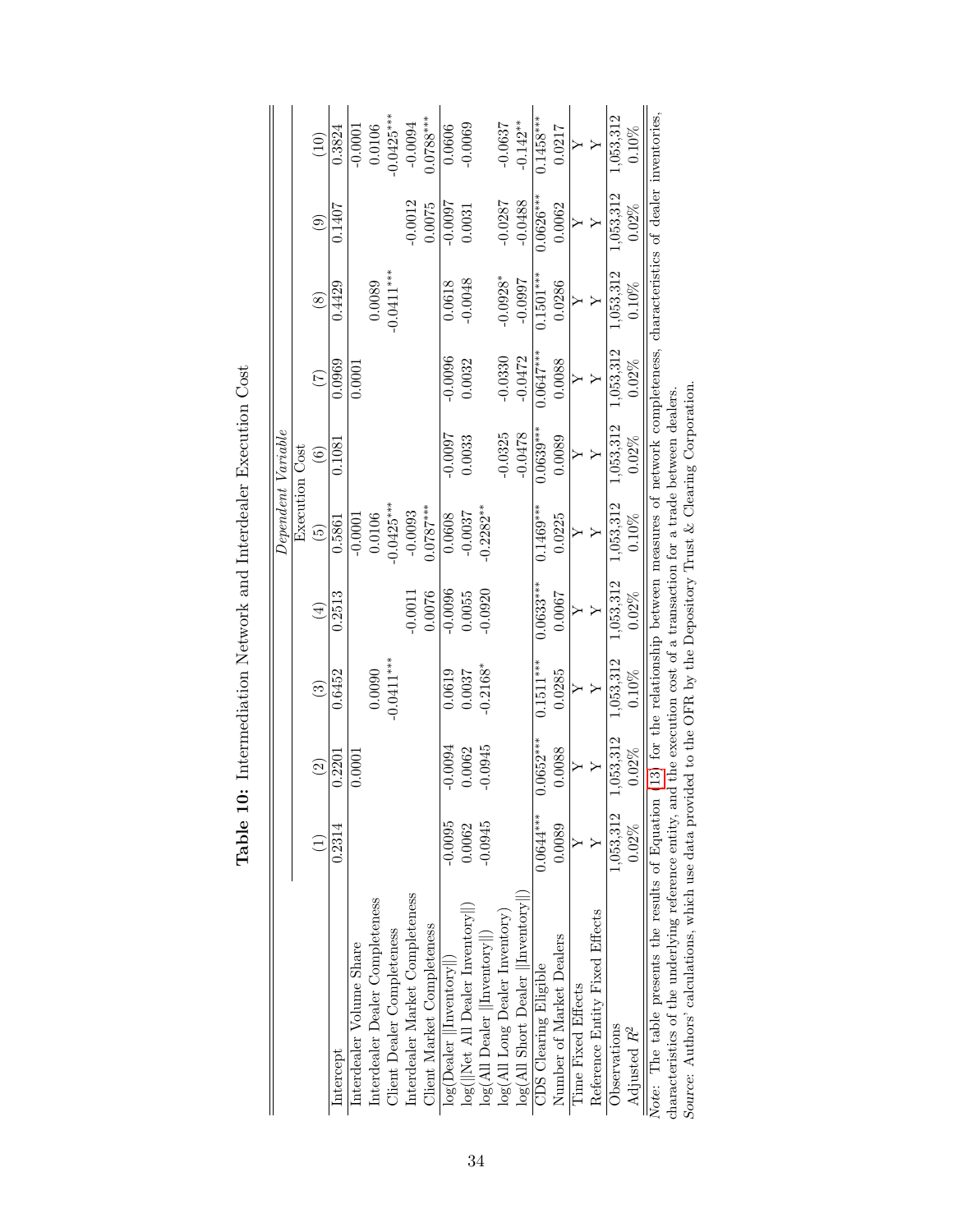although not with the net market inventory. This result suggests that bid-ask spreads between dealers and clients increase with the volume of trading, even when trading is balanced. In line with hypothesis H6, the network measures indicate that the dealer-to-client bid-ask spreads are smaller when the individual dealers are better connected to other dealers. This result is consistent with results in the literature for the corporate bond market that show that dealers that are more central are better able to share risk and can pass along this additional liquidity, in the form of smaller bid-ask spreads, to their clients.

Table [12](#page-37-0) presents the results for the magnitude of the bid-ask spread for inderdealer transactions. Similar to transactions between dealers and clients, the table shows that the bid-ask spread is smaller for markets with many dealers. The bid-ask spread increases with the aggregate market inventory. Additionally, it increases when CDS contracts are eligible for clearing by 81-95 basis points, a further indication that clearing may increase costs for dealers. Among the network measures, we do not find support for hypothesis H6 as the completeness of the intermediation network of individual dealers is not significant. However, there is support for hypothesis H7, as the market measures are significant for both the interdealer and the dealer-to-client networks. In both cases we find that the more well-connected a trade network is, the narrower is the bid-ask spread of that reference entity. The result highlight that well-connected networks allow for lower trading costs and is consistent with a larger risk-sharing capacity by intermediaries.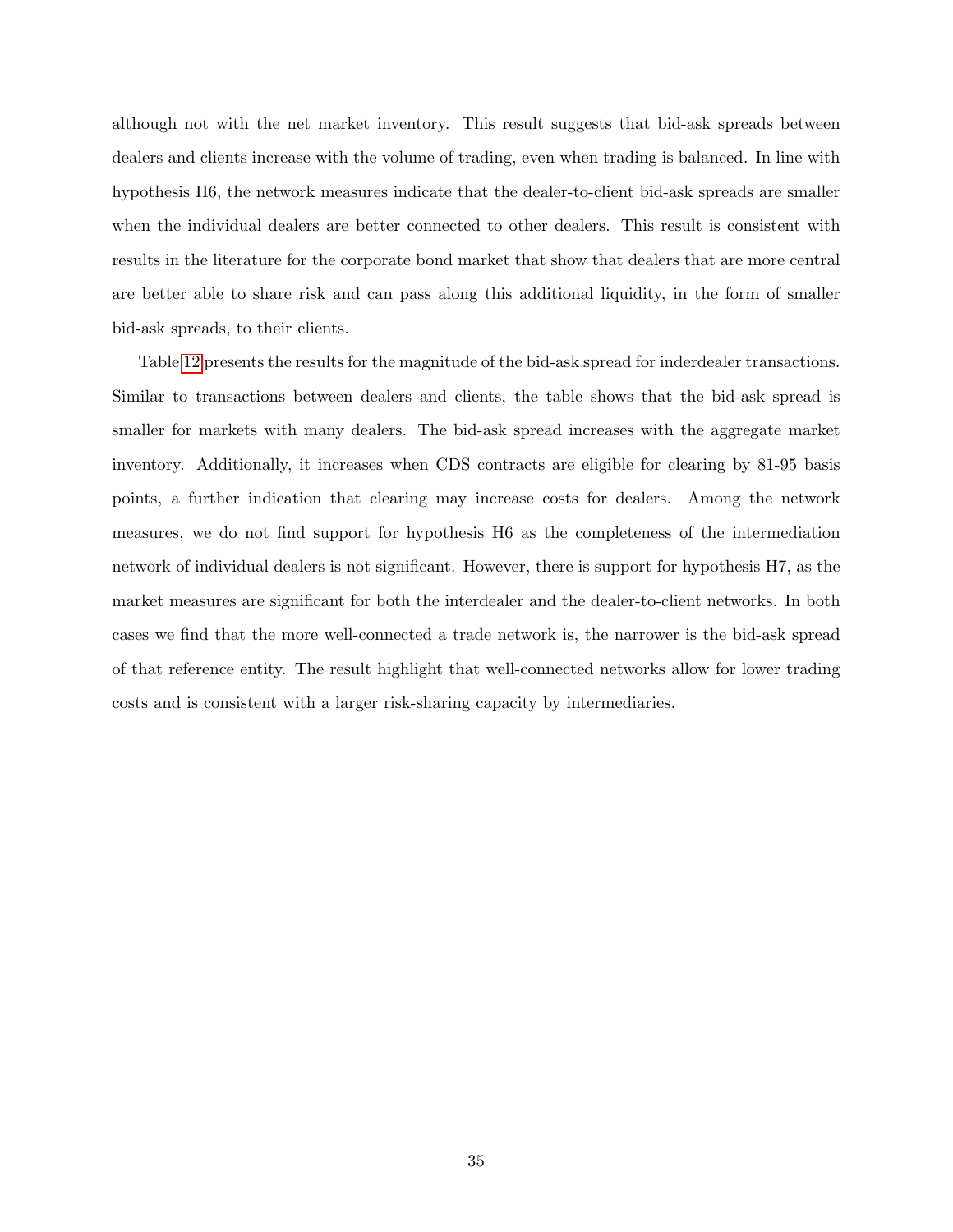<span id="page-36-0"></span>

|                                                                                                                                                             |              |               |               |              |                 | Dependent Variable |                                                                                  |              |               |              |
|-------------------------------------------------------------------------------------------------------------------------------------------------------------|--------------|---------------|---------------|--------------|-----------------|--------------------|----------------------------------------------------------------------------------|--------------|---------------|--------------|
|                                                                                                                                                             |              |               |               |              |                 | Bid-Ask Spread     |                                                                                  |              |               |              |
|                                                                                                                                                             | Ξ            | $\widehat{c}$ | $\widehat{c}$ | $\bigoplus$  | $\widetilde{5}$ | $\widehat{6}$      | $(\zeta)$                                                                        | $\circledS$  | $\widehat{e}$ | (10)         |
| Intercept                                                                                                                                                   | 9.1563       | 9.3392        | 13.9083**     | $14.1631*$   | $16.2607***$    | 7.223              | 7.436                                                                            | $12.3557*$   | 13.143*       | 15.1492**    |
| Interdealer Volume Share                                                                                                                                    |              | $-0.0045$     |               |              | $-0.0039$       |                    | $-0.0046$                                                                        |              |               | $-0.0039$    |
| Interdealer Dealer Completeness                                                                                                                             |              |               | $-0.0568***$  |              | $-0.0498***$    |                    |                                                                                  | $-0.0565***$ |               | $-0.0493***$ |
| Client Dealer Completeness                                                                                                                                  |              |               | $-0.0017$     |              | $-0.0013$       |                    |                                                                                  | $-0.0016$    |               | $-0.0013$    |
| Interdealer Market Completeness                                                                                                                             |              |               |               | $-0.0653***$ | $-0.0310$       |                    |                                                                                  |              | $-0.0654***$  | $-0.0315$    |
| Client Market Completeness                                                                                                                                  |              |               |               | $-0.0721$    | $-0.0762$       |                    |                                                                                  |              | $-0.0642$     | $-0.0685$    |
| $\overline{\log(\mathrm{Dealer}\; \  \mathrm{Inventory} \ )}$                                                                                               | $-0.5781***$ | $-0.5796***$  | $-0.4859***$  | $-0.5876$    | $-0.5037***$    | $-0.5822***$       | $-0.5837***$                                                                     | $-0.4905***$ | $-0.5910***$  | $-0.5079***$ |
| log(  Net All Dealer Inventory  )                                                                                                                           | $-0.3034*$   | $-0.3061*$    | $-0.2842*$    | $-0.2964*$   | $-0.2814*$      | $-0.1186$          | $-0.1204$                                                                        | $-0.0998$    | $-0.0991$     | $-0.0921$    |
| $log(AII$ Dealer $  $ Inventory $  $ )                                                                                                                      | $1.2098*$    | 1.2199*       | $1.4936**$    | $2.0847***$  | $1.9303***$     |                    |                                                                                  |              |               |              |
| log(All Long Dealer Inventory)                                                                                                                              |              |               |               |              |                 | $.4535***$         | 1.4585**                                                                         | $1.4897***$  | $1.6638***$   | $1.5903***$  |
| $log(AII$ Short Dealer $  $ Inventory $  $ )                                                                                                                |              |               |               |              |                 | $-0.1033$          | $-0.1021$                                                                        | 0.0996       | 0.4458        | 0.3787       |
| <b>CDS</b> Clearing Eligible                                                                                                                                | $-0.2119$    | $-0.2391$     | $-0.2772$     | $-0.2786$    | $-0.3295$       | $-0.2047$          | $-0.2318$                                                                        | $-0.2698$    | $-0.2699$     | $-0.3211$    |
| Number of Market Dealers                                                                                                                                    | 0.0183       | 0.021         | $-0.1367*$    | $-0.3471***$ | $-0.3088**$     | 0.0075             | 0.0102                                                                           | $-0.1452*$   | $-0.3517***$  | $-0.3142***$ |
| <b>Time Fixed Effects</b>                                                                                                                                   |              |               |               |              |                 |                    |                                                                                  |              |               |              |
| Reference Entity Fixed Effects                                                                                                                              |              |               |               |              |                 |                    |                                                                                  |              |               |              |
| Observations                                                                                                                                                | 295.327      | 295,327       | 295,327       | 295,327      | 295,327         | 295,327            | 295,327                                                                          | 295,327      | 295,327       | 295,327      |
| Adjusted $R^2$                                                                                                                                              | 4.97%        | 4.98%         | 5.04%         | $5.01\%$     | $5.06\%$        | $4.99\%$           | 4.99                                                                             | $5.06\%$     | $5.02\%$      | 5.07%        |
| Note: The table presents the results of Equation (15) for the relationship between measures of network completeness, characteristics of dealer inventories, |              |               |               |              |                 |                    |                                                                                  |              |               |              |
| characteristics of the underlying reference entity, ar                                                                                                      |              |               |               |              |                 |                    | nd the bid-ask spread of a transaction for a trade between a client and a dealer |              |               |              |
| Source: Authors' calculations, which use data provided to the OFR by the Depository Trust & Clearing Corporation                                            |              |               |               |              |                 |                    |                                                                                  |              |               |              |
|                                                                                                                                                             |              |               |               |              |                 |                    |                                                                                  |              |               |              |

Table 11: Intermediation Network and Dealer-to-Client Bid-Ask Spreads Table 11: Intermediation Network and Dealer-to-Client Bid-Ask Spreads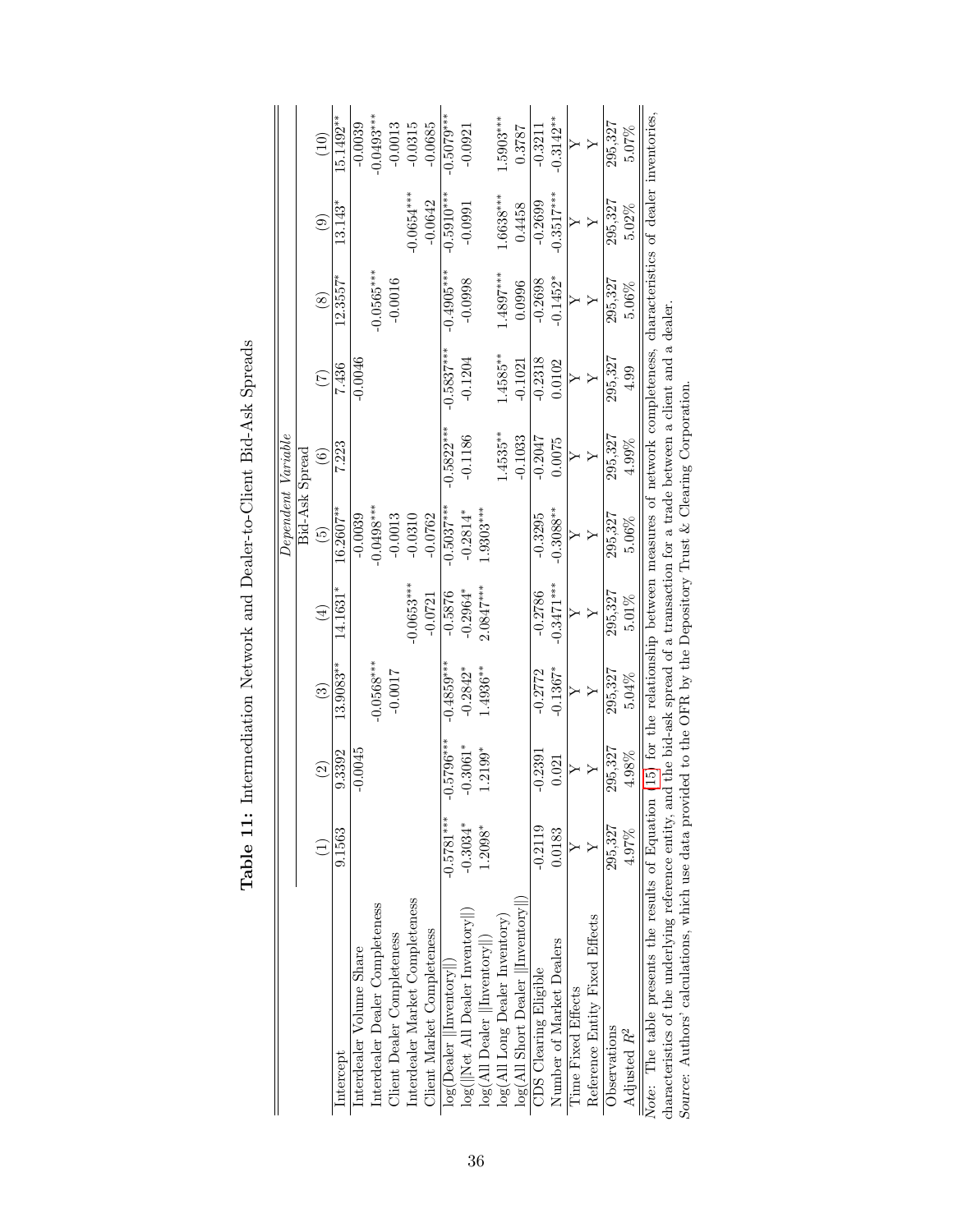<span id="page-37-0"></span>

|                                                                                                                                                                 |              |                        |              |              |                 | Dependent Variable |              |               |                                                       |              |
|-----------------------------------------------------------------------------------------------------------------------------------------------------------------|--------------|------------------------|--------------|--------------|-----------------|--------------------|--------------|---------------|-------------------------------------------------------|--------------|
|                                                                                                                                                                 |              |                        |              |              |                 | Bid-Ask Spread     |              |               |                                                       |              |
|                                                                                                                                                                 |              | $\widehat{\mathbb{C}}$ | ල            | $\bigoplus$  | $\widetilde{5}$ | $\widehat{6}$      | E            | $\circledast$ | $\begin{array}{c} \textcircled{\small 3} \end{array}$ | (10)         |
| Intercept                                                                                                                                                       | 15.3158***   | $4.7630***$            | $16.4074***$ | $21.3942***$ | 21.1012***      | 14.6619***         | 14.1297***   | $15.8241***$  | 21.6436***                                            | 21.3904***   |
| Interdealer Volume Share                                                                                                                                        |              | $0.0068***$            |              |              | $0.0075***$     |                    | $0.0066***$  |               |                                                       | $0.0074***$  |
| Interdealer Dealer Completeness                                                                                                                                 |              |                        | $-0.0130$    |              | $-0.0029$       |                    |              | $-0.0127$     |                                                       | $-0.0027$    |
| <b>Completeness</b>                                                                                                                                             |              |                        | $-0.0029$    |              | $-0.0039$       |                    |              | $-0.0029$     |                                                       | $-0.0039$    |
| Interdealer Market Completeness                                                                                                                                 |              |                        |              | $-0.0680***$ | $-0.0690**$     |                    |              |               | $-0.0665***$                                          | $-0.0676***$ |
| Client Market Completeness                                                                                                                                      |              |                        |              | $-0.0969***$ | $-0.0875*$      |                    |              |               | $-0.0880*$                                            | $-0.0790$    |
| $log(Dealer$   Inventory  )                                                                                                                                     | $-0.0580$    | $-0.0603$              | $-0.0194$    | $-0.0650$    | $-0.0517$       | $-0.0618$          | $-0.0640$    | $-0.0238$     | $-0.0669$                                             | $-0.0537$    |
| log(  Net All Dealer Inventory  )                                                                                                                               | $-0.2584***$ | $-0.2572***$           | $-0.2572***$ | $-0.2435***$ | $0.2430***$     | $-0.1261$          | $-0.1290$    | $-0.1261$     | $-0.1108$                                             | $-0.1149$    |
| $log(AII$ Dealer $  $ Inventory $  $ )                                                                                                                          | 0.3985       | 0.4017                 | 0.4530       | $1.2907***$  | $1.2984***$     |                    |              |               |                                                       |              |
| $log(AII$ Long Dealer Inventory)                                                                                                                                |              |                        |              |              |                 | $0.9386***$        | $0.9152***$  | $0.9383***$   | 1.0944***                                             | $0.0673***$  |
| $log(AII$ Short Dealer $  $ Inventory $  $ )                                                                                                                    |              |                        |              |              |                 | $-0.5365$          | $-0.5082$    | $-0.4919$     | 0.0631                                                | 0.0982       |
| <b>CDS</b> Clearing Eligible                                                                                                                                    | $0.9119***$  | .9477****              | $0.8966***$  | $0.8139***$  | $0.8553***$     | $0.9119***$        | $0.9469***$  | $0.8973***$   | $0.8207***$                                           | $0.8616***$  |
| Number of Market Dealers                                                                                                                                        | $-0.1471***$ | $0.1506***$<br>T       | $-0.1830***$ | $-0.5551***$ | $-0.5677***$    | $-0.1556***$       | $-0.1587***$ | $-0.1905***$  | $-0.5500***$                                          | $-0.5625***$ |
| <b>Time Fixed Effects</b>                                                                                                                                       |              |                        |              |              |                 |                    |              |               |                                                       |              |
| Reference Entity Fixed Effects                                                                                                                                  |              |                        |              |              |                 |                    |              |               |                                                       |              |
| Observations                                                                                                                                                    | 1,053,312    | 053,312                | 1,053,312    | 1,053,312    | 1,053,312       | 1,053,312          | 1,053,312    | 1,053,312     | 1,053,312                                             | 1,053,312    |
| Adjusted $R^2$                                                                                                                                                  | $9.40\%$     | $9.41\%$               | $9.41\%$     | $9.46\%$     | $9.48\%$        | $9.41\%$           | $9.43\%$     | $9.42\%$      | 9.47%                                                 | 9.49%        |
| Note: The table presents the results of the Equation (16) for the relationship between measures of network completeness, characteristics of dealer inventories, |              |                        |              |              |                 |                    |              |               |                                                       |              |
| characteristics of the underlying reference entity, and the bid-ask spread of a transaction for a trade between dealers.                                        |              |                        |              |              |                 |                    |              |               |                                                       |              |
| Source: Authors' calculations, which use data provided to the OFR by the Depository Trust & Clearing Corporation                                                |              |                        |              |              |                 |                    |              |               |                                                       |              |

Table 12: Intermediation Network and Interdealer Bid-Ask Spreads Table 12: Intermediation Network and Interdealer Bid-Ask Spreads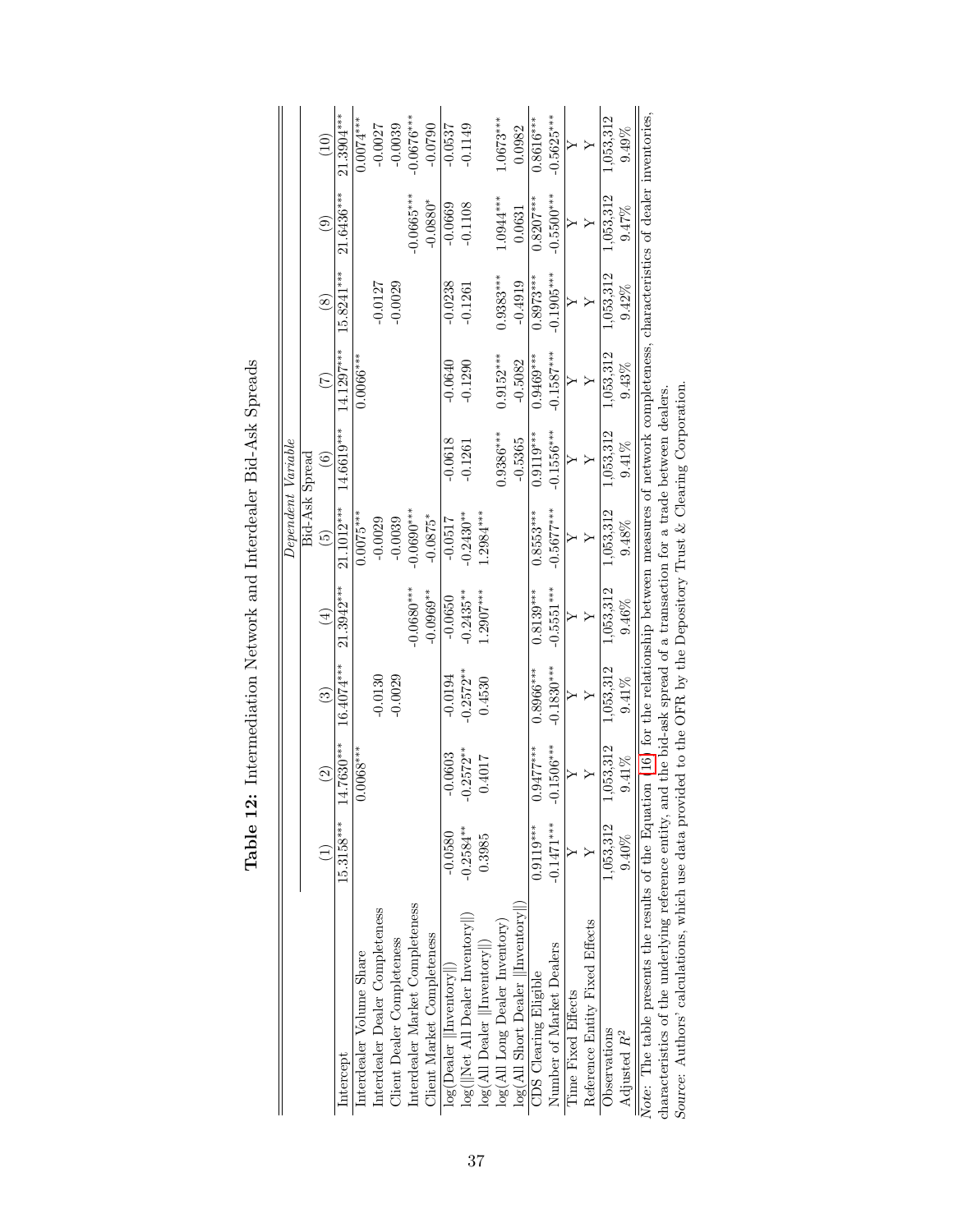## <span id="page-38-0"></span>5 Conclusions

Theory predicts that the density of intermediation trade networks affect the liquidity of overthe-counter markets. In this paper, we empirically examine this prediction by testing whether several hypotheses of this literature are supported empirically, using data from the single-name CDS market. Our results indicate a strong relationship between the market's intermediation network and liquidity provision by dealers, both individually and collectively, as seen through trade volume, market participation, and inventory management. We find a significant relationship between the completeness of the intermediation network and the cost of trade; i.e., the cost of executing a trade as well as the bid-ask spread, with some differentiation between the interdealer and the dealer-toclient market segments.

At the level of intermediation networks for individual dealers, our results are generally consistent with theoretical predictions, as well as the previous empirical literature of debt markets. However, we do find some differences with the previous studies. For example, we find that dealer execution costs are driven largely by a dealer's transactions with clients, while bid-ask spreads are primarily driven by the ability of the dealer to trade with other dealers, but not necessarily with clients. We also find that a dealer's interdealer execution cost declines as the completeness of the dealer's individual dealer-to-client network increases, but that, perhaps surprisingly, this execution cost is not related to the completeness of the dealer's relationships with other dealers. In addition, the bid-ask spread a dealer receives on dealer-to-client trades declines as the completeness of the dealer's network with other dealers increases, while its interdealer bid-ask spread is not related to the trade network it has with other dealers.

Our market-level findings highlight several differences in how a market vs. an individual's intermediation network impacts liquidity and question theoretical predictions that more complete markets always lower execution costs and narrow bid-ask spreads. One such example is that a dealer's execution cost when trading with other dealers increases – rather than decreases – as the completeness of the dealer-to-client network at the market-level increases. This finding is suggestive of the relationship between interdealer trade and the demand to intermediate inventory. As the dealer-to-client network becomes more complete, a dealer's need to intermediate inventory within the interdealer network declines, and dealers may charge higher execution costs to one another.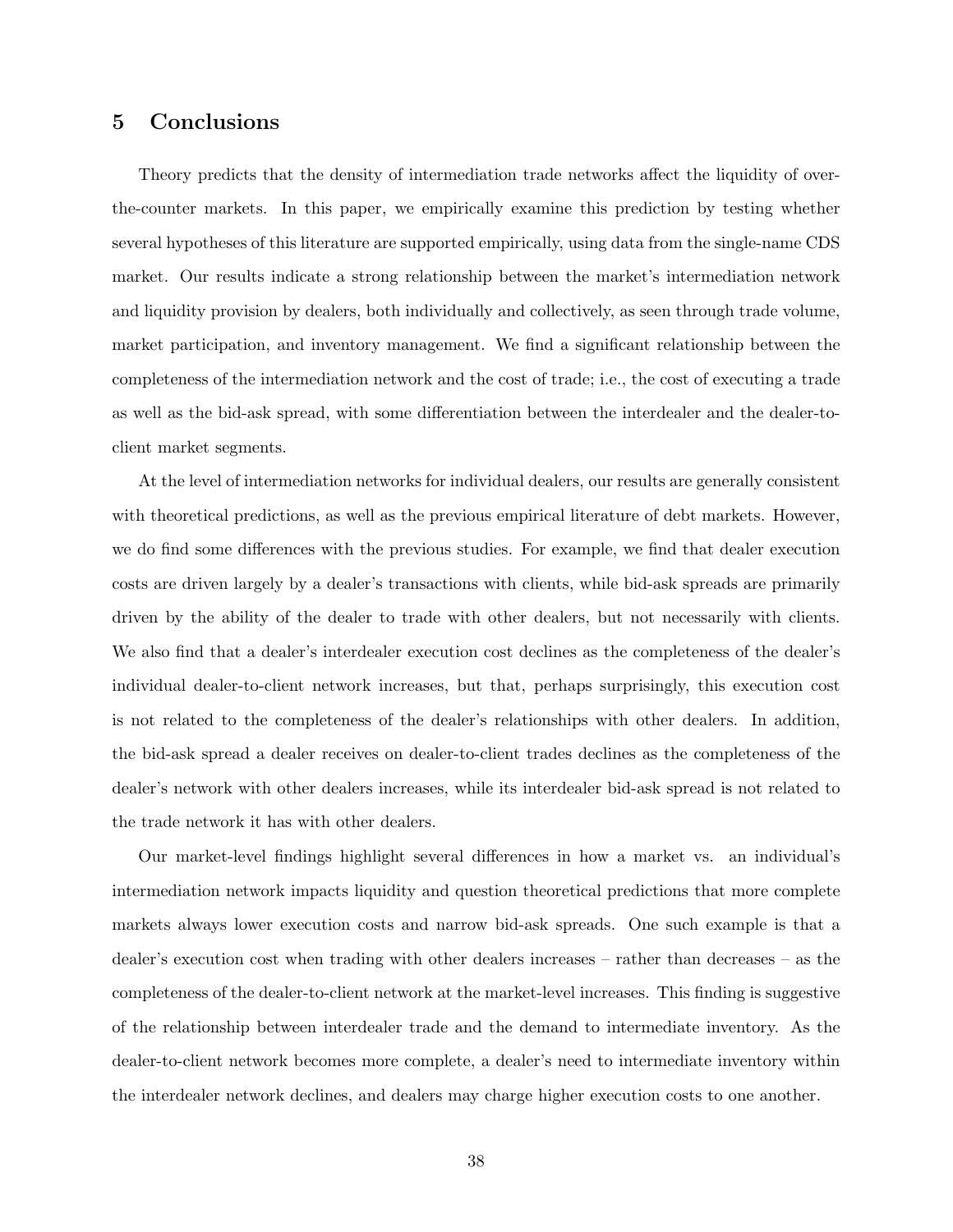Since our study focuses on the single-name CDS markets, during a period when several regulatory reforms were enacted, our results help shed light on the importance of trading relationships in maintaining market liquidity. We find several shifts in dealer behavior during this period, as interdealer trade and dealer participation declined, and inventory management tightened. All these shifts are consistent with a decline in market liquidity. Although the focus of our paper is on the consequences of network changes – and specifically network completeness – on liquidity, rather than on the relationship between regulations and changes in intermediation networks, our paper does highlight the need for policymakers to consider how regulations lead to changes in counterparty relationships.

Finally, the network measures that we use can also be used to study the consequence of regulations or the failure of an intermediary. For example, consider regulations for trading index CDS contracts which were mandated to clear centrally and trade on swap execution facilities beginning in 2013. These two regulations reduce collateral for centrally cleared transactions and centralize trade. Given theoretical predictions on the effect of these regulations, our measures and methods could provide empirical insight into how intermediation evolved and impacted liquidity. More importantly, whether the benefits of these mandates outweigh the costs remains an open question.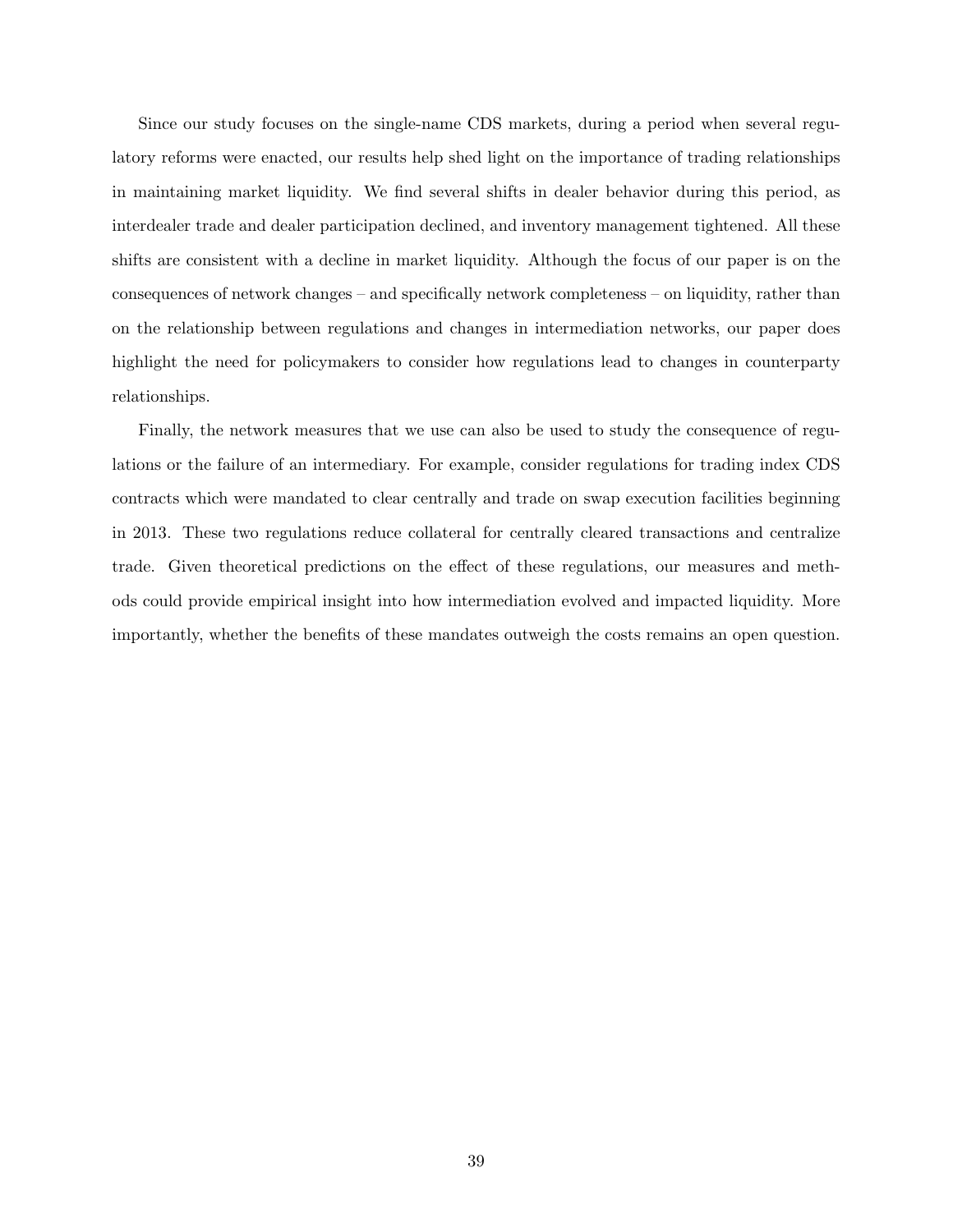## References

- <span id="page-40-8"></span>Adrian, T., Boyarchenko, N., and Shachar, O. (2017). Dealer balance sheets and bond liquidity provision. Journal of Monetary Economics, 89:92–109.
- <span id="page-40-5"></span>Amihud, Y. and Mendelson, H. (1980). Dealership market: Market-making with inventory. Journal of Financial Economics, 8(1):31–53.
- <span id="page-40-1"></span>Babus, A. and Kondor, P. (2018). Trading and information diffusion in over-the-counter markets. Econometrica, 86(5):1727–1769.
- <span id="page-40-11"></span>Bao, J., O'Hara, M., and Zhou, A. (2018). The Volcker rule and market-making in times of stress. Journal of Financial Economics, 130:95–113.
- <span id="page-40-10"></span>Bessembinder, H., Jacobsen, S. E., Maxwell, W. F., and Venkataraman, K. (2018). Capital commitment and illiquidity in corporate bonds. The Journal of Finance, 73:1615–1661.
- <span id="page-40-3"></span>Brewer, E. and Jackson, W. E. (2000). Requiem for a market maker: the case of drexel burnham lambert and junk bonds. Journal of Financial Services Research, 17(3):209–235.
- <span id="page-40-4"></span>Carapella, F. and Monnet, C. (2020). Dealers' insurance, market structure, and liquidity. BIS Working Paper.
- <span id="page-40-7"></span>Collin-Dufresne, P., Junge, B., and Trolle, A. B. (2020). Market structure and transaction costs of index CDSs. The Journal of Finance. forthcoming.
- <span id="page-40-2"></span>Di Maggio, M., Kermani, A., and Song, Z. (2017). The value of trading relations in turbulent times. Journal of Financial Economics, 124(2):266–284.
- <span id="page-40-9"></span>Dick-Nielsen, J. and Rossi, M. (2019). The cost of immediacy for corporate bonds. The Review of Financial Studies, 32(1):1–41.
- <span id="page-40-6"></span>Du, W., Gadgil, S., Gordy, M. B., and Vega, C. (2016). Counterparty risk and counterparty choice in the credit default swap market. Finance and Economics Discussion Series 2016-087, Board of Governors of the Federal Reserve System.
- <span id="page-40-0"></span>Duffie, D., Gârleanu, N., and Pedersen, L. H. (2005). Over-the-counter markets. Econometrica, 73(6):1815– 1847.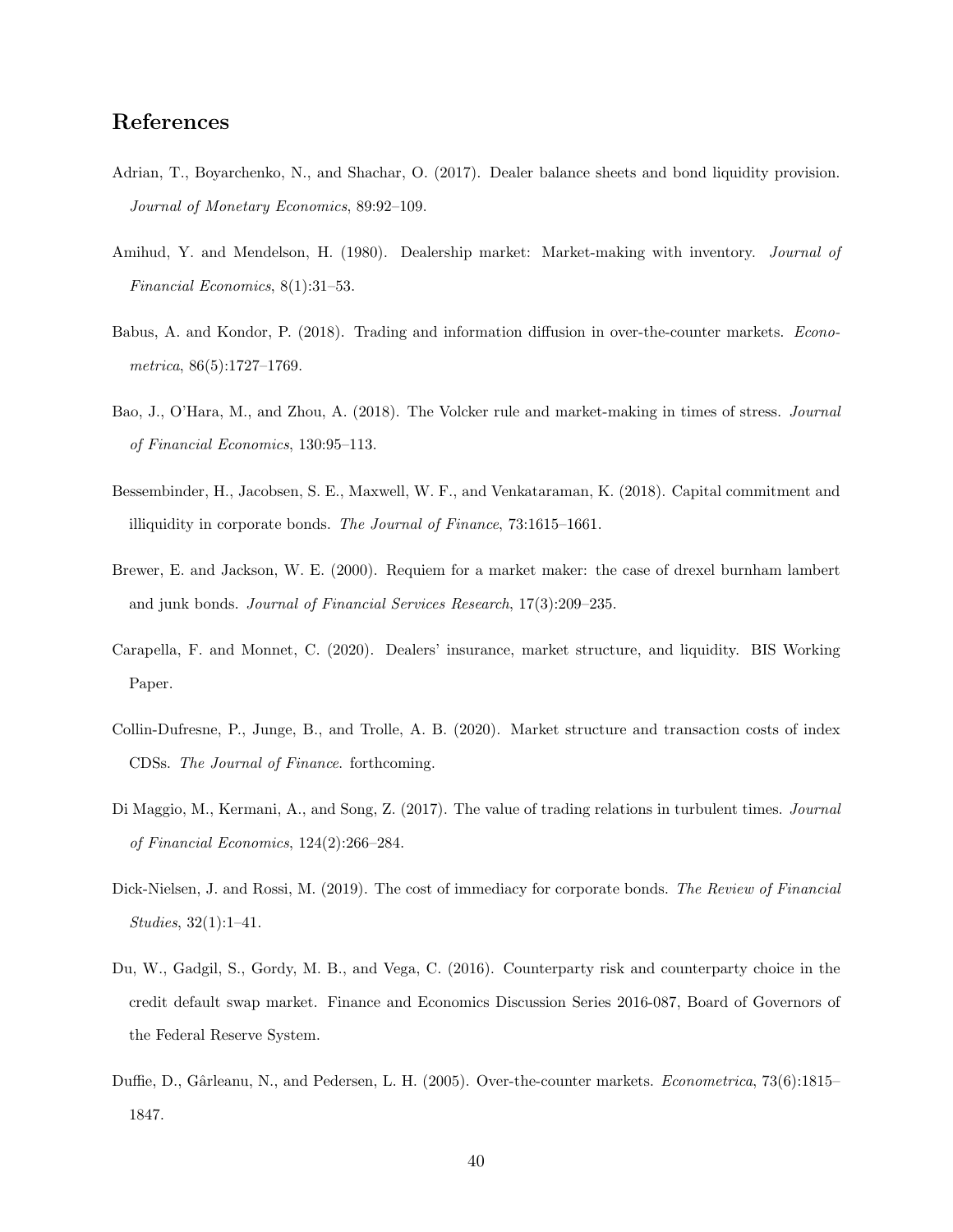- <span id="page-41-9"></span>D'Errico, M., Battiston, S., Peltonen, T., and Scheicher, M. (2018). How does risk flow in the credit default swap market? Journal of Financial Stability, 35:53–74.
- <span id="page-41-10"></span>Eisfeldt, A., Herskovic, B., Rajan, S., and Siriwardane, E. (2018). OTC intermediaries. Office of Financial Research Working Paper 18-05.
- <span id="page-41-4"></span>Elliott, M. (2015). Inefficiencies in networked markets. American Economic Journal: Microeconomics, 7(4):43–82.
- <span id="page-41-7"></span>Garman, M. B. (1976). Market microstructure. Journal of Financial Economics, 3(3):257–275.
- <span id="page-41-1"></span>Gofman, M. (2011). A network-based analysis of over-the-counter markets. In AFA 2012 Chicago Meetings Paper.
- <span id="page-41-13"></span>Gofman, M. (2017). Efficiency and stability of a financial architecture with too-interconnected-to-fail institutions. Journal of Financial Economics, 124(1):113–146.
- <span id="page-41-8"></span>Hansch, O., Naik, N. Y., and Viswanathan, S. (1998). Do inventories matter in dealership markets? Evidence from the London stock exchange. The Journal of Finance, 53:1623–1656.
- <span id="page-41-0"></span>Ho, T. S. Y. and Stoll, H. R. (1983). The dynamics of dealer markets under competition. The Journal of Finance, 38:1053–1074.
- <span id="page-41-5"></span>Hollifield, B., Neklyudov, A., and Spatt, C. (2017). Bid-ask spreads, trading networks, and the pricing of securitizations. The Review of Financial Studies, 30(9):3048–3085.
- <span id="page-41-3"></span>Hugonnier, J., Lester, B., and Weill, P.-O. (2020). Frictional intermediation in over-the-counter markets. The Review of Economic Studies, 87(3):1432–1469.
- <span id="page-41-11"></span>Iercosan, D. and Jiron, A. A. (2017). The value of trading relationships and networks in the CDS market. Working paper.
- <span id="page-41-6"></span><span id="page-41-2"></span>Li, D. and Schürhoff, N. (2019). Dealer networks. The Journal of Finance,  $74(1):91-144$ .
- Neklyudov, A. (2019). Bid-ask spreads and the over-the-counter interdealer markets: Core and peripheral dealers. Review of Economic Dynamics, 33:57–84.
- <span id="page-41-12"></span>Peltonen, T. A., Scheicher, M., and Vuillemey, G. (2014). The network structure of the CDS market and its determinants. Journal of Financial Stability, 13:118–133.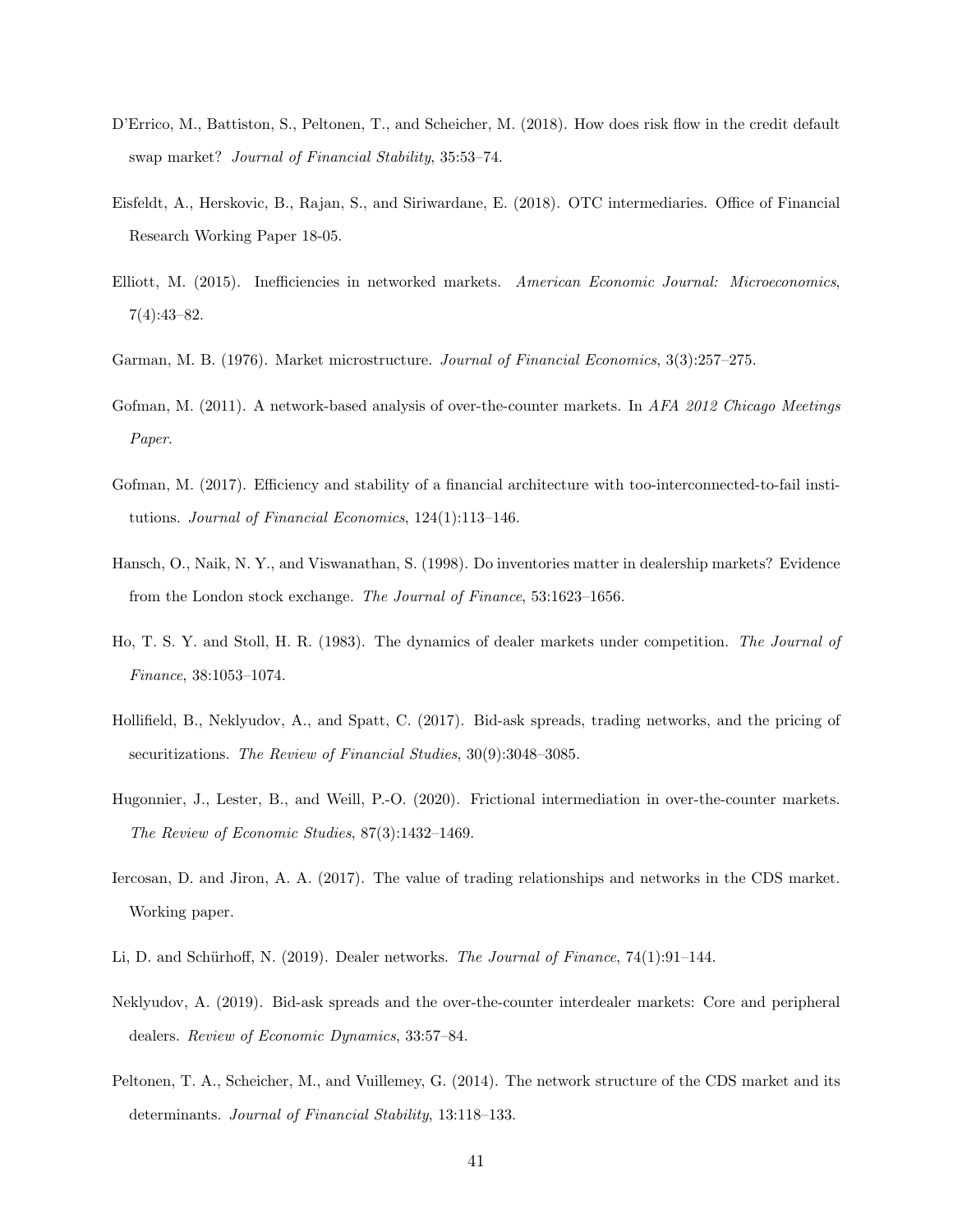- <span id="page-42-4"></span>Reiss, P. C. and Werner, I. M. (1998). Does risk sharing motivate interdealer trading? The Journal of Finance, 53(5):1657–1703.
- <span id="page-42-7"></span>Riggs, L., Onur, E., Reiffen, D., and Zhu, H. (2020). Swap trading after dodd-frank: Evidence from index CDS. Journal of Financial Economics, 137(3):857–886.
- <span id="page-42-5"></span>Shachar, O. (2012). Exposing the exposed: Intermediation capacity in the credit default swap market. Working Paper.
- <span id="page-42-6"></span>Siriwardane, E. N. (2019). Limited investment capital and credit spreads. The Journal of Finance, 74(5):2303–2347.
- <span id="page-42-3"></span>Stoll, H. R. (1978). The supply of dealer services in securities markets. The Journal of Finance, 33(4):1133– 1151.
- <span id="page-42-0"></span>Viswanathan, S. and Wang, J. J. (2004). Inter-dealer trading in financial markets. The Journal of Business, 77(4):987–1040.
- <span id="page-42-1"></span>Wang, C. (2018). Core-periphery trading networks. Wharton Working Paper.
- <span id="page-42-2"></span>Yang, M. and Zeng, Y. (2019). The coordination of intermediation. University of Washington Working Paper.